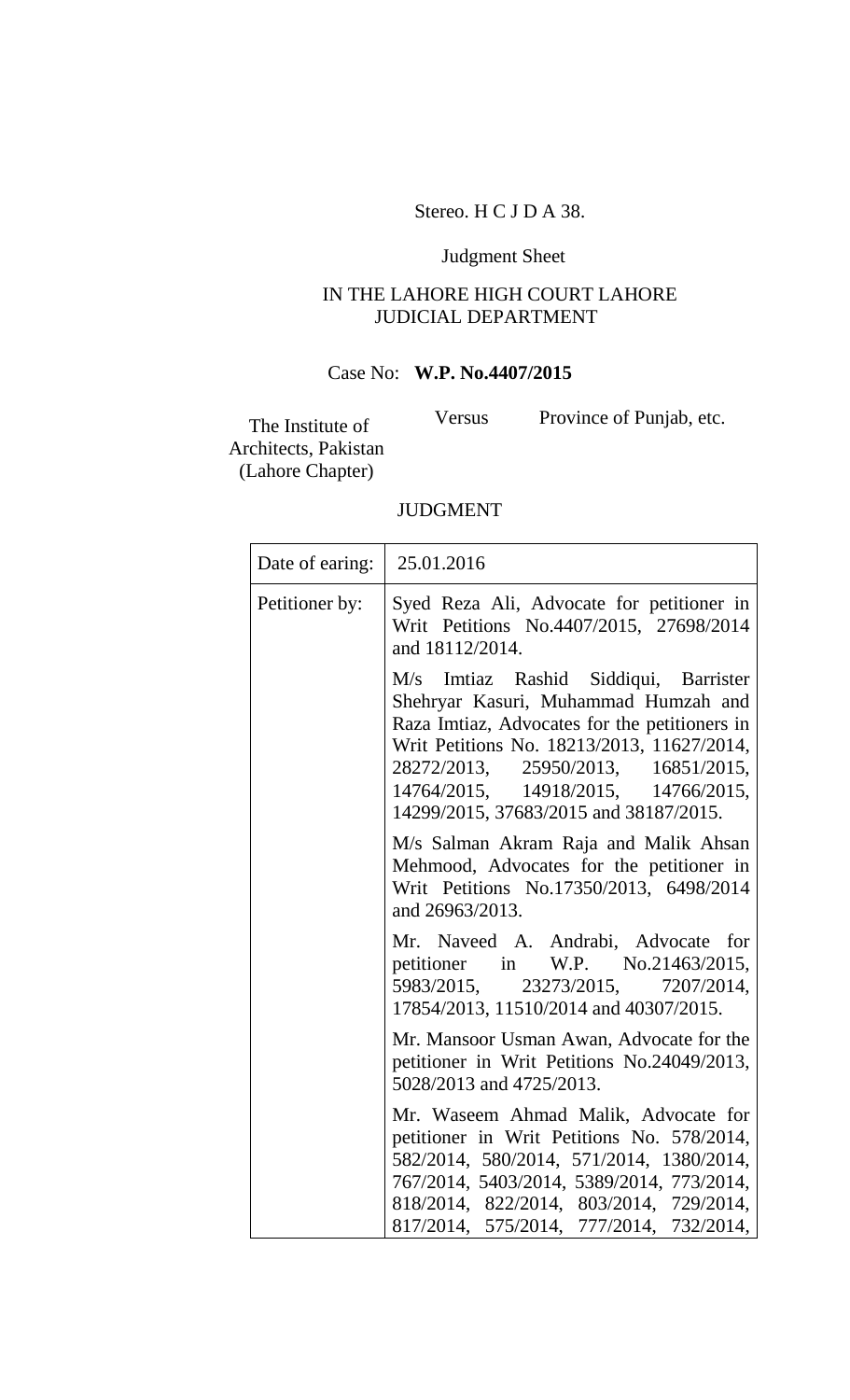| 815/2014, 1019/2014, 5391/2014, 5398/2014,<br>5401/2014, 5353/2014, 5396/2014,<br>1028/2014, 8812/2014, 5407/2014,<br>5405/2014, 1009/2014, 1010/2014,<br>1026/2014, 1378/2014, 18674/2014,<br>18936/2014, 1753/2016, 727/2016, 374/2016,<br>32897/2015, 1887/2016 and 40156/2015.<br>M/s Muhammad Masood Chishti and<br>Waseem Ahmad Malik, Advocates in W.P.<br>No.14508/2013<br>M/s Uzair Karamat Bhandari, Mian<br>Muhammad Kashif and Muhammad Suhail<br>Tipu, Advocates for the petitioner in Writ<br>Petitions No.8208/2014, 39392/2015 and<br>39601/2015.<br>M/s Muhammad Ajmal Khan, Mian Abdul<br>Ghaffar and Sumaira Khanum, Advocates for<br>the petitioner in Writ Petitions No.<br>5803/2013, 31549/2015, 31540/2015,<br>31979/2015, 31547/2015, 29795/2015,<br>31538/2015, 28663/2015, 28664/2015,<br>28650/2015, 12646/2015, 4130/2015 and<br>39286/2015.<br>Dr. Ilyas Zafar and Syed Nasir Ali Gillani,<br>Advocates for petitioner in W.P.<br>No.6253/2015.<br>M/s Shezada Mazhar, Jawad Khan Lodhi and<br>Asad Raza, Advocates for petitioner in Writ<br>Petitions No.15945/2015 and 20091/2015.<br>M/s Muhammad Mohsin Virk, Abu Baker<br>and Shahzad Saleem Bhatti,<br>Haider<br>Advocates for the petitioner in Writ Petitions<br>No.31403/2015, 31400/2015, 31405/2015,<br>20440/2015, 35011/2015.<br>Mr. Abdul Waheed Habib, Advocate for<br>petitioner in Writ Petitions No.35537/2015,<br>32971/2015, 32959/2015 and 34216/2015.<br>Mr. Moiz Tariq, Advocate for petitioner in<br>Writ Petitions No. 1565/2016, 1567/2016,<br>1572/2016, 1573/2016, 37646/2015,<br>35140/2015, 35187/2015, 35406/2015,<br>35282/2015, 35334/2015, 35255/2015,<br>35267/2015, 35186/2015, 37650/2015, |  |
|----------------------------------------------------------------------------------------------------------------------------------------------------------------------------------------------------------------------------------------------------------------------------------------------------------------------------------------------------------------------------------------------------------------------------------------------------------------------------------------------------------------------------------------------------------------------------------------------------------------------------------------------------------------------------------------------------------------------------------------------------------------------------------------------------------------------------------------------------------------------------------------------------------------------------------------------------------------------------------------------------------------------------------------------------------------------------------------------------------------------------------------------------------------------------------------------------------------------------------------------------------------------------------------------------------------------------------------------------------------------------------------------------------------------------------------------------------------------------------------------------------------------------------------------------------------------------------------------------------------------------------------------------------------------------------------------------------------|--|
|                                                                                                                                                                                                                                                                                                                                                                                                                                                                                                                                                                                                                                                                                                                                                                                                                                                                                                                                                                                                                                                                                                                                                                                                                                                                                                                                                                                                                                                                                                                                                                                                                                                                                                                |  |
|                                                                                                                                                                                                                                                                                                                                                                                                                                                                                                                                                                                                                                                                                                                                                                                                                                                                                                                                                                                                                                                                                                                                                                                                                                                                                                                                                                                                                                                                                                                                                                                                                                                                                                                |  |
|                                                                                                                                                                                                                                                                                                                                                                                                                                                                                                                                                                                                                                                                                                                                                                                                                                                                                                                                                                                                                                                                                                                                                                                                                                                                                                                                                                                                                                                                                                                                                                                                                                                                                                                |  |
|                                                                                                                                                                                                                                                                                                                                                                                                                                                                                                                                                                                                                                                                                                                                                                                                                                                                                                                                                                                                                                                                                                                                                                                                                                                                                                                                                                                                                                                                                                                                                                                                                                                                                                                |  |
|                                                                                                                                                                                                                                                                                                                                                                                                                                                                                                                                                                                                                                                                                                                                                                                                                                                                                                                                                                                                                                                                                                                                                                                                                                                                                                                                                                                                                                                                                                                                                                                                                                                                                                                |  |
|                                                                                                                                                                                                                                                                                                                                                                                                                                                                                                                                                                                                                                                                                                                                                                                                                                                                                                                                                                                                                                                                                                                                                                                                                                                                                                                                                                                                                                                                                                                                                                                                                                                                                                                |  |
|                                                                                                                                                                                                                                                                                                                                                                                                                                                                                                                                                                                                                                                                                                                                                                                                                                                                                                                                                                                                                                                                                                                                                                                                                                                                                                                                                                                                                                                                                                                                                                                                                                                                                                                |  |
|                                                                                                                                                                                                                                                                                                                                                                                                                                                                                                                                                                                                                                                                                                                                                                                                                                                                                                                                                                                                                                                                                                                                                                                                                                                                                                                                                                                                                                                                                                                                                                                                                                                                                                                |  |
|                                                                                                                                                                                                                                                                                                                                                                                                                                                                                                                                                                                                                                                                                                                                                                                                                                                                                                                                                                                                                                                                                                                                                                                                                                                                                                                                                                                                                                                                                                                                                                                                                                                                                                                |  |
|                                                                                                                                                                                                                                                                                                                                                                                                                                                                                                                                                                                                                                                                                                                                                                                                                                                                                                                                                                                                                                                                                                                                                                                                                                                                                                                                                                                                                                                                                                                                                                                                                                                                                                                |  |
|                                                                                                                                                                                                                                                                                                                                                                                                                                                                                                                                                                                                                                                                                                                                                                                                                                                                                                                                                                                                                                                                                                                                                                                                                                                                                                                                                                                                                                                                                                                                                                                                                                                                                                                |  |
|                                                                                                                                                                                                                                                                                                                                                                                                                                                                                                                                                                                                                                                                                                                                                                                                                                                                                                                                                                                                                                                                                                                                                                                                                                                                                                                                                                                                                                                                                                                                                                                                                                                                                                                |  |
|                                                                                                                                                                                                                                                                                                                                                                                                                                                                                                                                                                                                                                                                                                                                                                                                                                                                                                                                                                                                                                                                                                                                                                                                                                                                                                                                                                                                                                                                                                                                                                                                                                                                                                                |  |
|                                                                                                                                                                                                                                                                                                                                                                                                                                                                                                                                                                                                                                                                                                                                                                                                                                                                                                                                                                                                                                                                                                                                                                                                                                                                                                                                                                                                                                                                                                                                                                                                                                                                                                                |  |
|                                                                                                                                                                                                                                                                                                                                                                                                                                                                                                                                                                                                                                                                                                                                                                                                                                                                                                                                                                                                                                                                                                                                                                                                                                                                                                                                                                                                                                                                                                                                                                                                                                                                                                                |  |
|                                                                                                                                                                                                                                                                                                                                                                                                                                                                                                                                                                                                                                                                                                                                                                                                                                                                                                                                                                                                                                                                                                                                                                                                                                                                                                                                                                                                                                                                                                                                                                                                                                                                                                                |  |
|                                                                                                                                                                                                                                                                                                                                                                                                                                                                                                                                                                                                                                                                                                                                                                                                                                                                                                                                                                                                                                                                                                                                                                                                                                                                                                                                                                                                                                                                                                                                                                                                                                                                                                                |  |
|                                                                                                                                                                                                                                                                                                                                                                                                                                                                                                                                                                                                                                                                                                                                                                                                                                                                                                                                                                                                                                                                                                                                                                                                                                                                                                                                                                                                                                                                                                                                                                                                                                                                                                                |  |
|                                                                                                                                                                                                                                                                                                                                                                                                                                                                                                                                                                                                                                                                                                                                                                                                                                                                                                                                                                                                                                                                                                                                                                                                                                                                                                                                                                                                                                                                                                                                                                                                                                                                                                                |  |
|                                                                                                                                                                                                                                                                                                                                                                                                                                                                                                                                                                                                                                                                                                                                                                                                                                                                                                                                                                                                                                                                                                                                                                                                                                                                                                                                                                                                                                                                                                                                                                                                                                                                                                                |  |
|                                                                                                                                                                                                                                                                                                                                                                                                                                                                                                                                                                                                                                                                                                                                                                                                                                                                                                                                                                                                                                                                                                                                                                                                                                                                                                                                                                                                                                                                                                                                                                                                                                                                                                                |  |
|                                                                                                                                                                                                                                                                                                                                                                                                                                                                                                                                                                                                                                                                                                                                                                                                                                                                                                                                                                                                                                                                                                                                                                                                                                                                                                                                                                                                                                                                                                                                                                                                                                                                                                                |  |
|                                                                                                                                                                                                                                                                                                                                                                                                                                                                                                                                                                                                                                                                                                                                                                                                                                                                                                                                                                                                                                                                                                                                                                                                                                                                                                                                                                                                                                                                                                                                                                                                                                                                                                                |  |
|                                                                                                                                                                                                                                                                                                                                                                                                                                                                                                                                                                                                                                                                                                                                                                                                                                                                                                                                                                                                                                                                                                                                                                                                                                                                                                                                                                                                                                                                                                                                                                                                                                                                                                                |  |
|                                                                                                                                                                                                                                                                                                                                                                                                                                                                                                                                                                                                                                                                                                                                                                                                                                                                                                                                                                                                                                                                                                                                                                                                                                                                                                                                                                                                                                                                                                                                                                                                                                                                                                                |  |
|                                                                                                                                                                                                                                                                                                                                                                                                                                                                                                                                                                                                                                                                                                                                                                                                                                                                                                                                                                                                                                                                                                                                                                                                                                                                                                                                                                                                                                                                                                                                                                                                                                                                                                                |  |
|                                                                                                                                                                                                                                                                                                                                                                                                                                                                                                                                                                                                                                                                                                                                                                                                                                                                                                                                                                                                                                                                                                                                                                                                                                                                                                                                                                                                                                                                                                                                                                                                                                                                                                                |  |
|                                                                                                                                                                                                                                                                                                                                                                                                                                                                                                                                                                                                                                                                                                                                                                                                                                                                                                                                                                                                                                                                                                                                                                                                                                                                                                                                                                                                                                                                                                                                                                                                                                                                                                                |  |
|                                                                                                                                                                                                                                                                                                                                                                                                                                                                                                                                                                                                                                                                                                                                                                                                                                                                                                                                                                                                                                                                                                                                                                                                                                                                                                                                                                                                                                                                                                                                                                                                                                                                                                                |  |
|                                                                                                                                                                                                                                                                                                                                                                                                                                                                                                                                                                                                                                                                                                                                                                                                                                                                                                                                                                                                                                                                                                                                                                                                                                                                                                                                                                                                                                                                                                                                                                                                                                                                                                                |  |
|                                                                                                                                                                                                                                                                                                                                                                                                                                                                                                                                                                                                                                                                                                                                                                                                                                                                                                                                                                                                                                                                                                                                                                                                                                                                                                                                                                                                                                                                                                                                                                                                                                                                                                                |  |
|                                                                                                                                                                                                                                                                                                                                                                                                                                                                                                                                                                                                                                                                                                                                                                                                                                                                                                                                                                                                                                                                                                                                                                                                                                                                                                                                                                                                                                                                                                                                                                                                                                                                                                                |  |
|                                                                                                                                                                                                                                                                                                                                                                                                                                                                                                                                                                                                                                                                                                                                                                                                                                                                                                                                                                                                                                                                                                                                                                                                                                                                                                                                                                                                                                                                                                                                                                                                                                                                                                                |  |
|                                                                                                                                                                                                                                                                                                                                                                                                                                                                                                                                                                                                                                                                                                                                                                                                                                                                                                                                                                                                                                                                                                                                                                                                                                                                                                                                                                                                                                                                                                                                                                                                                                                                                                                |  |
|                                                                                                                                                                                                                                                                                                                                                                                                                                                                                                                                                                                                                                                                                                                                                                                                                                                                                                                                                                                                                                                                                                                                                                                                                                                                                                                                                                                                                                                                                                                                                                                                                                                                                                                |  |
|                                                                                                                                                                                                                                                                                                                                                                                                                                                                                                                                                                                                                                                                                                                                                                                                                                                                                                                                                                                                                                                                                                                                                                                                                                                                                                                                                                                                                                                                                                                                                                                                                                                                                                                |  |
|                                                                                                                                                                                                                                                                                                                                                                                                                                                                                                                                                                                                                                                                                                                                                                                                                                                                                                                                                                                                                                                                                                                                                                                                                                                                                                                                                                                                                                                                                                                                                                                                                                                                                                                |  |
|                                                                                                                                                                                                                                                                                                                                                                                                                                                                                                                                                                                                                                                                                                                                                                                                                                                                                                                                                                                                                                                                                                                                                                                                                                                                                                                                                                                                                                                                                                                                                                                                                                                                                                                |  |
|                                                                                                                                                                                                                                                                                                                                                                                                                                                                                                                                                                                                                                                                                                                                                                                                                                                                                                                                                                                                                                                                                                                                                                                                                                                                                                                                                                                                                                                                                                                                                                                                                                                                                                                |  |
|                                                                                                                                                                                                                                                                                                                                                                                                                                                                                                                                                                                                                                                                                                                                                                                                                                                                                                                                                                                                                                                                                                                                                                                                                                                                                                                                                                                                                                                                                                                                                                                                                                                                                                                |  |
|                                                                                                                                                                                                                                                                                                                                                                                                                                                                                                                                                                                                                                                                                                                                                                                                                                                                                                                                                                                                                                                                                                                                                                                                                                                                                                                                                                                                                                                                                                                                                                                                                                                                                                                |  |
|                                                                                                                                                                                                                                                                                                                                                                                                                                                                                                                                                                                                                                                                                                                                                                                                                                                                                                                                                                                                                                                                                                                                                                                                                                                                                                                                                                                                                                                                                                                                                                                                                                                                                                                |  |
|                                                                                                                                                                                                                                                                                                                                                                                                                                                                                                                                                                                                                                                                                                                                                                                                                                                                                                                                                                                                                                                                                                                                                                                                                                                                                                                                                                                                                                                                                                                                                                                                                                                                                                                |  |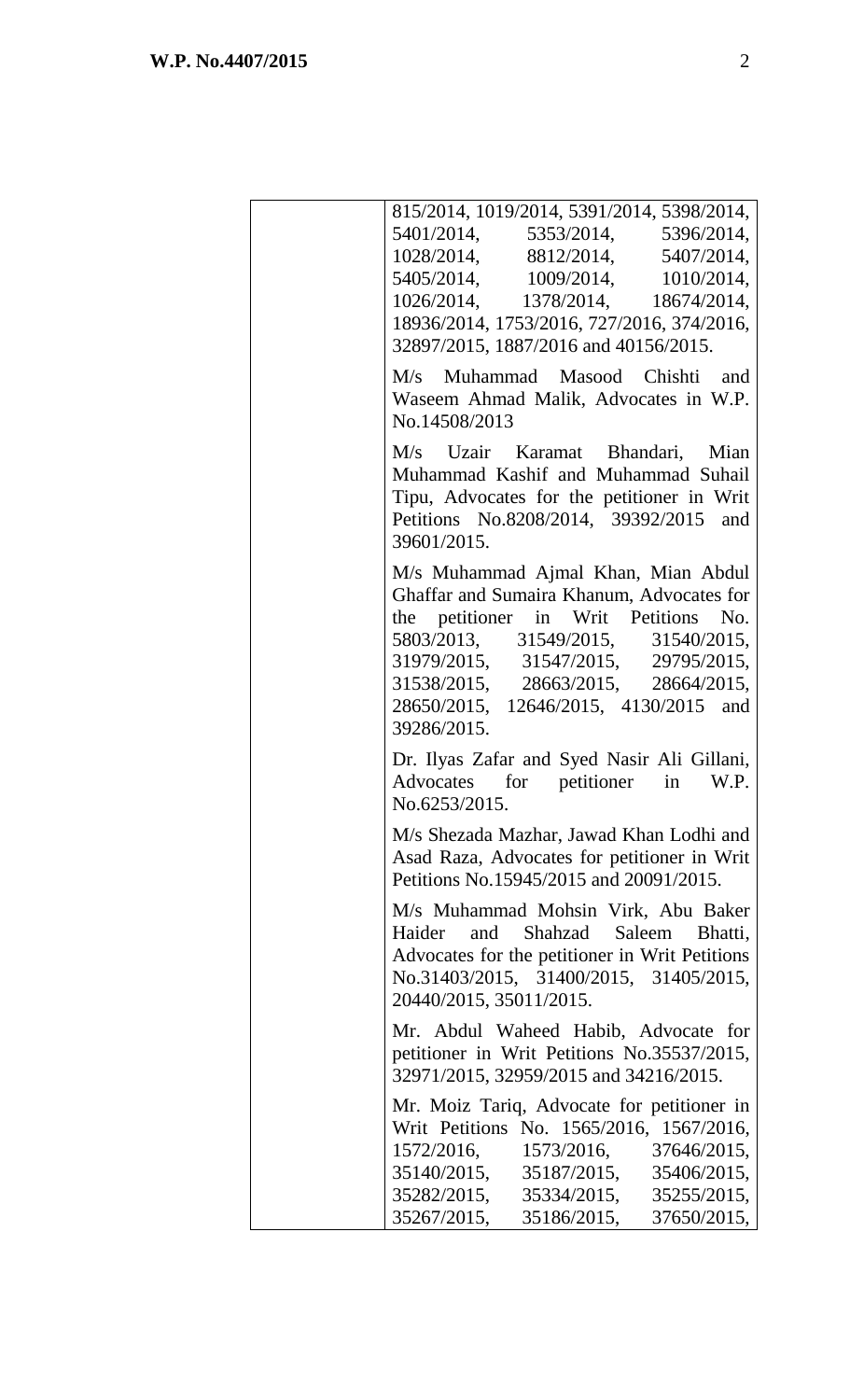| 37653/2015, 37656/2015, 37658/2015,                                                                                                  |                                            |  |
|--------------------------------------------------------------------------------------------------------------------------------------|--------------------------------------------|--|
| 36098/2015, 35139/2015, 35271/2015,                                                                                                  |                                            |  |
| 35306/2015, 35360/2015, 35405/2015,                                                                                                  |                                            |  |
| 38392/2015, 38405/2015, 35834/2015,                                                                                                  |                                            |  |
| 35836/2015, 35841/2015, 35843/2015,                                                                                                  |                                            |  |
| 35844/2015, 35845/2015, 35851/2015,                                                                                                  |                                            |  |
| 35852/2015, 35853/2015, 35854/2015,                                                                                                  |                                            |  |
| 35855/2015, 35856/2015, 35280/2015,                                                                                                  |                                            |  |
| 36450/2015.                                                                                                                          |                                            |  |
| M/s Zulfiqar Khan and Tanveer Hussain,                                                                                               |                                            |  |
| Advocates for the petitioner in Writ Petitions                                                                                       |                                            |  |
| No. 18809/2014, 18805/2014, 18969/2014,                                                                                              |                                            |  |
|                                                                                                                                      | 18806/2014, 18804/2014, 19559/2014,        |  |
| $18968/2014, \qquad 18812/2014, \qquad 18808/2014,$                                                                                  |                                            |  |
| 18807/2014, 18811/2014, 30594/2015,                                                                                                  |                                            |  |
| 30577/2015, 30593/2015, 1264/2016 and<br>35822/2015.                                                                                 |                                            |  |
| Raja Jehanzeb Akhtar, Advocate for                                                                                                   |                                            |  |
| petitioner in W.P. No. 5316/2015.                                                                                                    |                                            |  |
| Mr. Adnan Ahmad, Advocate for the<br>petitioner in W.P. No.38907/2015.                                                               |                                            |  |
| Syed Muhammad Ijaz, Advocate for the<br>petitioner in W.P. No.40373/2015.                                                            |                                            |  |
| Mr. Masood Ahmad Wahla, Advocate for<br>petitioner in W.P. No.698/2016.                                                              |                                            |  |
| Malik Sahib Khan Awan, Advocate for<br>petitioner in W.P. No.36023/2015.                                                             |                                            |  |
| Rana Hamad Aslam, Advocate for petitioner<br>in W.P. No.37725/2015                                                                   |                                            |  |
| M/s Zia Haider Rizvi and Sajjad Haider<br>Rizvi, Advocates for petitioner in Writ<br>Petitions No.26223/2015 and 33043/2015.         |                                            |  |
| Mr. Zulfiqar Ali Khan, Advocate for<br>petitioner in W.P. No.19739/2015.                                                             |                                            |  |
| Mr. Sikandar Javed, Advocate for petitioner<br>in Writ Petition No.23327/2015, 30339/2015,<br>24749/2015, 24885/2015 and 24750/2015. |                                            |  |
| Mr. Khurram Shahbaz Butt, Advocate for<br>petitioner in Writ Petitions No.11850/2013<br>and 21536/2015                               |                                            |  |
| Mr. Sumair Saeed Ahmad, Advocate for                                                                                                 | petitioner in Writ Petitions No.29695/2015 |  |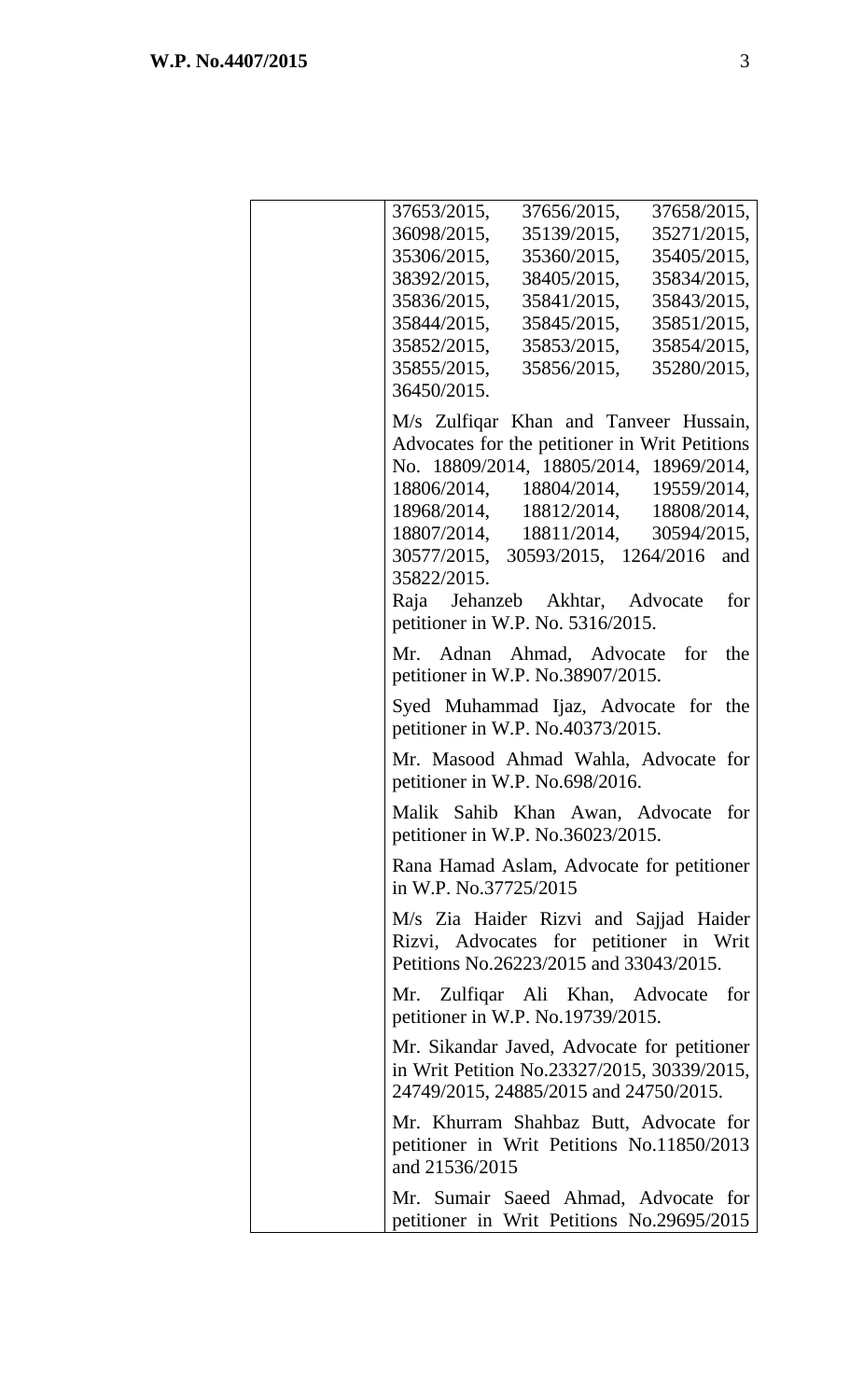| and 29696/2015                                                                                                                                                 |
|----------------------------------------------------------------------------------------------------------------------------------------------------------------|
| Mr. Khubaib Ahmad, Advocate for petitioner<br>in Writ Petitions No.31248/2015 and<br>31236/2015.                                                               |
| Mr. Muhammad Amir Sohail, Advocate for<br>petitioner in Writ Petitions No.8789/2015 and<br>19078/2015.                                                         |
| Mr. Ghulam Murtaza, Advocate for petitioner<br>in Writ Petitions No.11807/2014<br>and<br>11802/2014.                                                           |
| Sirdar Ahmad Jamal, Advocate for petitioner<br>Petitions No.8072/2014<br>Writ<br>and<br>in<br>8397/2014.                                                       |
| Mr. Assad Ullah Jaral, Advocate for<br>petitioner in Writ Petitions No.11034/2015<br>and 11027/2015.                                                           |
| M/s Hamza H. Rashid and Ch. Saeed Ashraf,<br>Advocates for petitioner in Writ Petitions<br>No.723/2015, 27465/2015 and 23314/2015.                             |
| Mr. Imran Anjum Alvi, Advocate for<br>petitioner in Writ Petitions No.1375/2015,<br>4489/2015,<br>2915/2015, 2665/2015,<br>2081/2015, 2681/2015 and 1373/2015. |
| Mr. Saqib Akram Gondal, Advocate for<br>petitioner in Writ Petitions No.17365/2015,<br>17364/2015, 17366/2015 and 17367/2015.                                  |
| Ch. Riaz Ahmad Basra, Advocate for<br>petitioner in W.P. No.12686/2014.                                                                                        |
| Mr. Awais Ahmad Bhatti, Advocate for<br>petitioner in W.P. No.15486/2015                                                                                       |
| Mr. Haider Ali Khan, Advocate for the<br>petitioner in W.P. No.4124/2015.                                                                                      |
| Mr. Zulfiqar Ali Khan, Advocate for<br>petitioner in W.P. No.997/2014                                                                                          |
| M/s Jawad Hassan, Haider Zaman Qureshi<br>and Rana Muhammad Asif, Advocates for<br>petitioner in W.P. No.33002/2013                                            |
| Malik Muhammad Ali Awan, Advocate for<br>petitioner in W.P. No.31877/2015.                                                                                     |
| Barrister Ahmad Umar Saqib, Advocate for                                                                                                                       |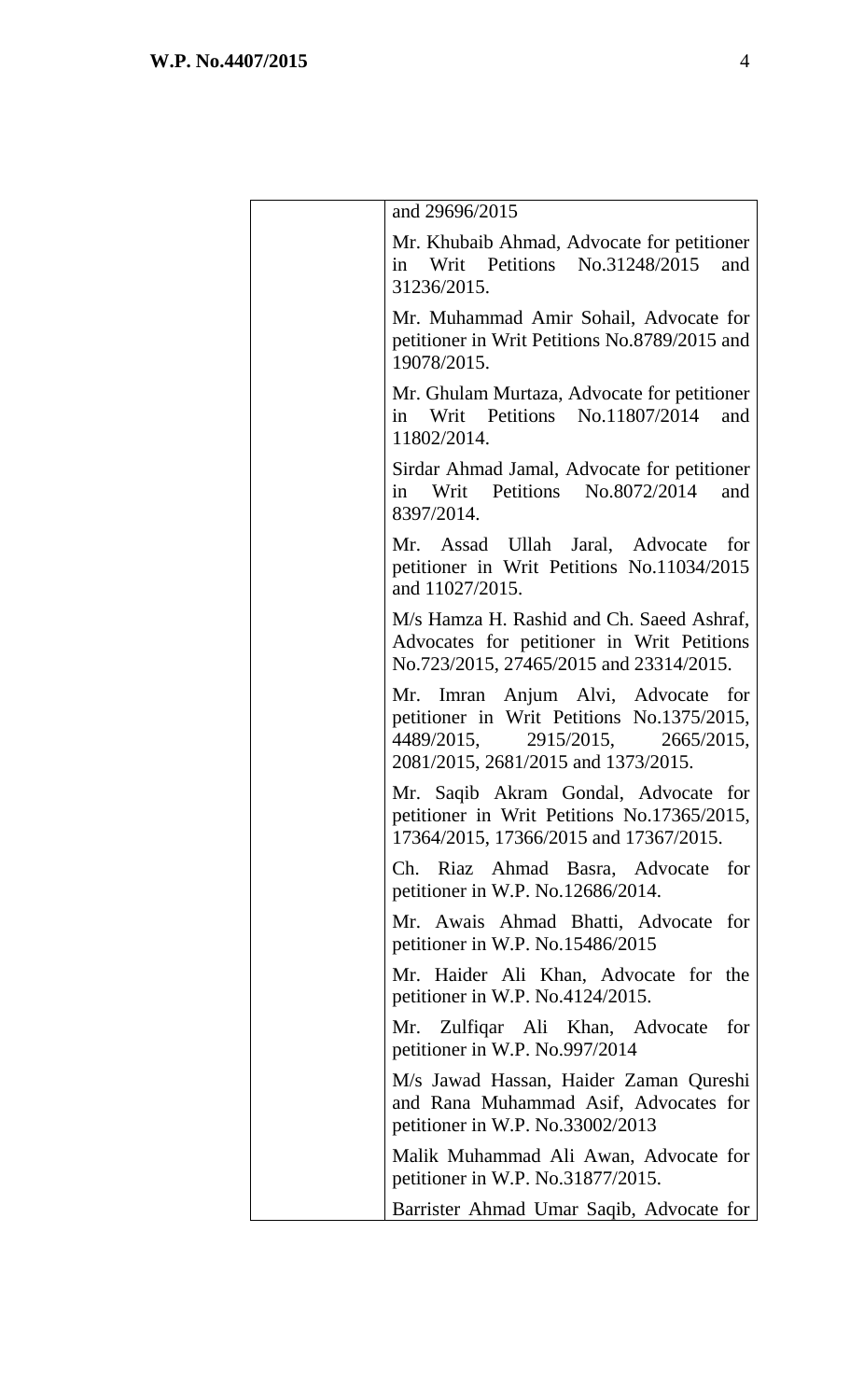|                    | petitioner in W.P. No.16874/2013.                                                                          |
|--------------------|------------------------------------------------------------------------------------------------------------|
|                    | Sardar Kalim Ilyas, Advocate for petitioner<br>in W.P. No.32573/2013.                                      |
|                    | Mr. Hamza Khan, Advocate for petitioner in<br>W.P. No.33876/2014.                                          |
|                    | Syed Samar Hussain, Advocate for petitioner<br>in W.P. No.15864/2013.                                      |
|                    | Mr. Akhtar Javaid Malik, Advocate for<br>petitioner in W.P. No.8845/2014.                                  |
|                    | M/s Ali Sibtain Fazli, Hasham Ahmad, Umer<br>Tariq Gill, Advocates for petitioner in W.P.<br>No.7995/2014. |
|                    | Mian Muhammad Ismail Thaheem, Advocate<br>for petitioner in W.P. No.7686/2014.                             |
|                    | Mian Muhammad Irfan, Advocate for<br>petitioner in W.P. No.9130/2014.                                      |
|                    | M/s Shahid Pervaiz Jami and Mudassar<br>Shujauddin, Advocates for petitioner in W.P.<br>No.11841/2014.     |
|                    | Mr. Mustafa Kamal, Advocate for petitioner<br>in W.P. No.23521/2014.                                       |
|                    | Rao Muhammad Faisal Iqbal, Advocate for<br>petitioner in W.P. No.7052/2013.                                |
|                    | Ch. Waseem Ahmad and Aamir Ch.,<br>Advocates for petitioner<br>W.P.<br>in<br>No.16565/2015.                |
|                    | M/s Afzal Bashir and Rao Qasim Ali Khan,<br>for petitioner in<br>W.P.<br>Advocates<br>No.38767/2015.       |
|                    | Kh. Mahmood Ayaz, Advocate for petitioner<br>in W.P. No.18183/2015.                                        |
|                    | Mr. Fawad Malik Awan, Advocate for<br>petitioner in W.P. No.21516/2015.                                    |
|                    | Mr. Khalil-ur-Rehman, Advocate<br>for<br>petitioner in W.P. No.174/2015.                                   |
| Respondents<br>by: | M/s Nasar Ahmad and Ch. Muhammad<br>Jahangir Wahla, Deputy Attorney Generals<br>for Pakistan.              |
|                    | M/s Anwaar Hussain and Ahmad Hasan<br>Khan, Assistant Advocate Generals, Punjab.                           |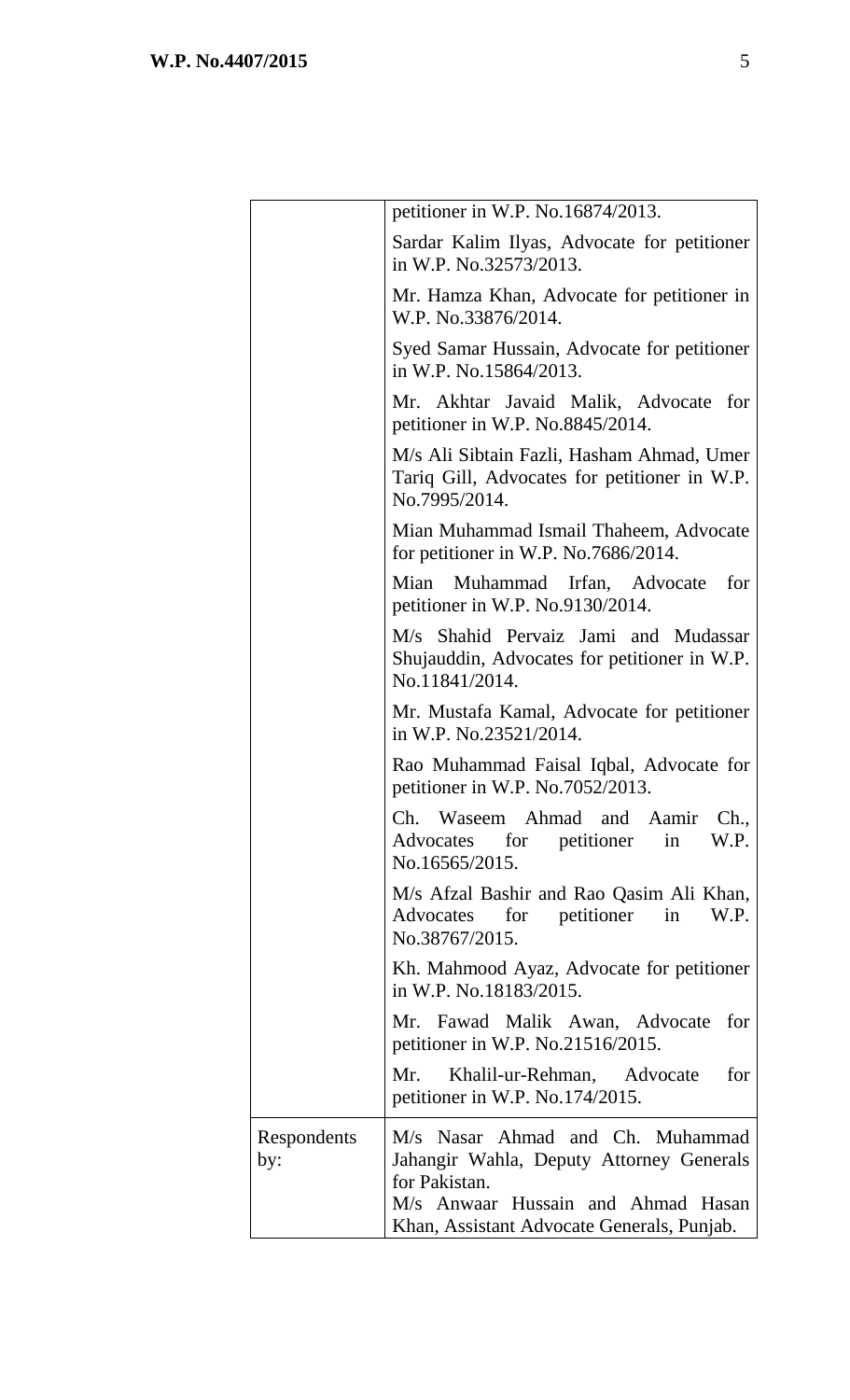$\overline{a}$ 

|              | M/s Sajid Ijaz Hotiana, Afzal Hussain Malik                                                                               |  |  |
|--------------|---------------------------------------------------------------------------------------------------------------------------|--|--|
|              | Muhammad Awais Khalid, Umer Sharif and                                                                                    |  |  |
|              | Barrister Muhammad Ahmad Pansota                                                                                          |  |  |
|              | Advocates for respondent PRA.                                                                                             |  |  |
|              | Mr. Sarfraz Ahmed Cheema, Advocate for                                                                                    |  |  |
|              | respondents in Writ Petitions No.5028/2013,                                                                               |  |  |
|              | 7052/2013, 11802/2014, 25950/2015 and                                                                                     |  |  |
|              | 29257/2015.                                                                                                               |  |  |
|              | Ch. Muhammad Zafar Iqbal, Advocate for                                                                                    |  |  |
|              | the respondent.                                                                                                           |  |  |
|              | Mr. Sarfraz Akhtar, Advocate for respondent                                                                               |  |  |
|              | P.T.A. in Writ Petitions No.32573/2013 and                                                                                |  |  |
|              | 14508/2013.                                                                                                               |  |  |
|              | Mr. Ibrar Ahmad, Advocate for respondent                                                                                  |  |  |
|              | FBR in W.P. No.26223/2015.                                                                                                |  |  |
|              | Mr. Ali Raza Kabir, Advocate for respondent                                                                               |  |  |
|              | No.3 in W.P. No.16874/2013.                                                                                               |  |  |
|              | Mr. Ayyaz Shaukat, Advocate for respondent                                                                                |  |  |
|              | No.4 in W.P. No.16874/2013.                                                                                               |  |  |
|              | Mr. Ghulam Subhani, Advocate for                                                                                          |  |  |
|              | respondent No.6 in W.P. No.5316/2015.                                                                                     |  |  |
| Assisted by: | M/s. Qaisar Abbas and Mohsin Mumtaz,<br>Research Associates & Civil Judges, Lahore<br>High Court Research Centre (LHCRC). |  |  |
|              |                                                                                                                           |  |  |

*It is our misfortune that when we are looking for individuals to serve our own-selves, we search for the best of doctors, the best of architects, the best of lawyers, the best of engineers, the best of cooks, the best of butlers and so on but when it comes to selecting similar individuals to serve the public, we get swayed by nepotism, by petty personal interests and by other similar ulterior and extraneous considerations and settle for the ones not worthy of serving the public in the requisite manner.* 

-Supreme Court of Pakistan<sup>1</sup>

Syed Mansoor Ali Shah, J:- The petitioners<sup>2</sup> are taxpayers, who, agitate, amongst other grounds, that Punjab

<sup>&</sup>lt;sup>1</sup>as per Khalil-ur-Rehman Ramday J. (as he then was) in *Chief Secretary Punjab and others v. Abdul Raoof Dasti* (2006 SCMR 1876). 2

<sup>&</sup>quot;Petitioners" i.e., collective term for the petitioner in the instant petition and petitioners in connected petitions lsited in Schedules A.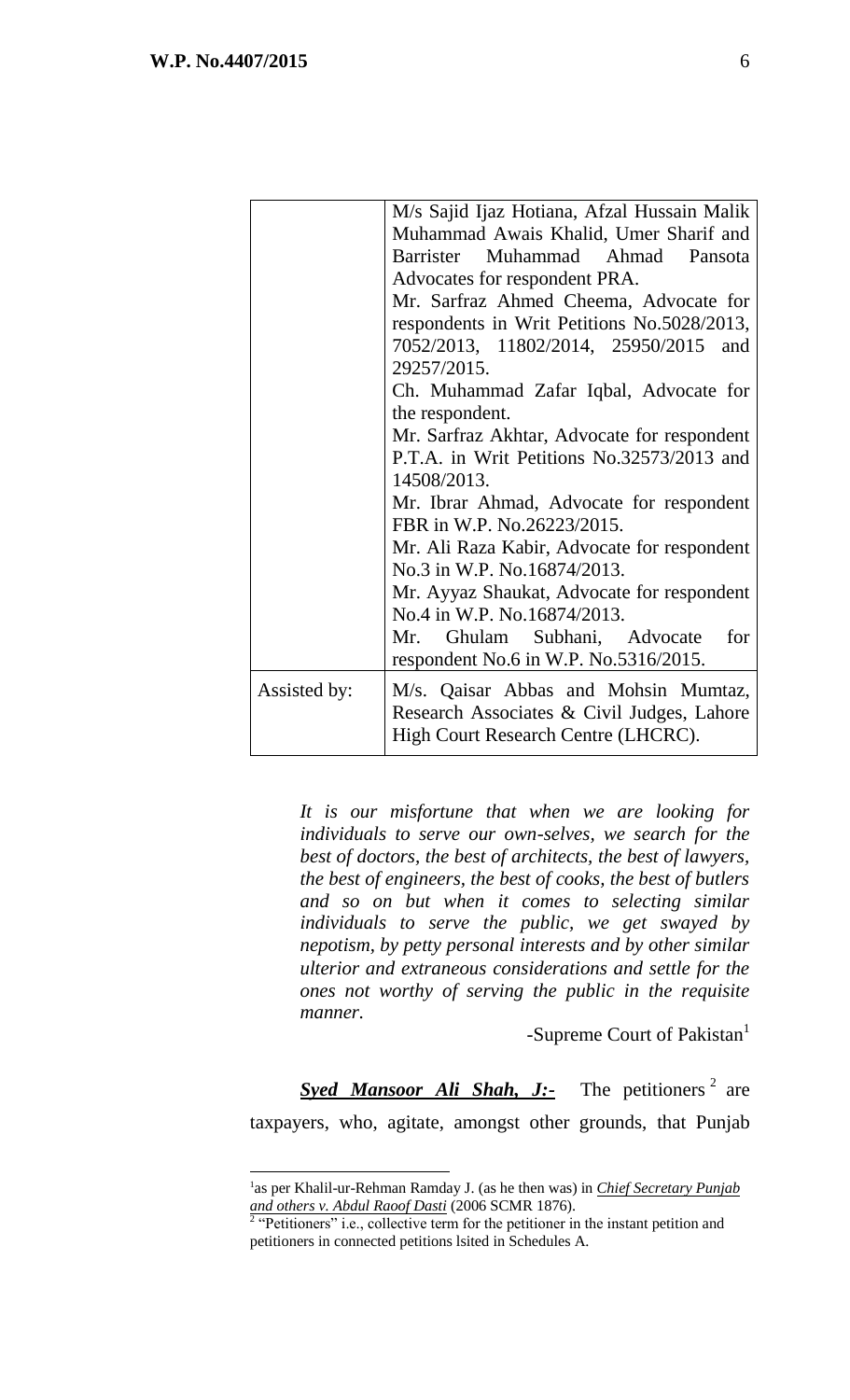Revenue Authority **("PRA or Authority")** has not been lawfully established or constituted under section 3 of the Punjab Revenue Authority Act, 2012 **("Act-II")**. They submit that initially the Government only appointed a Chairperson of the Punjab Revenue Authority, who unlawfully held himself out as the Authority, when the law provides that the Authority shall constitute a Chairperson and at least four Members. They also agitate that the mode of appointment of the Chairperson and the Members is not in accordance with the provisions of Act-II and also offends the pronouncements of the superior courts, which hold that appointments to public sector institutions should be open, fair, transparent, consultative and deliberative.

2. It is submitted that after the filing of these petitions, the Government got wind of the illegalities in the constitution of the Authority and in their passion to rectify things, hurriedly appointed Members on *ex-officio* basis, which the law does not permit and later on promulgated the Amending Ordinance, validating the acts of the Chairperson, without curing the defect i.e., substituting and empowering the Chairperson with the Authority. It is submitted that the Government failed to rectify things and in haste, jumped out of the frying pan into the fire.

3. The petitioners submit that without the establishment of the Authority, all the orders, notifications, directions and Rules framed by the Chairperson (assuming himself to be the Authority) are unconstitutional, illegal and without lawful authority. It is also submitted that during the course of this litigation, the Governor of the Province, promulgated The Punjab Revenue Authority (Amendment) Ordinance, 2015 ("Amending Ordinance") on 22.10.2015 in an effort to validate the acts and orders passed by the Chairperson. The taxpayers have also challenged the constitutionality and legality of the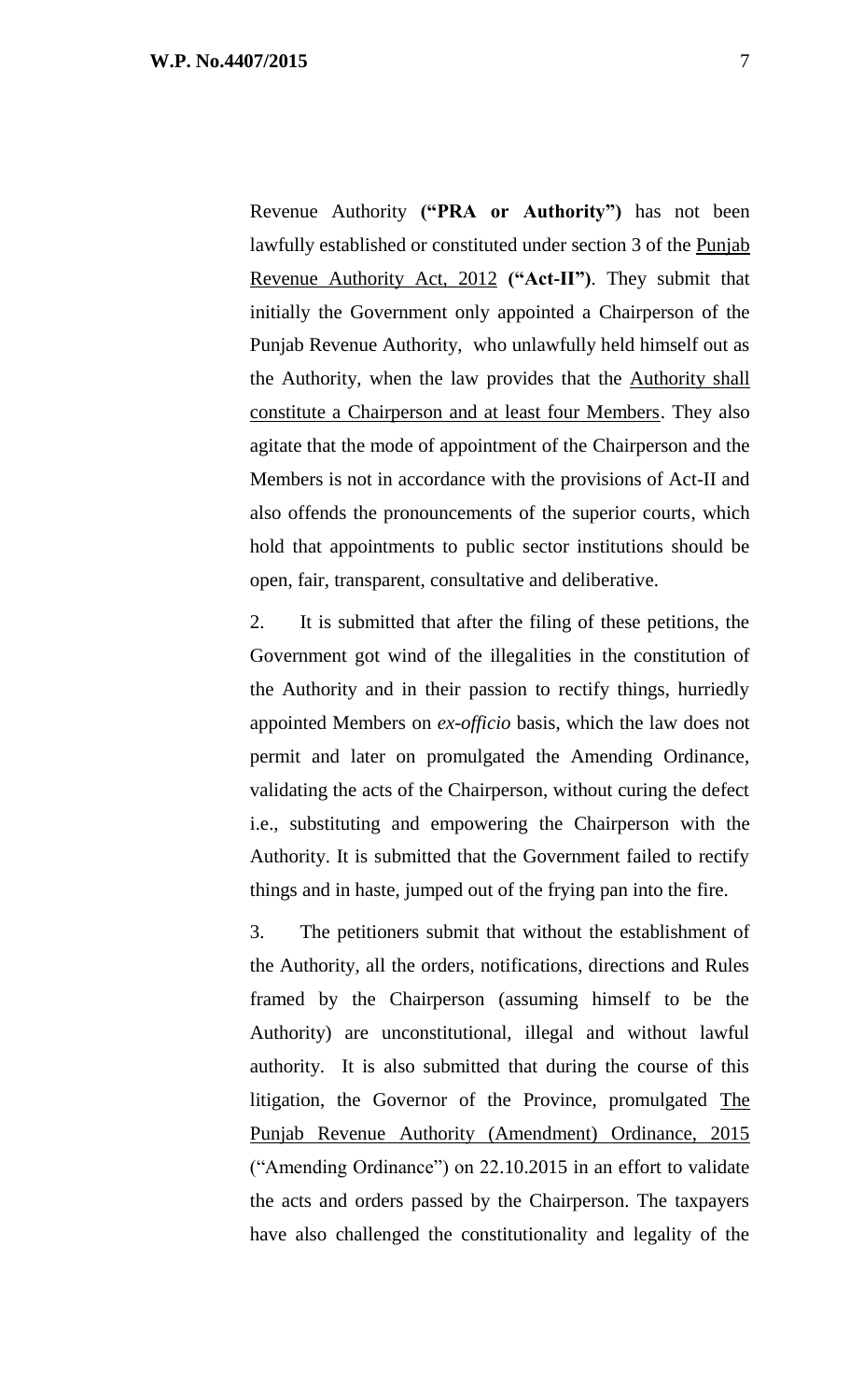said Ordinance, through separate writ petitions, which are also being decided through this judgment. It is argued that in terms of Article 128 of the Constitution, the Ordinance stood repealed after 90 days on 20.01.2016, hence, the proposed amendment has died its own death. It is submitted that after repeal of the Ordinance, the position prior to the Ordinance stands revived.

4. On the other hand, learned counsel for the respondent Authority has principally placed reliance on Section 8 of Act-II to submit that no act, proceedings, decisions or orders of the Authority shall be invalid for the reason only of the existence of vacancy or any defect in the constitution of the Authority. He further submits that in any case the Authority stood lawfully constituted on 15.06.2015, when remaining members were appointed on *ex-officio* basis and, therefore, all acts taken after the said date are lawful and in accordance with law.

5. Learned DAG and the learned law officers, in response to notice under Order 27-A of CPC, adopted the arguments of learned counsel for the respondent Authority and add that lapse of the Ordinance does not affect the validity of the amendment and, therefore, the validation clause is there to stay, inspite of the lapse of the Amending Ordinance and, therefore, all the actions of the Chairperson stand protected. Learned Law Officers further submitted that Ordinance has been placed before the Provincial Assembly in its  $18<sup>th</sup>$  session which has been adjourned and in terms of Articles 79, 117 128 the bill is deemed to be pending rather than having been lapsed.

6. I have heard the arguments of the parties and have gone through the law, as well as, the compendium of notifications issued from time to time under Act-II (the compendium of notifications was supplied by the counsel representing the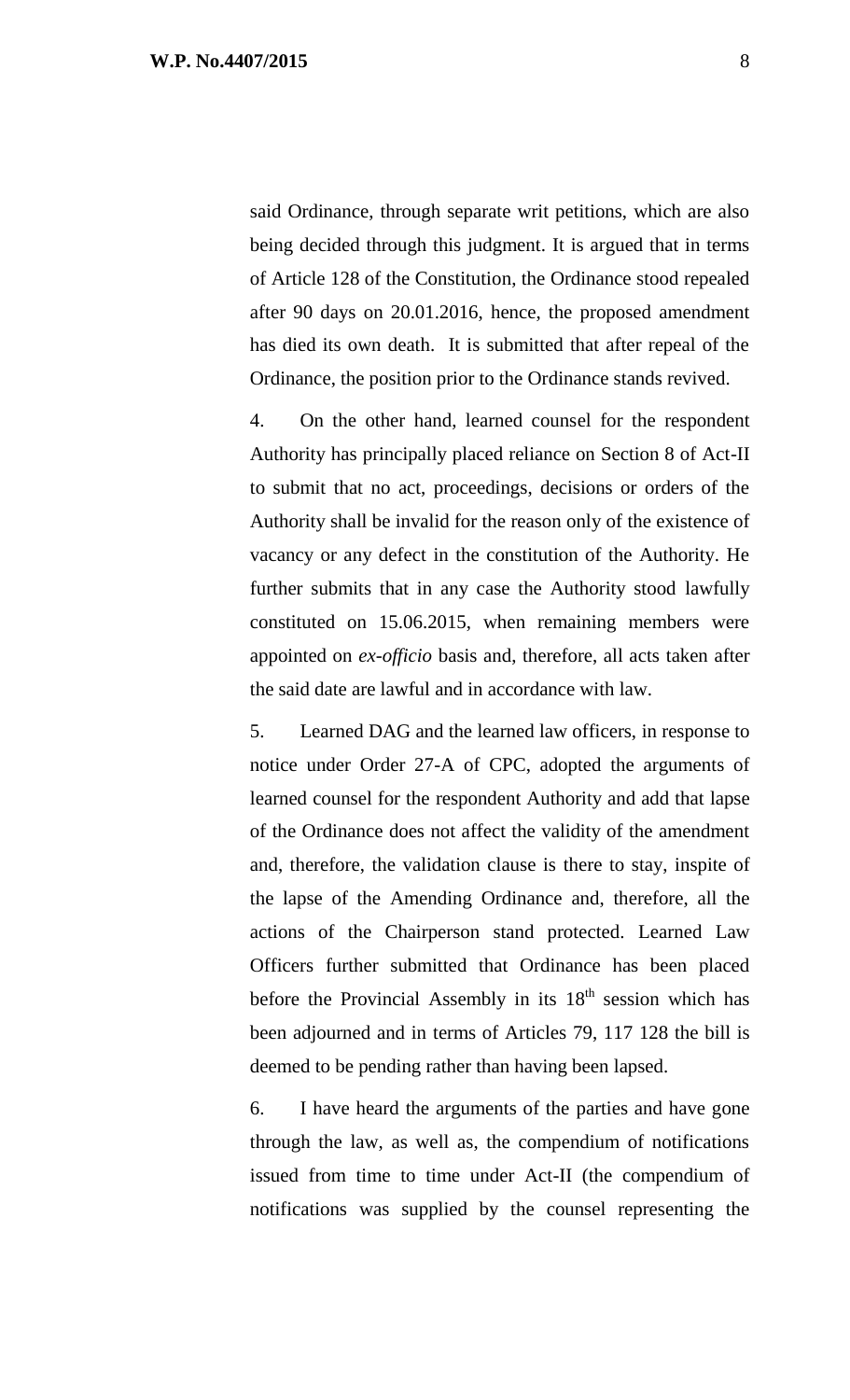Authority and has been placed on the record of this case as *"Mark-A"* (booklet).

### **OPINION OF THE COURT**

7. At the outset it might be useful to note that in one of the initial hearings, learned Advocate General, Punjab was called and apprised of the case set out against the Government. He sought time to redress the issue. The Government, instead of establishing and constituting the Authority under the law and salvaging the situation, decided to promulgate the Amending Ordinance, attempting to validate the acts of the Chairperson. It is noted for record that even though the petitioners have challenged the imposition of tax on a number of other grounds, this judgment addresses the more fundamental question of the establishment and constitution of the Authority under Act-II. Hence, petitioners' right to challenge the levy on other grounds, remains intact.

### *Legislative Design*

8. In Punjab, the architecture of *sales tax on services* stands on two separate pieces of legislation i.e., Punjab Sales Tax on Services Act, 2012 ("Act-I") (Act XLII of 2012)<sup>3</sup> and Punjab Revenue Authority Act, 2012 **("Act-II")** (Act XLIII of 2012). 4

### *Punjab Sales Tax on Services Act, 2012 ("Act-I")*

9. Act-I provides for *levy of a tax on services provided, rendered, initiated, received, originated, executed, or consumed in the Punjab*. 5 The "Authority" provided under Act-I is *Punjab*  Revenue Authority established under Act-II.<sup>6</sup> The Authority has

<sup>3</sup> Enforced on 01.07.2012

<sup>4</sup> Published on 27.06.2012

<sup>5</sup> Preamble.

 $6$  Section 2 (6)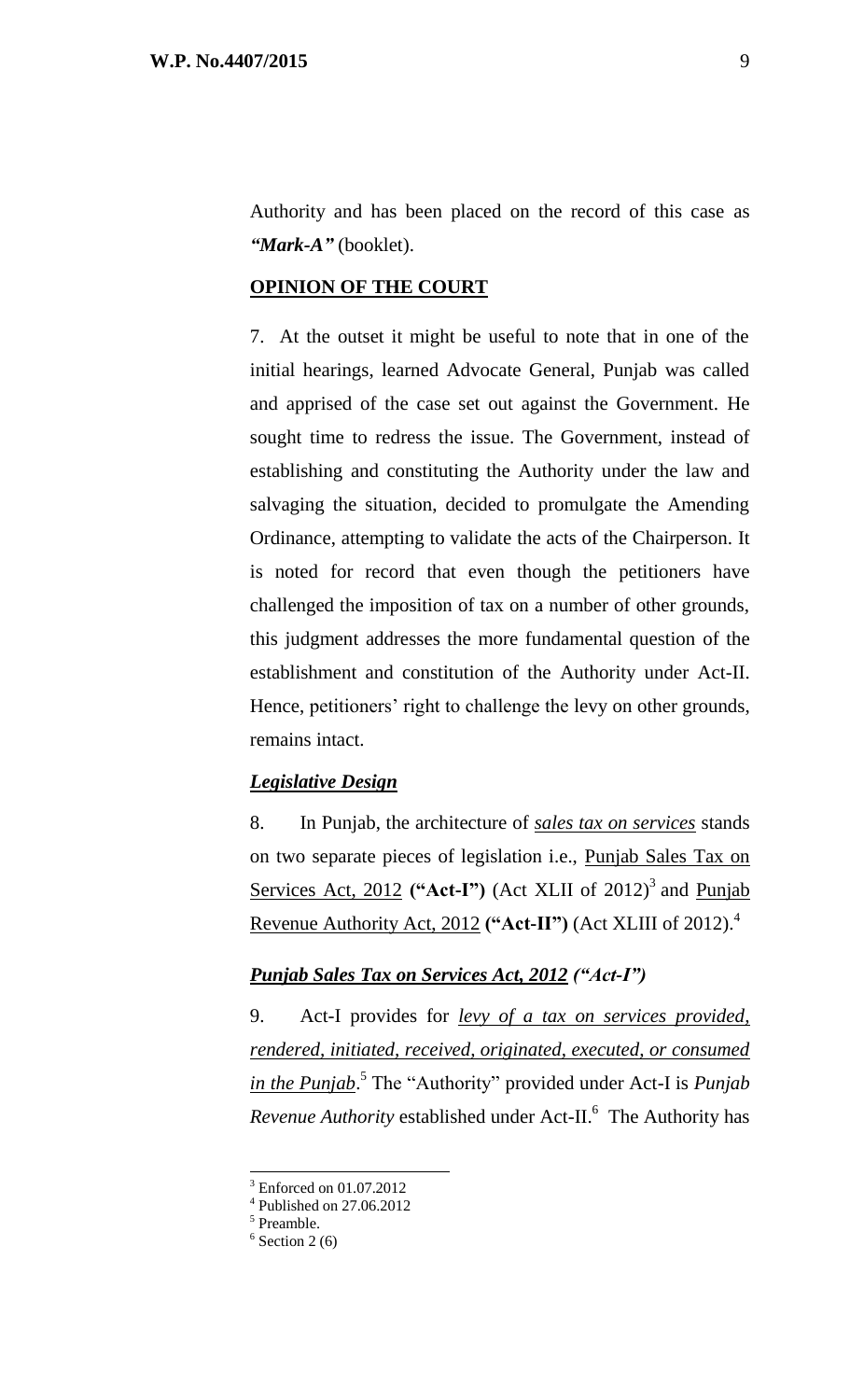been entrusted with the powers<sup>7</sup> of registration, assessment, administration and collection of taxes, etc. Hence, the Authority is at the heart of the taxing statute and pumps its body to life. Operationalization of the taxing statute (Act-I) presupposes the establishment and constitution of the Authority under Act-II. So while sales tax on services is levied under Act-I, it gets administered through the Authority, once the Authority has been established and functionalized (duly constituted) under Act-II.

## *The Punjab Revenue Authority Act, 2012 ("Act-II")*

10. Act-II provides for establishment of *Punjab Revenue Authority* so as *to reform and modernize the system of taxation, provide assistance to taxpayers, promote compliance with fiscal laws, establish a progressive and professionally efficient tax management organization*. <sup>8</sup> Under Section 3(1) of Act-II, the Authority is to be established by the Government of the Punjab through a notification and after establishment the Authority shall be a body corporate<sup>9</sup> having perpetual succession and a common seal, with power to enter into agreements, acquire, hold, manage and dispose of property and to sue and be sued in its name. As to the constitution of the Authority, Section 3 (4) provides that it shall consist of a Chairperson and not less than four members to be appointed by the Government. It also provides that the manner and terms and conditions of appointment of the Chairperson and the Members shall be as *prescribed* and until so prescribed may be *determined* by the Government. Section 3 (5) provides that no person shall be appointed as Chairperson unless he possesses:

 $7$ Sections 3 (4), 7 (7) (8), 8 (2), 10 (2), (3) & (4), 11 (3), 12, 14, 18 (3), 19 (2), 24  $(1)$ ,  $25$   $(2)$ ,  $26$   $(2)$ ,  $27$ ,  $28$   $(1)$ ,  $30$ ,  $31$ ,  $34$ ,  $35$ ,  $39$ ,  $41$ ,  $62$ ,  $63$ ,  $70$ ,  $76$ ,  $82$  and  $84$ .

Preamble.  $9$  Section 3(2)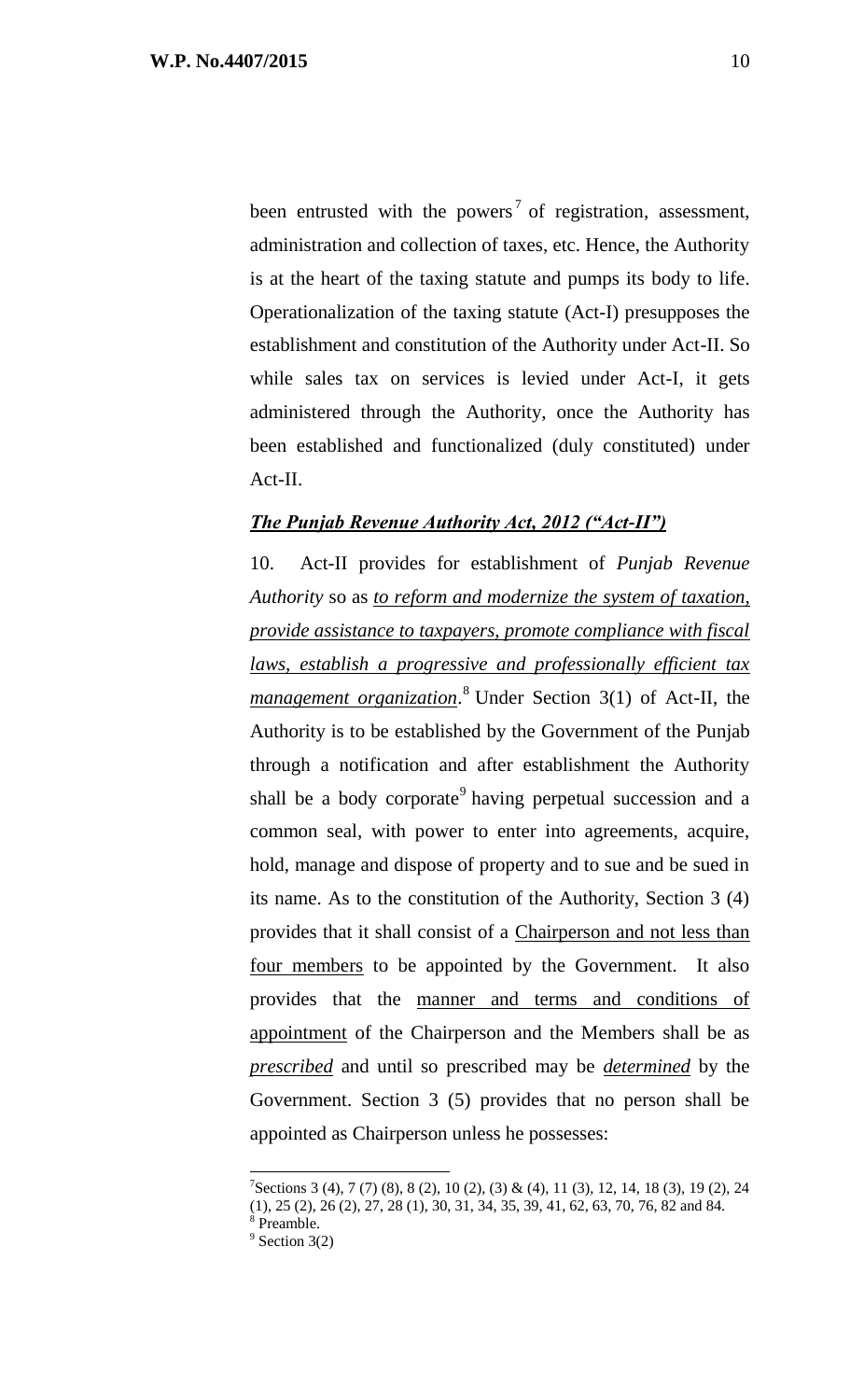- (a) a master's degree from a recognized University;
- (b) ample knowledge of tax systems in Pakistan; and
- (c) twenty years work experience, including five years' experience in tax administration or financial management.

Sub-section (6) provides that qualification and experience and other requirements for appointment of Members shall be as *prescribed.*

#### *Punjab Revenue Authority – an autonomous body*

11. Act-II establishes a Revenue Authority, which is a separate corporate body, with an independent human resource management and the power to employ its own staff.  $10$  It maintains its own Data Bank<sup>11</sup> containing information to increase the taxpayers' base, etc. It enjoys the powers to impose fee or charge for any additional facilities extended to the taxpayers. <sup>12</sup> It has its own Fund<sup>13</sup> and maintains a separate budget.<sup>14</sup>Its accounts are audited by the Auditor General of Pakistan.<sup>15</sup> Under the Punjab Government Rules of Business, 2011 **("Rules of Business")**, PRA has been listed as an *autonomous body. <sup>16</sup>* "Autonomous Organization" under the Punjab Civil Servants (Appointment and Conditions of Service) Rules,  $1974<sup>17</sup>$  means an organization set up under a law by the Government, as a unit separate from the formal departmental organization. *Punjab Revenue Authority* is, therefore, not a

<sup>&</sup>lt;sup>10</sup>sections 6 and 21 of Act-II

 $11$ section 9

 $12$ section 11

 $13$ section 15

 $14$ section 16

 $15$ section 17

<sup>&</sup>lt;sup>16</sup> Serial no. 11 of the First Schedule

 $17$  Rule 2(c)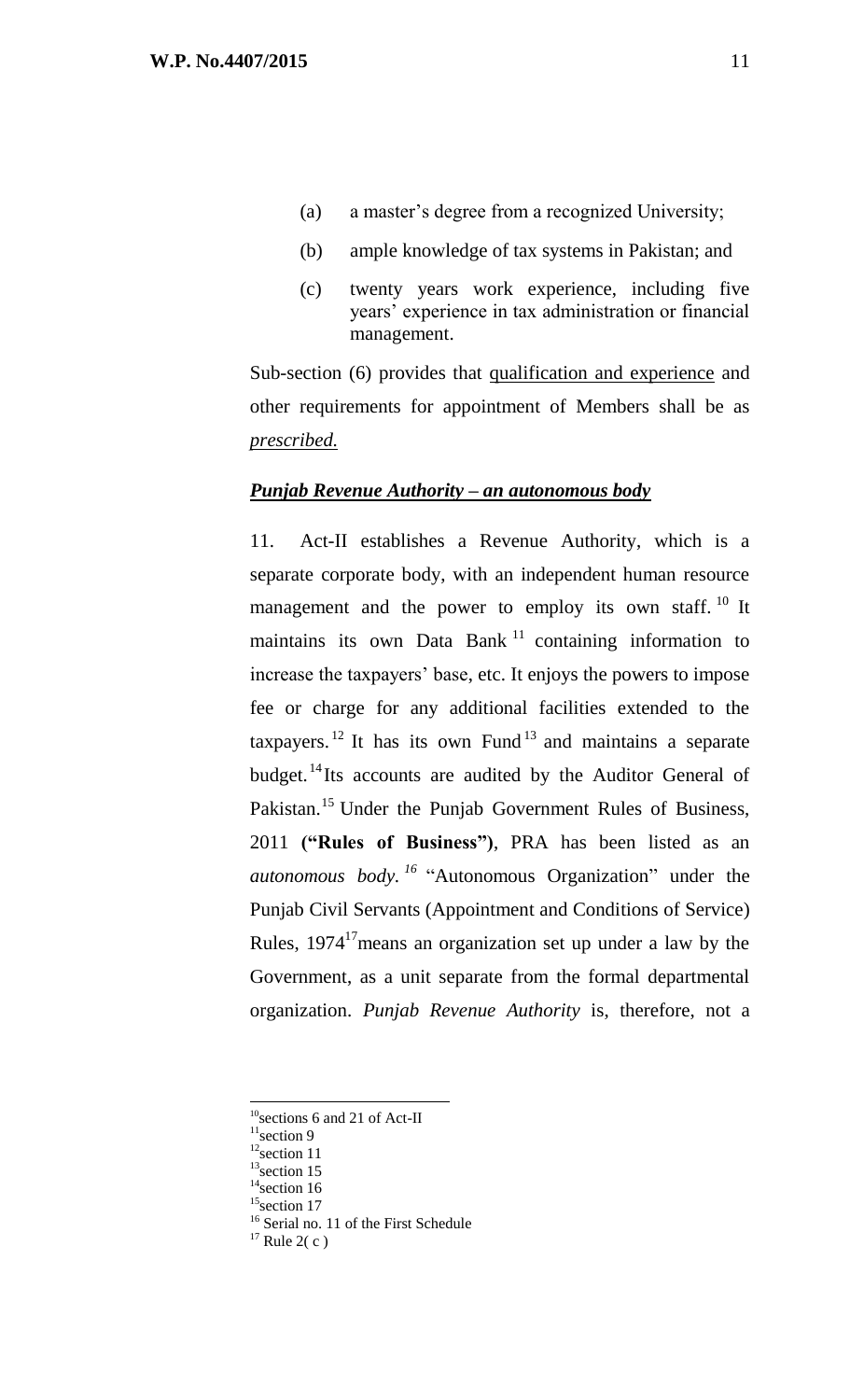department<sup>18</sup> or an attached department<sup>19</sup> of the Government, it is an autonomous body.

What is the purpose of setting up a distinct autonomous Revenue Authority as opposed to a department or an attached department of the Government? What is the purpose, scope and extent of this *autonomy*? According to the International Monetary Fund **("IMF")**, <sup>20</sup> the reform and modernization of government institutions have been a constant theme over the last three decades in both developed and developing economies. Governments have faced a series of pressures that include: (i) The need to deliver services more effectively and at a lower cost to citizens, as expenditure budgets decline. (ii) The need to address deficiencies in traditional procedures and structures that have come to be seen as too rigid to respond to the rapidly changing needs of the public and the challenges confronted by government in modern society. (iii) The pressure to adapt current business or private sector management practice to public sector institutions. As a result, there has been a tendency for governments to increase the *autonomy* of its departments and agencies. The basic principle is that such autonomy can lead to better performance by removing impediments to effective and efficient management while maintaining appropriate accountability and transparency. The autonomy is to help Government to establish a distinct entity with specialized competence; a "progressive and professionally

<sup>&</sup>lt;sup>18</sup> Rule 2(j) of the Rules of Business defines it as: "a self contained

administrative unit in the Secretariat responsible for the conduct of business of the Government in a distinct and specified sphere, and declared or constituted as such under the rules."

 $19$  Rule 2(b) of the Rules of Business define it as: "a department mentioned in column 3 of the First Schedule." Column 3 contains departments created by a separate statute.

 $^{20}$  Revenue Administration: Autonomy in Tax Administration and the Revenue Authority Model by William Crandall. Fiscal Affairs Department, International Monetary Fund. June, 2010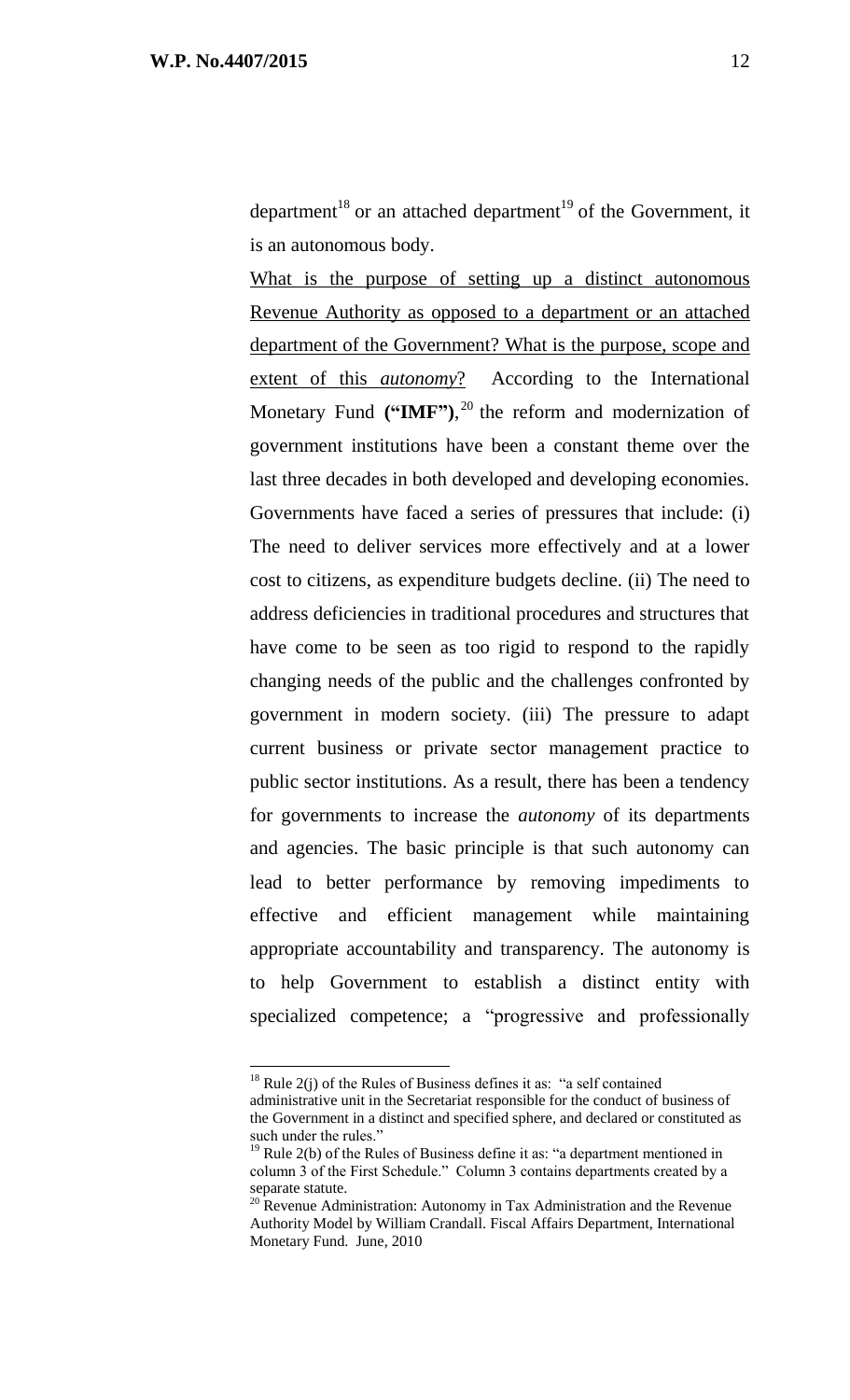efficient tax management organization." One facet of this autonomy is to select the right person for the job. Therefore, the Government enjoys the flexibility, space and the authority to pick the best persons to man this specialized Revenue Authority. Therefore, autonomy of the Revenue Authority does not imply that it is beyond the control of the Government, but quite to the contrary, it allows the Government to be able to set up an Authority with distinctive competence and specialization for efficient, progressive and effective tax management system, which is not possible to structure under the garb of a department or an attached department of the Government. The host of service laws, rules and bureaucratic instructions that regulate departments and the attached departments, do not stand in the way of structuring autonomous bodies.

### *Establishment of the Authority*

12. How does the Government establish this autonomous Authority? Legal establishment of the Authority, as a corporate body, is through a notification under section 3(1) of Act-II. Admittedly, no such notification has been issued to date; hence the Authority has not been legally established under the law. Section 8 of Act-II (discussed later in detail) cannot come to the rescue of the respondents, as it pre-supposes an Authority that has been established in accordance with the law. Section 8 must always be read, subject to this fundamental precondition. Failure to establish the Authority under Act-II, renders all acts done by the Chairperson, purporting to be the Authority, are void *ab intio*.

### *Constitution of the Authority*

13. Without prejudice to the fact that the Authority has not been established. The constitution of the Authority under Act-II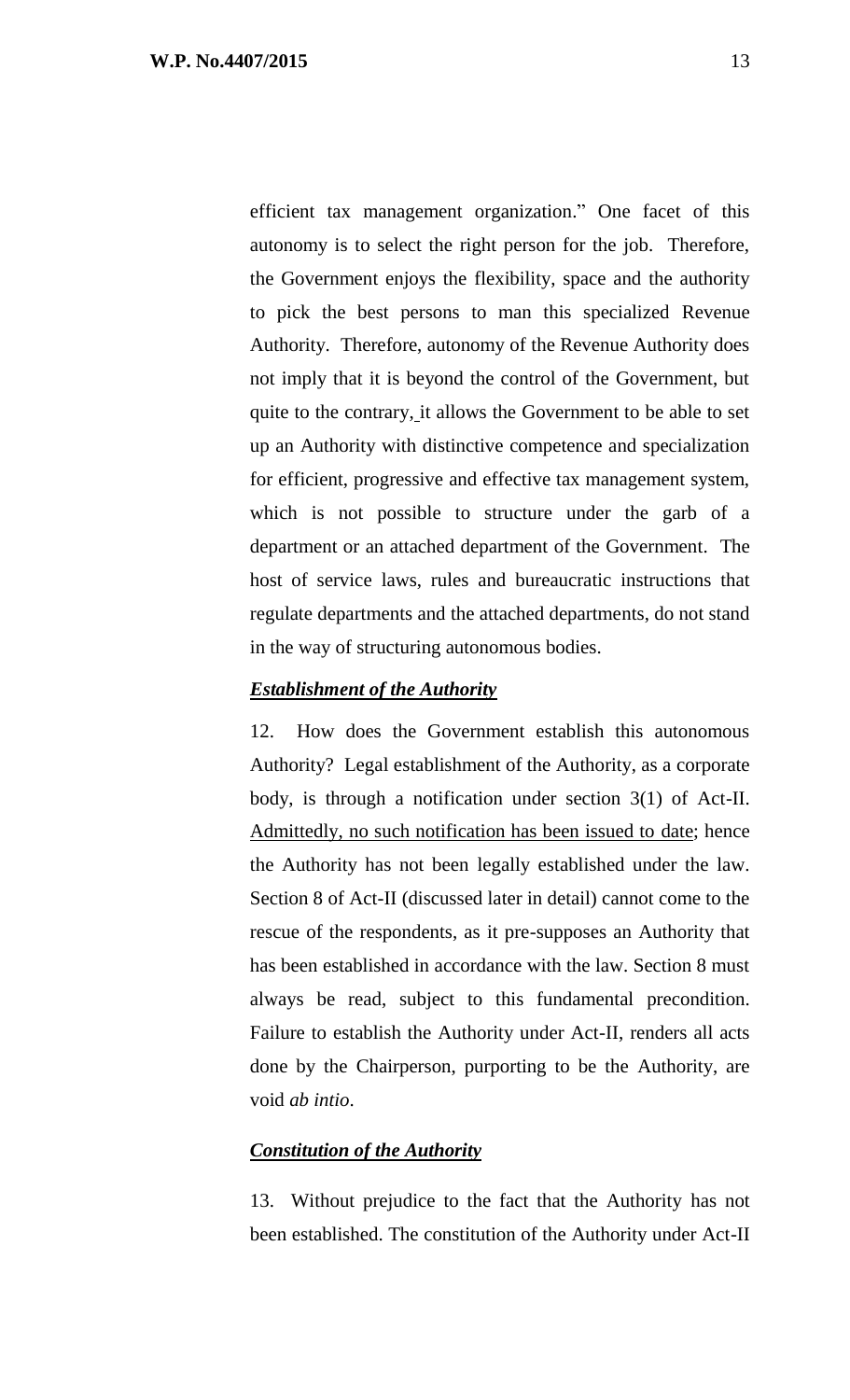requires the appointment of a Chairperson and at least four Members.

### *Appointment of the Chairperson*

14. The qualification and experience of the Chairperson is provided in Section 3 (5) of Act-II. "Prescribe" under section 2(1) means prescribed by Rules or Regulations under the Act. Considering that Regulations can only be framed once the Authority has been established and constituted, the word *prescribed* in section 3(4) and (6) of Act-II refers only to the Rules prescribed by the Government. It cannot be otherwise, firstly, because Authority cannot through Regulations prescribe the manner, terms and conditions, qualifications and experience of its own Chairperson and Members. Second, the appointment of the Chairperson and the Members is by the Government under the Act, hence the manner, terms and conditions, qualifications and experience of the Chairperson and Members must necessarily be provided for by the Government under the Rules.

15. Under section 3(4), the Authority is to consist of a Chairperson and not less than four Members. The qualification and experience of a Chairperson is given in section 3(5) of Act-II and provides that no person shall be appointed as Chairperson unless he possesses:

- (a) a master's degree from a recognized University;
- (b) ample knowledge of tax systems in Pakistan; and
- (c) twenty years work experience, including five years' experience in tax administration or financial management.

Learned Law Officers, as well as, learned counsel for respondent Authority categorically submitted that no Rules or Regulations have so far been framed under Act-II. They were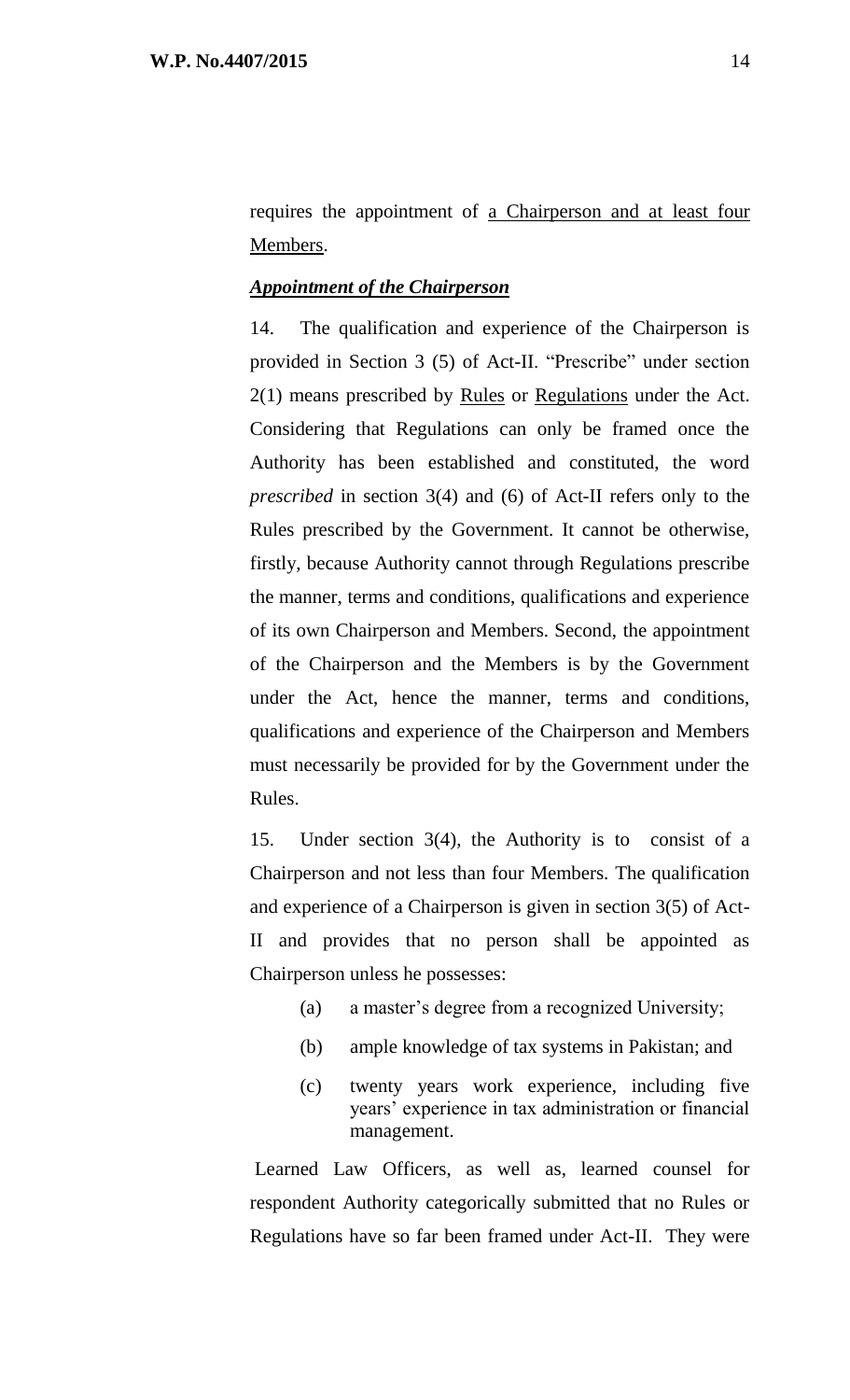repeatedly asked whether Government of Punjab has *determined* the manner for the appointment of the Chairperson or the Members, the learned Law Officers categorically submitted that there is no policy or decision or document to this effect.

The Chairperson and Members were appointed by the Government through the following notifications.

### *Notification- 1*

GOVERNMENT OF THE PUNJAB *FINANCE DEPARTMENT* Dated Lahore, the  $30<sup>th</sup>$  June, 2012

#### **NOTIFICATION**

No. SO (TAX) 1-9/2011. In exercise of the powers conferred under subsection (3) of Section 1 of the Punjab Revenue Authority Act 2012, Governor of the Punjab is pleased to direct that the Punjab Revenue Authority Act, 2012 shall come into force on and from 1<sup>st</sup>July, 2012.

#### **(FINANCE SECRETARY)** GOVERNMENT OF THE PUNJAB

## *Notification- 2*

*GOVERNMENT OF THE PUNJAB FINANCE DEPARTMENT* Dated Lahore, the 30<sup>th</sup> June, 2012

### **NOTIFICATION**

No. SO (TAX) 1-2/97. In exercise of the powers conferred under subsection (3) of Section 1 of the Punjab Sales Tax on Services Act 2012, Governor of the Punjab is pleased to direct that the Punjab Sales Tax on Services Act, 2012 shall come into force on and from 1<sup>st</sup>July, 2012.

#### **(FINANCE SECRETARY)** GOVERNMENT OF THE PUNJAB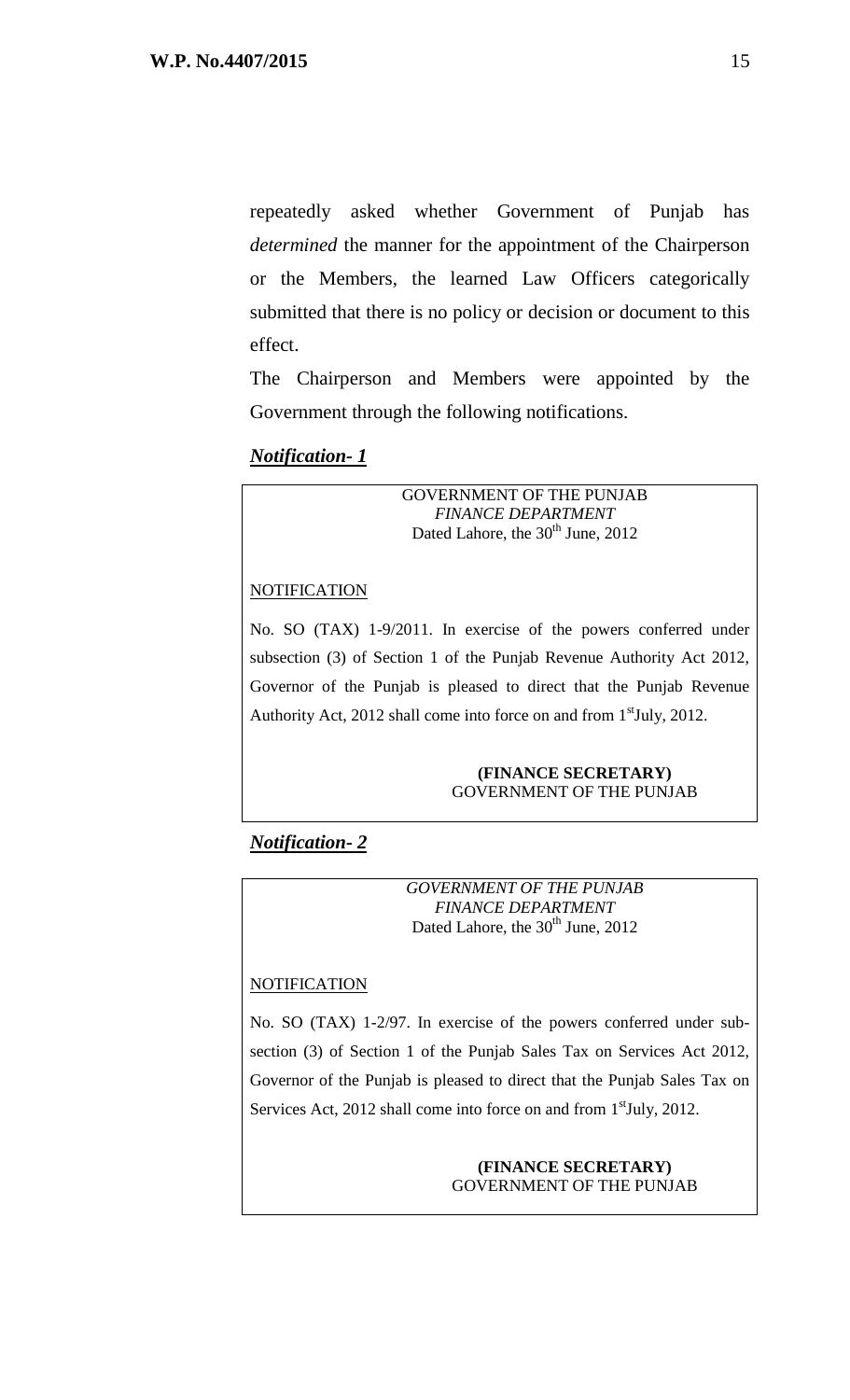#### *GOVERNMENT OF THE PUNJAB FINANCE DEPARTMENT*

Dated Lahore, the  $16<sup>th</sup>$  July, 2012

#### **NOTIFICATION**

No. SO (TAX) 1-9/2011. In pursuance of Government of the Punjab, S&GAD's Notification No.SOEI-2-1/2012, dated 16.07.2012, Mr. Iftikhar Qutab (officer of In-land Revenue/BS-20) is hereby posted as Chairperson, Punjab Revenue Authority, on deputation basis, with immediate effect.

2. The terms and conditions of his posting/deputation will be settled separately.

#### **(FINANCE SECRETARY)** GOVERNMENT OF THE PUNJAB

### *Notification- 4*

#### *GOVERNMENT OF THE PUNJAB FINANCE DEPARTMENT*

### Dated Lahore,  $23<sup>rd</sup>$  July, 2012

#### **NOTIFICATION**

No. SO (TAX) 1-9/2011. It is notified for information of taxpayers and general public that the headquarter of Punjab Revenue Authority (PRA) has been established in Finance Department, Civil Secretariat, Lahore till further orders.

2. Contact numbers of the relevant officers of Punjab Revenue Authority/Finance Department, Government of the Punjab are as under: 1. Mr. Iftikhar Qutab

| ı. | ми. пикнаг Qutav<br>Chairperson, PRA                                                      | 0334-3231740                       |
|----|-------------------------------------------------------------------------------------------|------------------------------------|
| 2. | Mr. Farid Ahmad Tarar<br><b>Additional Finance Secretary</b><br><b>Finance Department</b> | 042-99211076                       |
| 3. | Mr. Faisal Rashid<br><b>Deputy Secretary</b><br><b>Finance Department</b>                 | 042-99211078                       |
|    |                                                                                           | (TARIQ BAJWA)<br>FINANCE SECRETARY |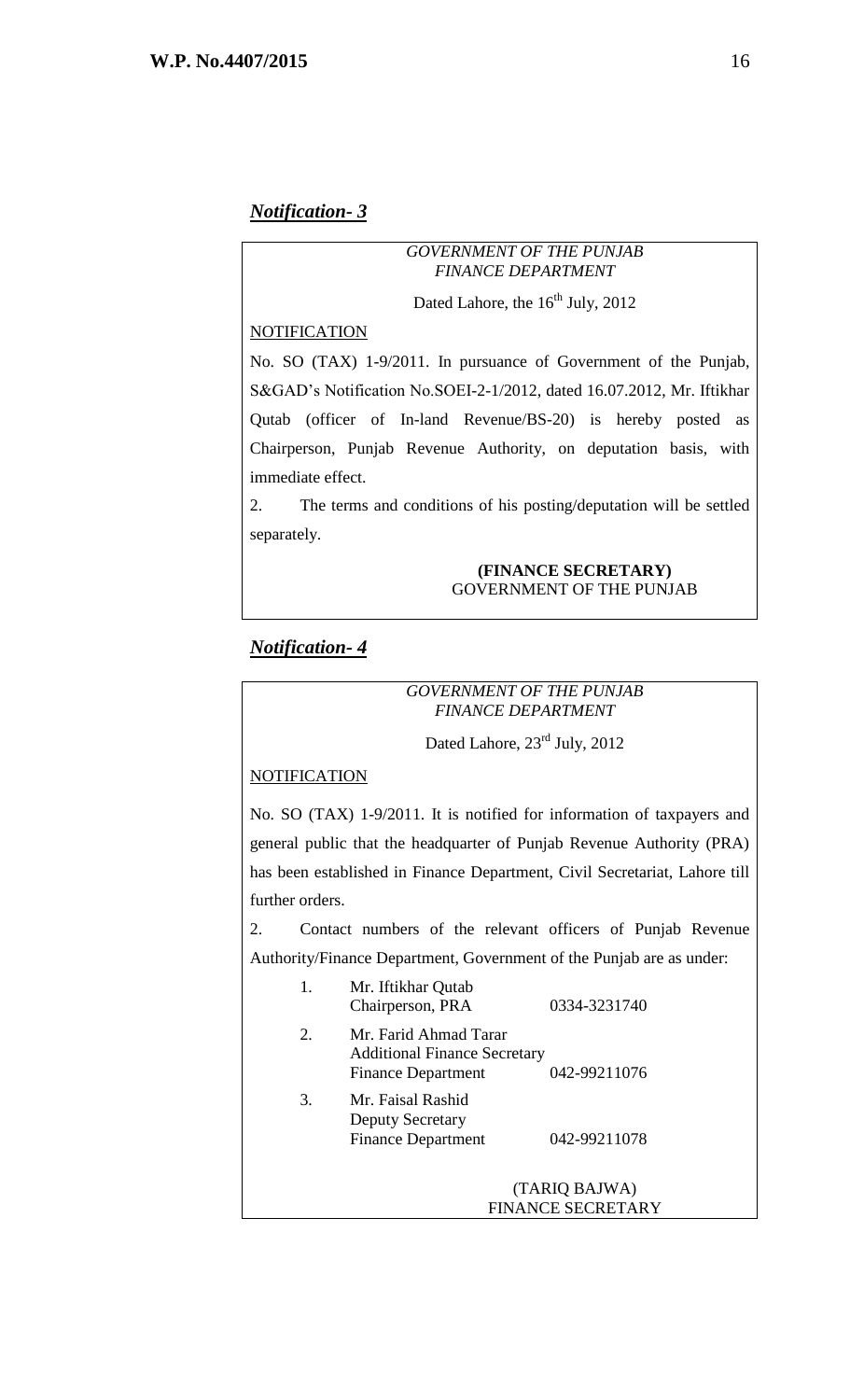#### PUNJAB REVENUE AUTHORITY GOVERNMENT OF THE PUNJAB FINANCE DEPARTMENT

#### **CHARGE ASSUMPTION REPORT**

Certified that I, IFTIKHAR QUTAB (BS-20/Inland Revenue Service), have assumed the charge of the post of Chairperson, Punjab Revenue Authority, Government of the Punjab, Finance Department, on 24.07.2012 with reference to the Punjab Government, S&GAD's Notification No.SOEI-2-1/2012 dated  $16<sup>th</sup>$  July, 2012 and Finance Department's Notification No.SO(TAX) 1-9/2011, dated 16<sup>th</sup> July, 2012.

> (IFTIKHAR QUTAB) CHAIRPERSON, PRA Dated: 24.7.2012

### *Notification- 6*

No.PRA/HR.12/12 PUNJAB REVENUE AUTHORITY FINANCE DEPARTMENT GOVERNMENT OF THE PUNJAB 5-B, Danepur Road, GOR-I, Lahore Dated:  $12^{th}$  March, 2013

#### **CHARGE ASSUMPTION REPORT**

Certified that I, **Iftikhar Qutab**, have assumed the charge of the post of Chairperson, Punjab Revenue Authority, Government of the Punjab, (BS-21), with effect from 11.03.2013, in pursuance and compliance with Federal Board of Revenue (Revenue Division),Government of Pakistan's Notification No.0566-IR-I/2013, dated 11.03.2013.

2. This charge assumption report is signed and issued in terms of paragraph 2 of the aforesaid notification.

#### **(IFTIKHAR QUTAB)** CHAIRPERSON, PRA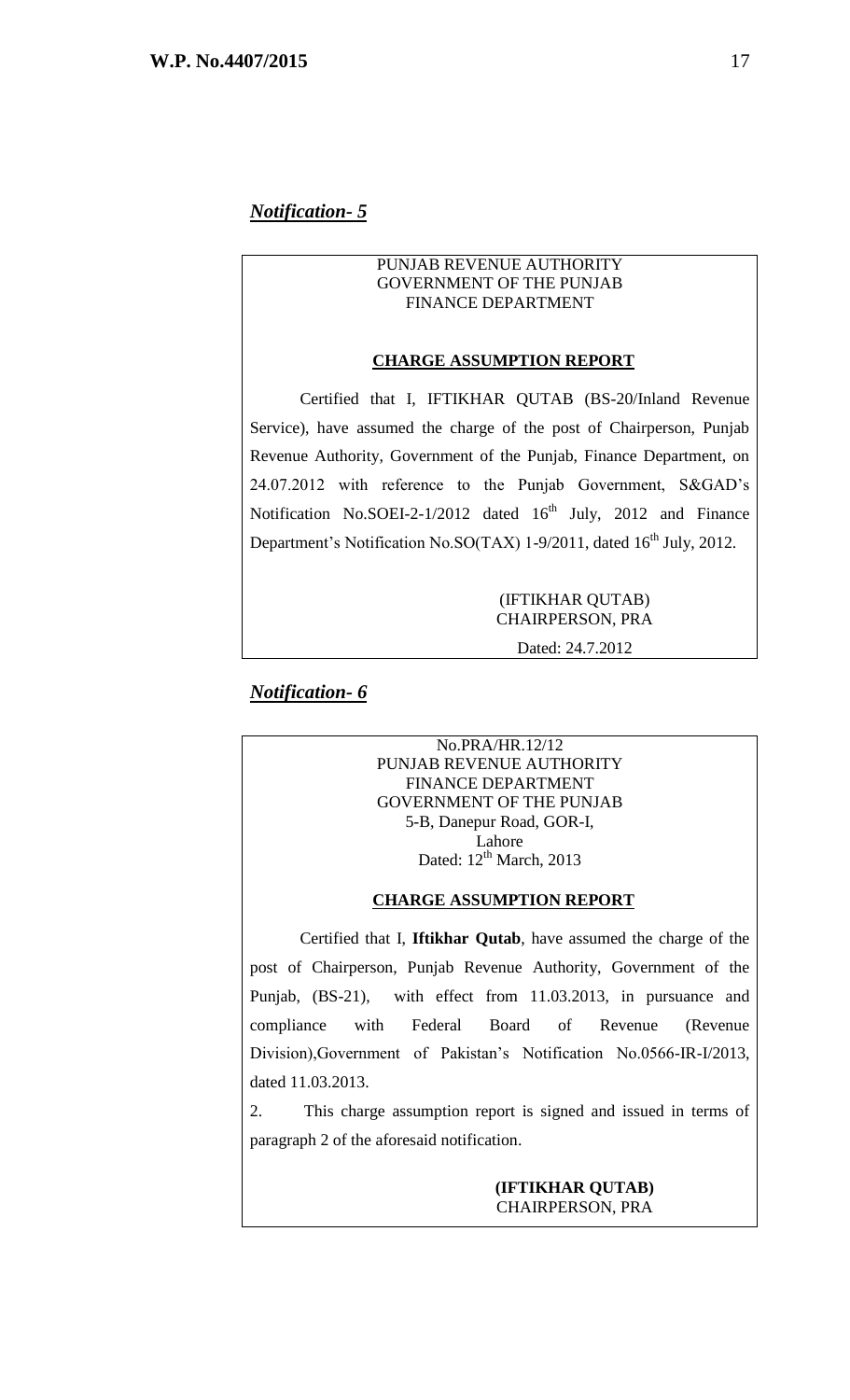No.PRA/HR.12/2014 PUNJAB REVENUE AUTHORITY FINANCE DEPARTMENT GOVERNMENT OF THE PUNJAB 5-B, Danepur Road, GOR-I, Lahore Dated:  $12^{th}$  February, 2014

#### **CHARGE ASSUMPTION REPORT**

Certified that I, **Iftikhar Qutab** (BS-21/Inland Revenue Service), have assumed the charge of the post of Chairperson, Punjab Revenue Authority, Government of the Punjab, (BS-21), with effect from 12.02.2014 in pursuance to the Government of Pakistan, Establishment Division's Notification No.1/100/2012 E-4. Dated 4.2.2014 read with Federal Board of Revenue's Notification No.0292-IR-I/2014, dated 11.02.2014,Government of the Punjab, S&GAD's Notification NO. SOE1-2-1/2012, dated 12.02.2014 and Government of the Punjab, Finance Department's Notification No. SO(TAX)1-9/2011 (Pt.II), dated 12.02.2014

#### **(IFTIKHAR QUTAB**) CHAIRPERSON, PRA

#### *Notification- 8*

No.PRA/HR-12/2012 (Vol-IV) PUNJAB REVENUE AUTHORITY FINANCE DEPARTMENT GOVERNMENT OF THE PUNJAB 5-B, Danepur Road, GOR-I, Lahore Dated: 31<sup>st</sup> March, 2015

#### **CHARGE RELINQUISH REPORT**

Certified that I, **Iftikhar Qutab** (Inland Revenue Service), have relinquished the charge of the post of Chairperson, Punjab Revenue Authority, Government of the Punjab, (BS-21), with effect from 31.03.2015 (AN) in pursuance to the Government of Punjab, S&GAD's Notification No.SI.2-2/2015, dated 31.3.2015 and subsequent Finance Department Notification No.SO (TAX)4-3/2015 dated 31.03.2015 to report to my parent department i.e. Government of Pakistan (Revenue Division), Federal Board of Revenue, Islamabad.

> **(IFTIKHAR QUTAB**) CHAIRPERSON, PRA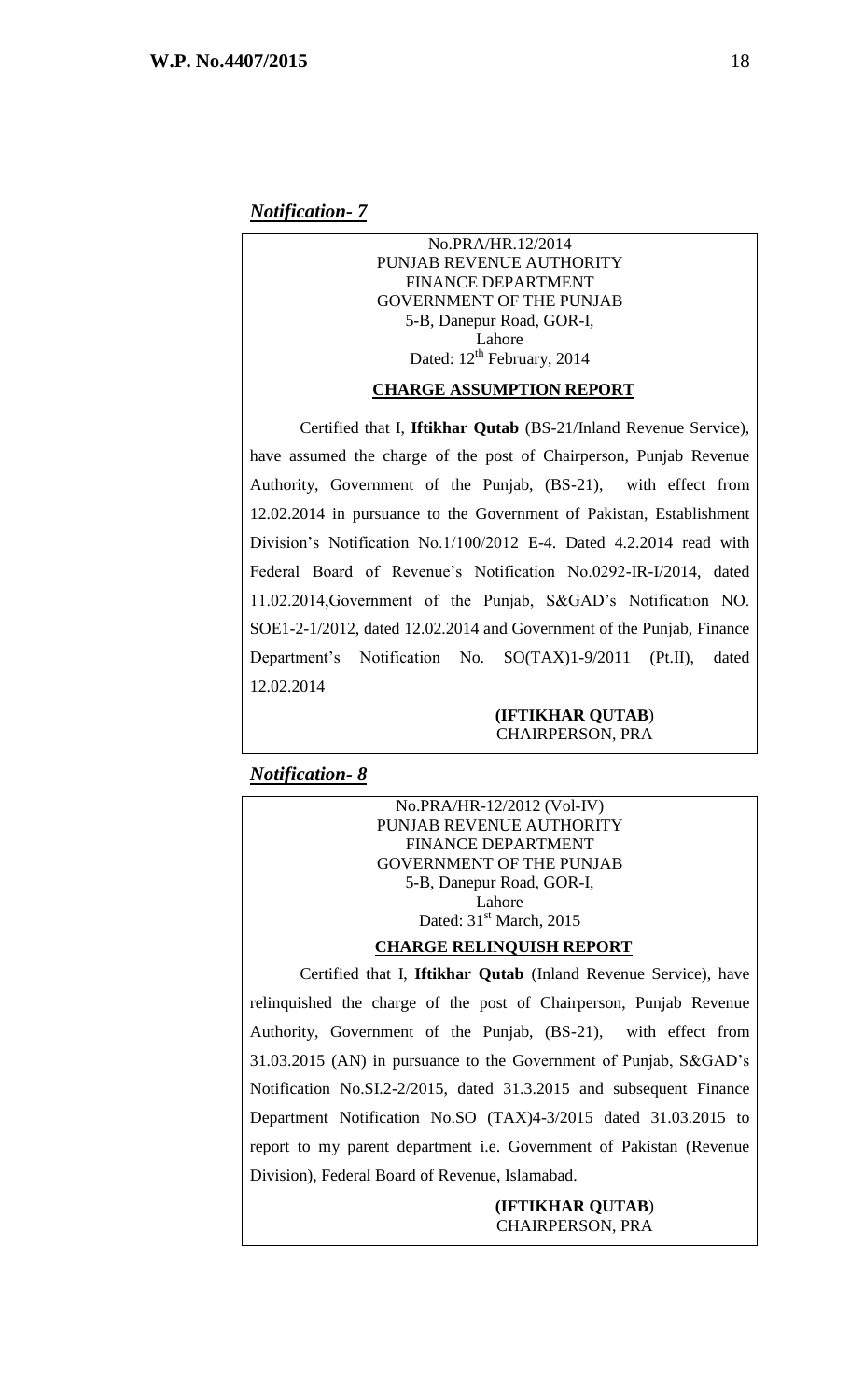#### No. PRA/HR-12/2012 (Vol-IV) PUNJAB REVENUE AUTHORITY FINANCE DEPARTMENT GOVERNMENT OF THE PUNJAB 5-B, DANEPUR ROAD, GOR-I, LAHORE Dated:  $31<sup>st</sup> March$ , 2015

#### CHARGE ASSUMPTION REPORT

Certified that I, Raheal Ahmad Siddiqui (PAS/BS-20), have assumed the charge of the post of Chairperson, Punjab Revenue Authority, Government of the Punjab (BS-20), with effect from 31-03-2015 (AN), in pursuance to the Government of Punjab, S&GAD's Notification No.SI.2- 2/2015, dated 31-03-2015 and subsequent Finance Department Notification No. SO (TAX)4-3/2015 dated 31-03-2015. The charge assumption report is signed and issued in terms of para 2 of S&GAD's Notification No.SI.2-2/2015 dated 31-03-2015.

#### (RAHEAL AHMAD SIDDIQUI) CHAIRPERSON, PRA

### *Notification- 10*

#### PUNJAB REVENUE AUTHORITY FINANCE DEPARTMENT GOVERNMENT OF THE PUNJAB 5-B, DANEPUR ROAD, LAHORE Dated: 2<sup>nd</sup> April, 2015

#### **NOTIFICATION**

No. PRA-PF-20/2015. In pursuance of Notification issued by the Services Wing of Services and General Administration Department No.S1.2-  $2/2015$ (B) dated  $1<sup>st</sup>$ April, 2015, MR. AFTAB AHMAD ASIF (Military Land & Cantonment Group/BS-20) is hereby posted as Member (Support Services/BS-20), Punjab Revenue Authority w.e.f. 02.04.2015 (afternoon).

#### (RAHEEL AHMAD SIDDIQUI) **CHAIRPERSON**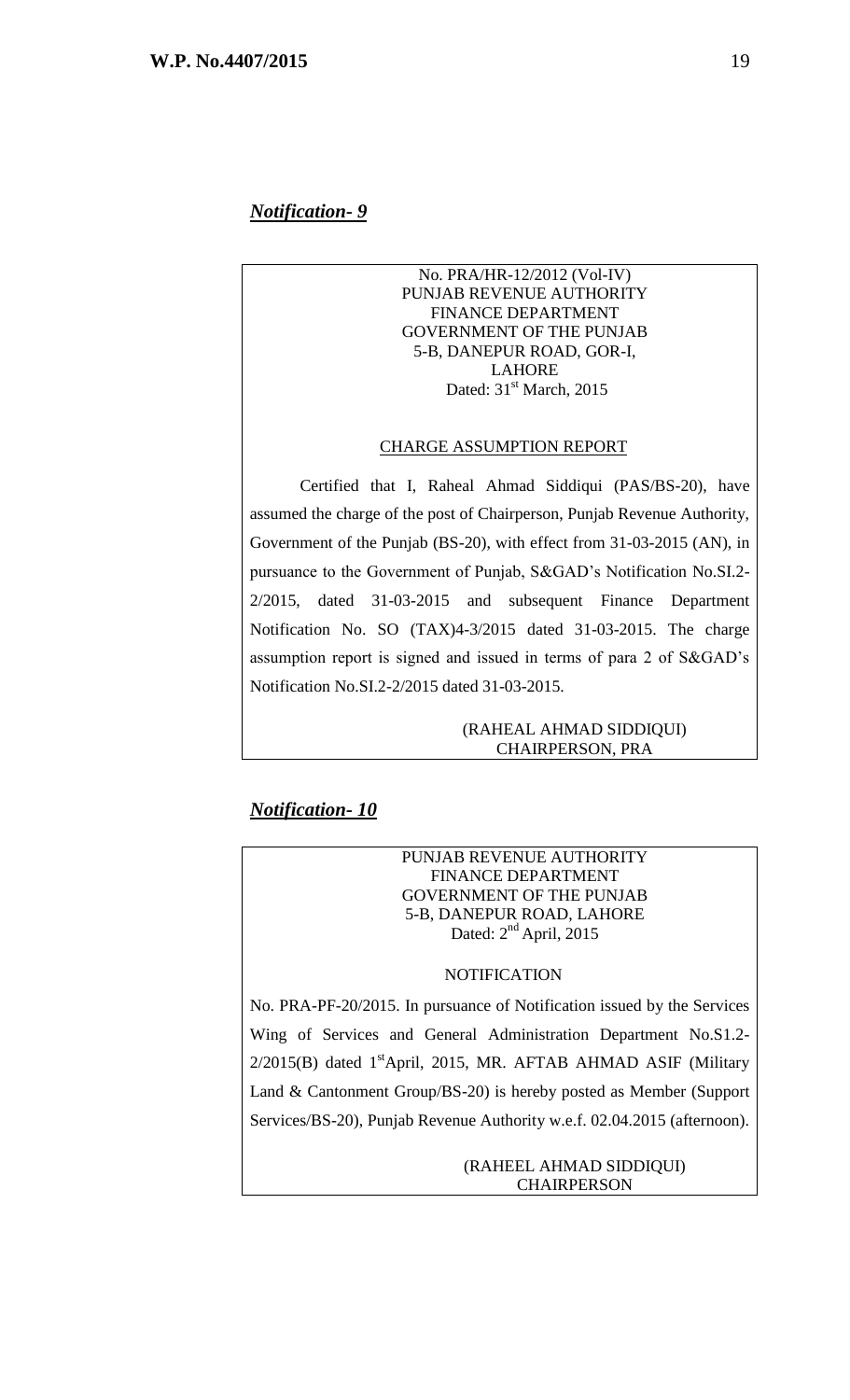#### GOVERNMENT OF THE PUNJAB FINANCE DEPARTMENT

Dated Lahore, June 15, 2015

#### NOTIFICATION

No. SO (TAX) 1-9/2011(Audit). In exercise of the powers conferred under subsection (4) of Section 3 of the Punjab Revenue Authority Act 2012 (XLIII of 2012) read with section 14 of the General Clauses Act 1956, Governor of the Punjab is pleased to appoint the following officers as exofficio Members of the Punjab Revenue Authority, as a stop gap arrangement:

- (i) Dr. Ijaz Munir, Secretary, Services
- (ii) Mr. Ali Tahir, Secretary, Excise & Taxation
- (iii) Syed Ali Murtaza, Secretary, Public Prosecution

2. Dr. Ijaz Munir, Secretary Services, PAS/BS-20, is also designated as Senior Member under sub-section (7) of Section 3 of Punjab Revenue Authority Act, 2012 to look after the function of the Chairperson, PRA, In case of Chairperson's casual absence.

3. This notification shall come into force at once.

#### **SECRETARY** GOVERNMENT OF THE PUNJAB FINANCE DEPARTMENT

### *Notification- 12*

#### PUNJAB REVENUE AUTHORITY FINANCE DEPARTMENT GOVERNMENT OF THE PUNJAB 5-B, DANEPUR ROAD, LAHORE

#### NOTIFICATION

No. PRA/HR.12/2012 (PF-154/2015). Mr. Mohy-Ud-Din Ahmad Wani (PAS/BS-20) is hereby posted as Member (Support Services/BS-20) vice Mr. Aftab Ahmad Asif (MLCG/BS-20), who is posted as Member (Policy & Legal), Punjab Revenue Authority.

> (DR. RAHEAL AHMAD SIDDIQUI) CHAIRPERSON

Dated: 14<sup>th</sup> July, 2015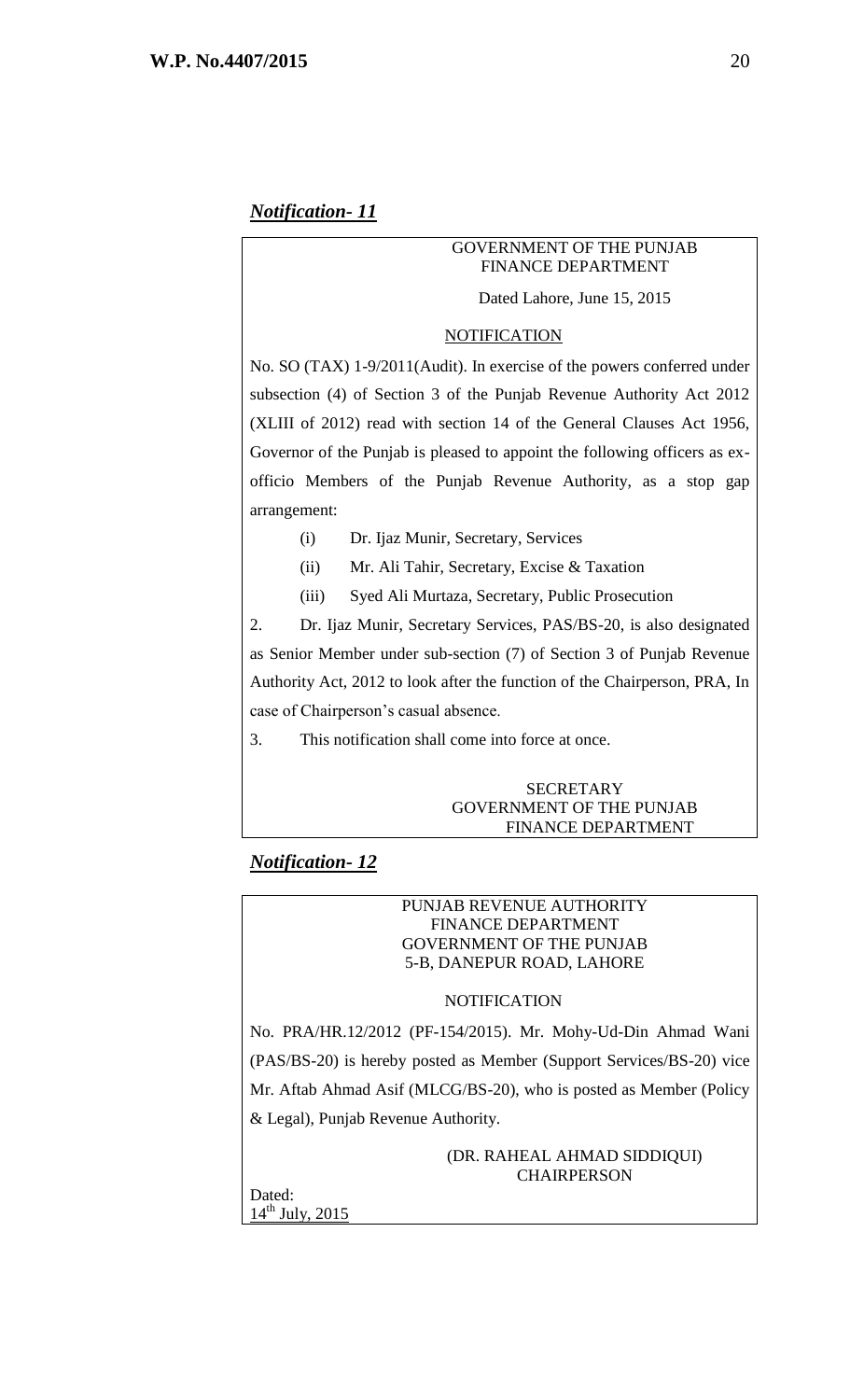#### PUNJAB REVENUE AUTHORITY FINANCE DEPARTMENT GOVERNMENT OF THE PUNJAB Dated: August 17, 2015

#### **NOTIFICATION**

No. PRA-PF 2-01/2013. Mr. Javed Ahmed, Commissioner (Enforcement) Punjab Revenue Authority (HQs) is hereby given additional charge of Member (Operations) Punjab Revenue Authority for 89 days or till his date of actualization of promotion whichever is earlier.

> (Dr. Raheal Ahmad Siddiqui) Chairperson

# *Notification- 14*

No.PRA/HR-12/2012 (Vol-IV) PUNJAB REVENUE AUTHORITY FINANCE DEPARTMENT GOVERNMENT OF THE PUNJAB 5-B, Danepur Road, GOR-I, Lahore Dated: 29<sup>th</sup> September, 2015

#### CHARGE ASSUMPTION REPORT

Certified that I, Raza Munawar (BS-20/IRS), have assumed the charge of the post of Member (Taxpayer's Audit), Punjab Revenue Authority, Government of the Punjab, (BS-20), with effect from 10.09.2015, in pursuance of the Government of Punjab, S&GAD's Notification No.SOEI-1-20/2015 dated 28-09-2015 and subsequent PRA's order Notification No.PRA-1-3/2015 (PF)dated 29-09-2015.

> **(RAZA MUNAWAR)** Member (Taxpayer's Audit), PRA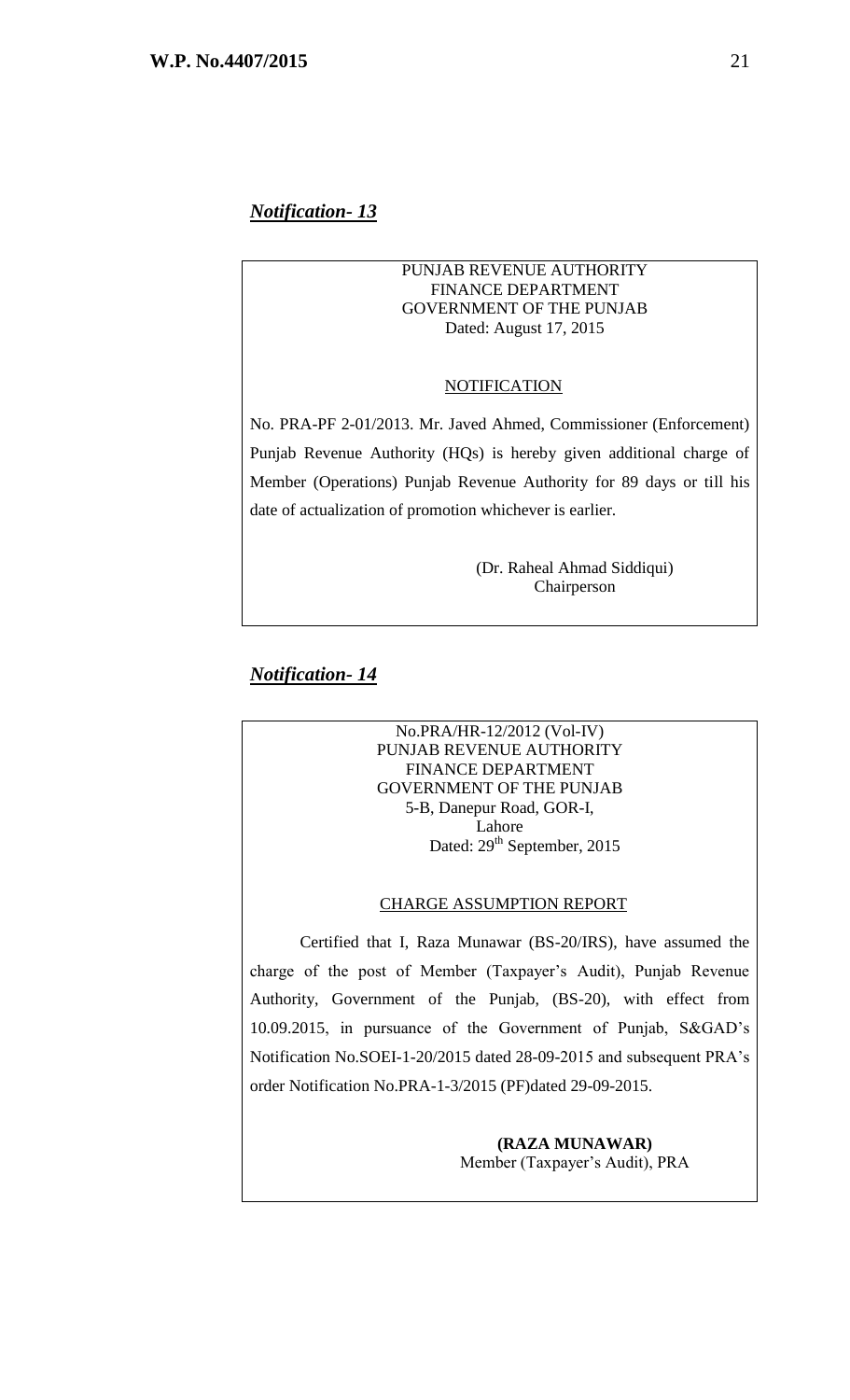The above notifications indubitably reveal that the Authority has never been established. Only Act-I and Act-II were made enforceable vide Notifications No. 1 and 2 (above) w.e.f., 01.07.2012. While Notification No. 4 dated 23.07.2102 simply designates the headquarters of the Authority.

16. Under Notification No.3 (above) one Mr. Iftikhar Qutub was appointed as *Chairperson* of the Authority on deputation basis on 16.07.2012 and finally relinquished this post on 31.03.2015. It may be added that during this period Mr. Iftikhar Qutub, also relinquished the post and later on rejoined, hence the post of Chairperson stood vacant for sometime. In the absence of any Rules framed under section 33 of Act-II, the Government failed to place on record any policy or process *determined* by the Government for the appointment to the post of Chairperson.

17. Were M/s Iftikhar Qutub or Raheal Ahmed Siddiqui (appointed on 31.03.2015) ever selected and nominated through an open, fair, transparent, consultative and deliberative process ? Was the post advertised? How many candidates applied? What was the objective criteria for appointment? Was there a Selection Board or Committee? Was a summary in terms of Rule 14(2) of the Rules of Business put up before the Competent Authority for approval? These questions remained unanswered. Other than the lack of proper process and procedure in appointing the aforementioned Chairperson, it is disturbing to note that the Chairperson held himself out as the Authority and transacted the business of the Authority. The Chairperson (as opposed to the Authority) framed the following Rules under section 76 of Act-I, on 01.08.2012, within a week of his assumption of the office on 24.07.2012.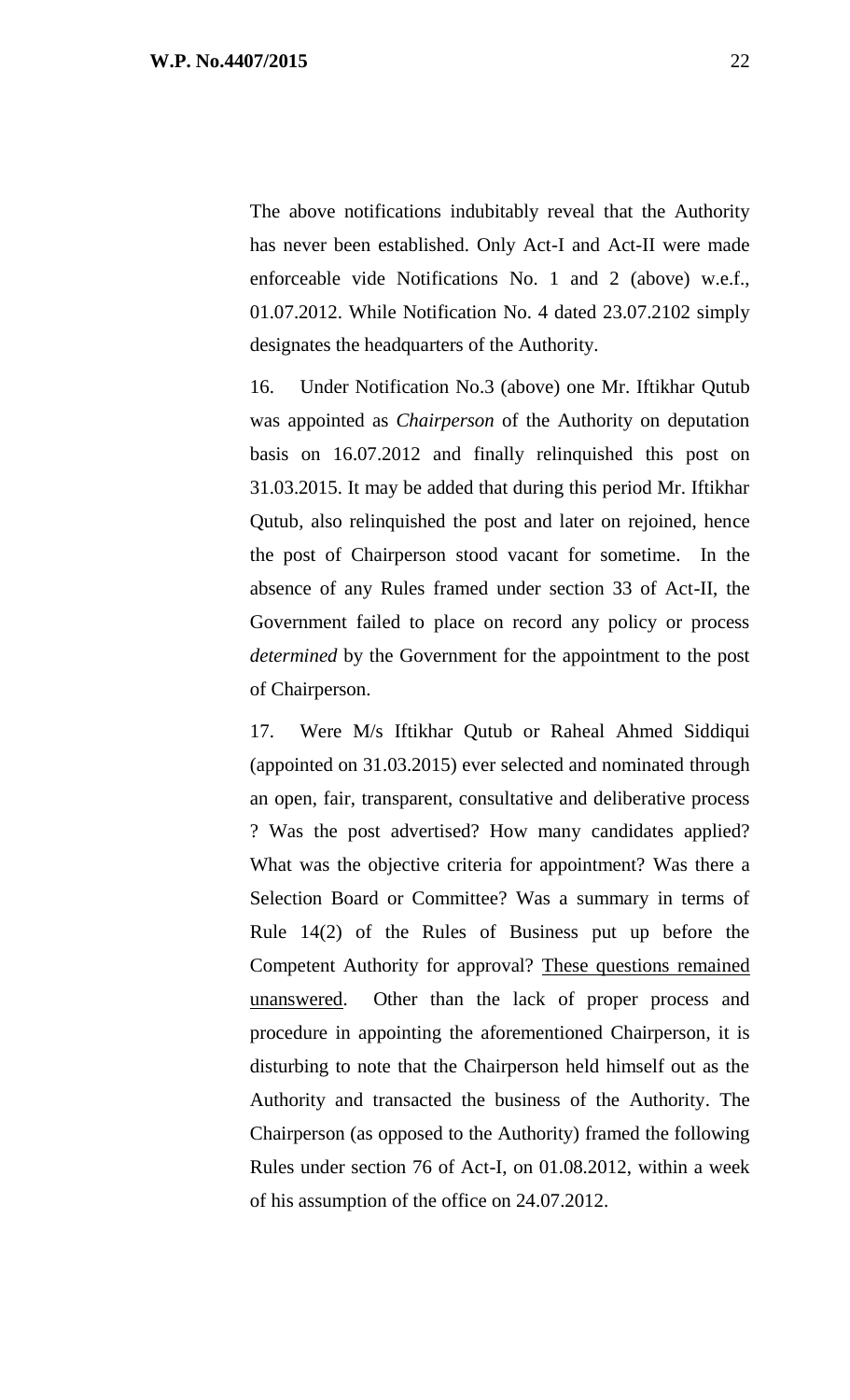Rules framed by the Chairperson rather than the Authority

- 1. Punjab Sales Tax on Services (Registration and De-Registration) Rules 2012. (dated 1-8-2012)
- 2. Punjab Sales Tax on Services (Filing of Returns) Rules 2012.
- 3. Punjab Sales Tax on Services (Adjustment of Tax) Rules 2012.
- 4. Punjab Sales Tax on Services (Specific Provisions) Rules 2012.
- 5. Punjab Sales Tax on Services (Computerized System) Rules 2012.
- 6. Punjab Sales Tax on Services (Authorized Representatives) Rules 2012.
- 7. Punjab Sales Tax on Services (Audit) Rules 2012.
- 8. Punjab Sales Tax on Services (Adjudication and Appeals) Rules 2012.
- 9. Punjab Sales Tax on Services (Alternative Dispute Resolution) Rules 2012.
- 10. Punjab Sales Tax on Services (Recovery) Rules 2012.
- 11. Punjab Sales Tax on Services (Withholding) Rules 2012.
- 12. Punjab Sales Tax on Services (Definitions) Rules 2012.

It is equally disturbing to note that the Government granted approval to the said Rules, knowing well that the Authority had yet not been established or constituted and the Rules have been put up for approval by an individual. In addition, the Chairperson, also appointed all the staff and the employees of the Authority singlehandedly.

#### *Appointment of Members*

18. The qualifications, experience and other requirements for the appointment of a Member have to be *prescribed* under Act-II. While the Government has the flexibility of determining a policy for the appointment of the Chairperson, the Members can only be appointed once the qualifications, experience and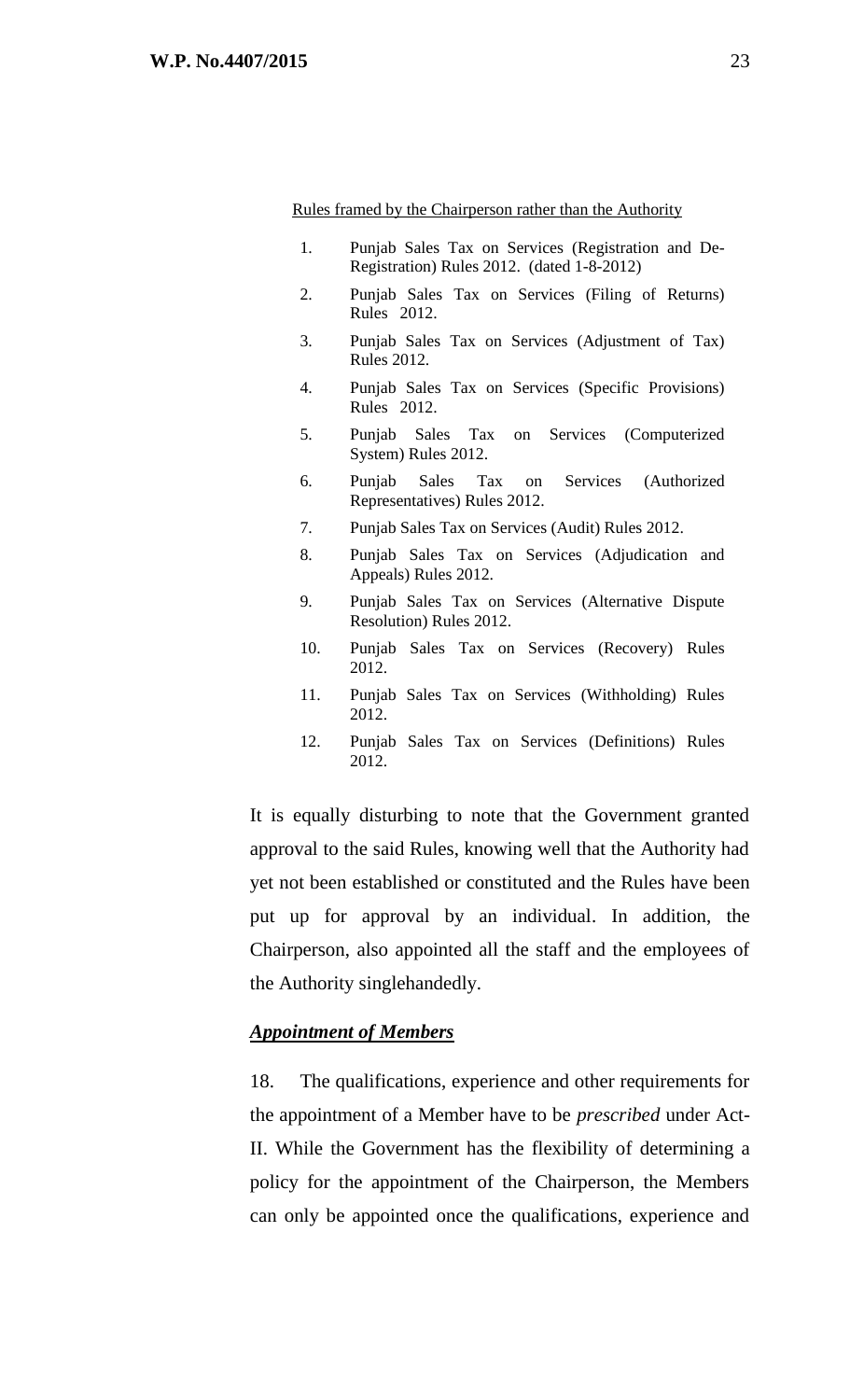other requirements are duly *prescribed* under the Rules. In the absence of any Rules, the appointment of Members is offensive and *ultra vires* Act-II besides being a fraud on the statute. Without prejudice to the above, no process was followed to select these Members (as discussed in the case of a Chairperson, above). The abovementioned notifications reveal that no open, fair and transparent process was followed by the Government in selecting the Members. On 15.06.2015 three persons were appointed as *ex-officio* Members. *Ex offico* is a Latin phrase meaning "from the office, used to describe something said or done officially or by right of office or position.<sup>21</sup> " A statute must specially provide for such appointment. In the present case, there is no provision under Act-II for the apppointment of ex-officio Members. Notification dated 15-6-2015 is, therefore, without lawful authority.

19. Our public law jurisprudence has laid down parameters for appointments to public sector organizations.

In *Syed Mubashir Raza Jaffri vs. Employees Old Age benefits Institutions (EOBI)<sup>22</sup> ,* Anwar Zaheer Jamali J (as he then was) speaking for the august Supreme Court of Pakistan held:

> "…appointments made in a statutory body or Corporation under the control of Provincial or Federal Government in an arbitrary and capricious manner cannot be allowed to hold the field…**the integral link between good governance and a strong and honest bureaucracy…could only come about if appointments made were based on a clear merit criterion, in accordance with the relevant laws and rules as opposed to favouritism and nepotism… Thus, it is essential that**

 $\overline{a}$  $21$  Free Dictionary by Farlex.

<sup>&</sup>lt;sup>22</sup> 2014 SCMR 949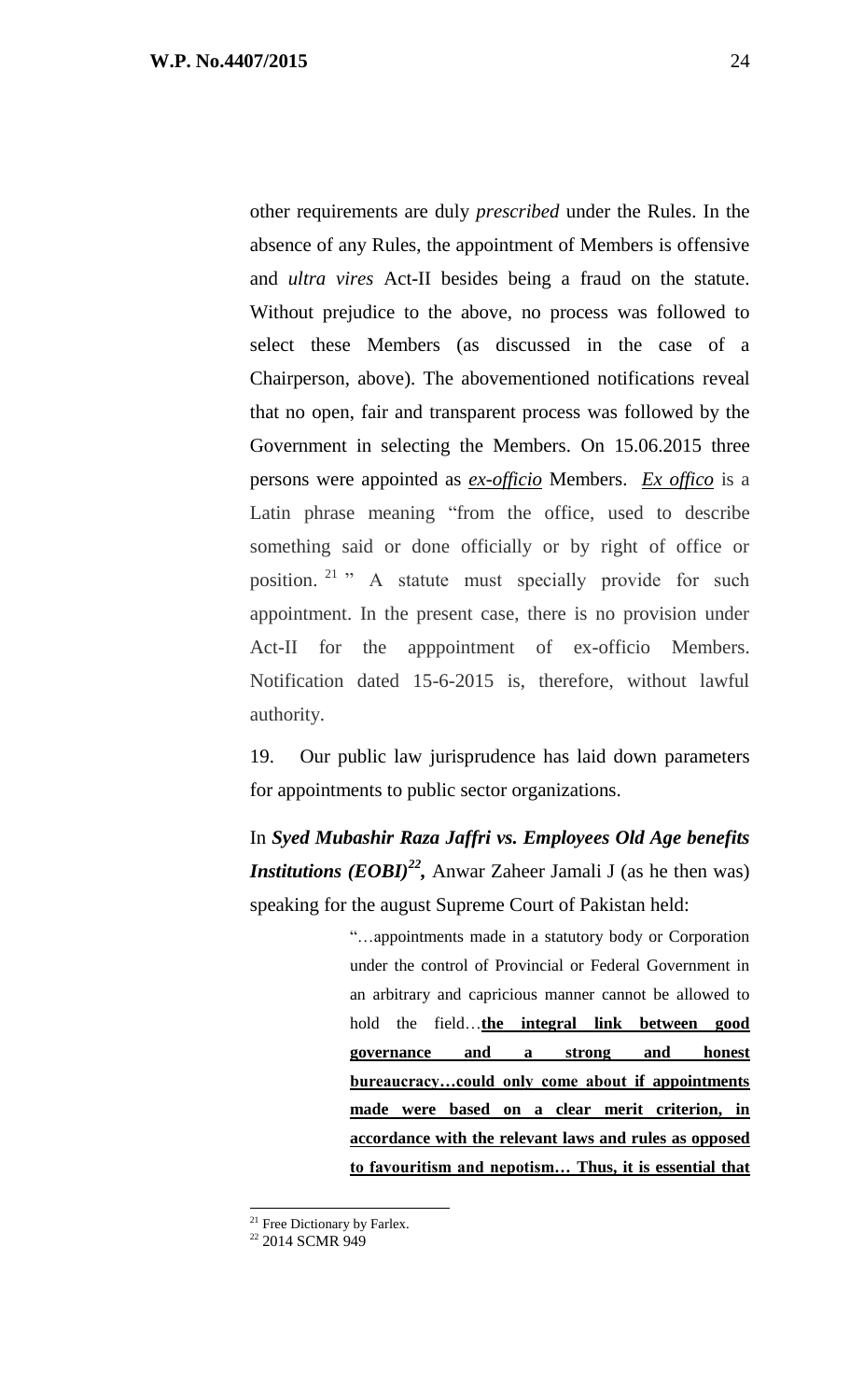**all appointments to public institutions must be based on a process that is palpably and tangibly fair and within the parameters of its applicable rules, regulations and bye-laws**…" *(emphasis supplied)*

In *Muhammed Ashraf Tiwana and others v. Pakistan and others <sup>23</sup>* , Jawwad S Khawaja J. eloquently speaking for the apex Court held:

> "It has by now become well settled that Courts will look into the process of appointments to public office. It is the process which can be judicially reviewed to ensure that the requirements of law have been met...The element of subjectivity and discretion of the Government has been severely limited by the legal requirement that an appointee must be a person having integrity, ex-pertise, eminence etc. **This requirement imposes a duty on the Federal Government to put in place a process which ensures that the requirements of the law are met. …there has to be a process which ensures that the widest possible pool of qualified candidates is**  available to the Federal Government. From this pool, through a transparent selection process, appointments can be made. In our judgment in the case of Muhammad Yasin supra,  $24$  we had set out a three pronged test for appointments to public office: "**(a) whether an objective selection procedure was prescribed; (b) if such a selection procedure was made, did it have a reasonable nexus with the object of the whole exercise, i.e., selection of the sort of candidate envisaged in [the law]; (c) if such a reasonable selection procedure was indeed prescribed, was it adopted and followed with rigour, objectivity, transparency and due diligence to ensure**

<sup>&</sup>lt;sup>23</sup> 2013 SCMR 1159

<sup>24</sup>P L D 2012 Supreme Court 132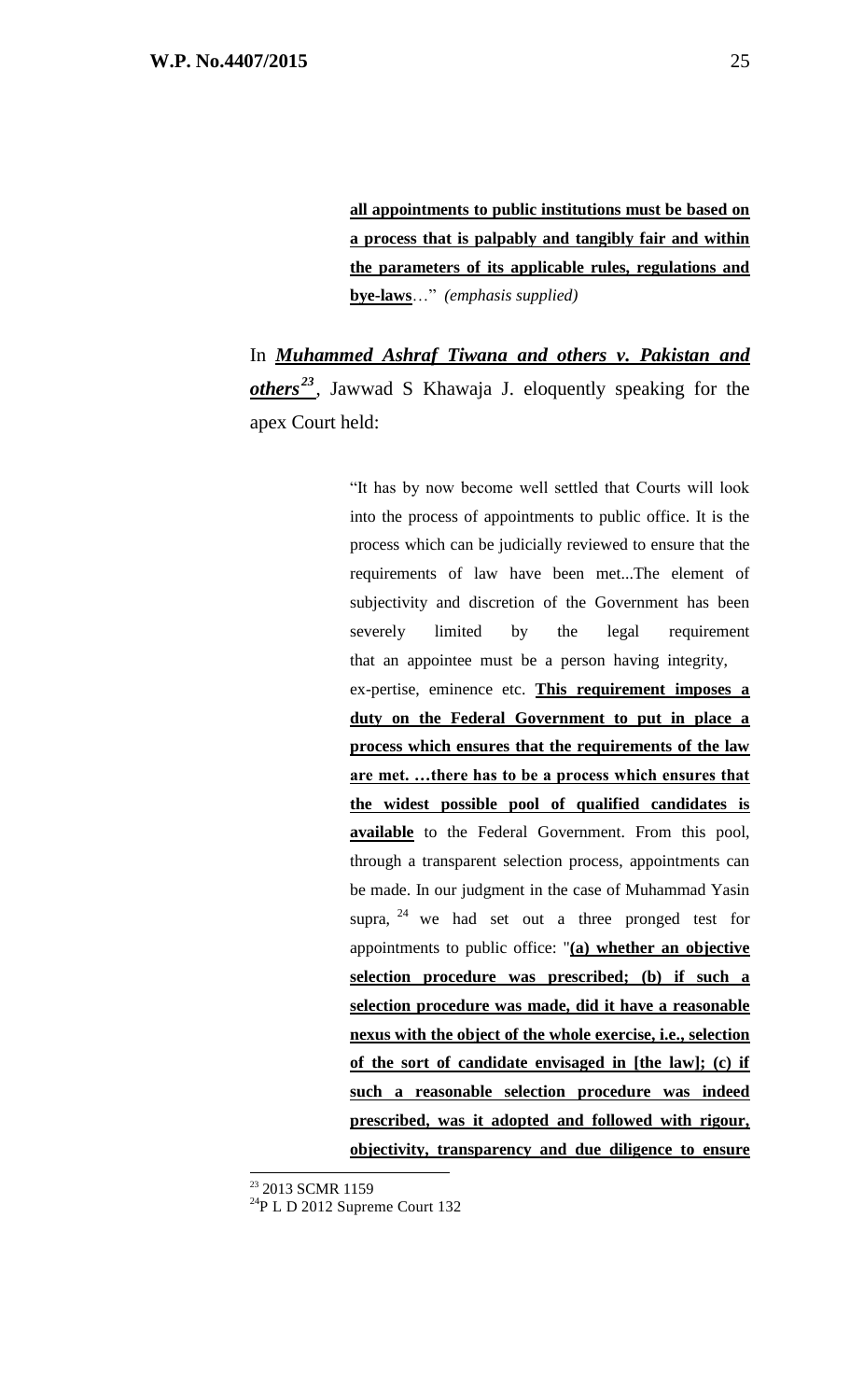**obedience to the law**....The object of having at least five Commissioners and the requirement that such Commissioners be appointed by the Federal Government is meant to ensure that each Commissioner is appointed independently so that he can perform his functions in accordance with law without being beholden to the Chairman for his appointment. **…Furthermore, in view of the requirements of section 5, there is a need to devise a proper mechanism for targeting and attracting a pool of qualified potential appointees. Randomly entertaining CVs, with or without the backing of political patrons, or seeking nominations from arbitrarily selected consultees do not meet this requirement. The requirement can be achieved through a number of different means, be it by open advertisement, or through the auspices of talent scouts who have the needed expertise and who ensure confidentiality to applicants or through any other sufficiently transparent and inclusive process.** …**we have been unable to find any exercise or effort whatsoever for determining if indeed respondent No. 4 was a person known for his integrity or if he had the requisite expertise, experience or eminence. It may well be that he may have these qualifications; equally, it may be that he does not possess these attributes. What is missing is due diligence or a fair and demonstrably transparent selection process**." *(emphasis supplied)*

Again in another case, reported in *Mushtaq Ahmad Mohal and others v. The Honourable High Court, Lahore and others* (**1997 SCMR 1043)**, a Bench of five learned Judges reiterated this view after quoting in extenso the order passed Mt the aforementioned case titled as *Human Rights Case titled Abdul Jabbar Memon and others* **(1996 SCMR 1349)** stated as under:--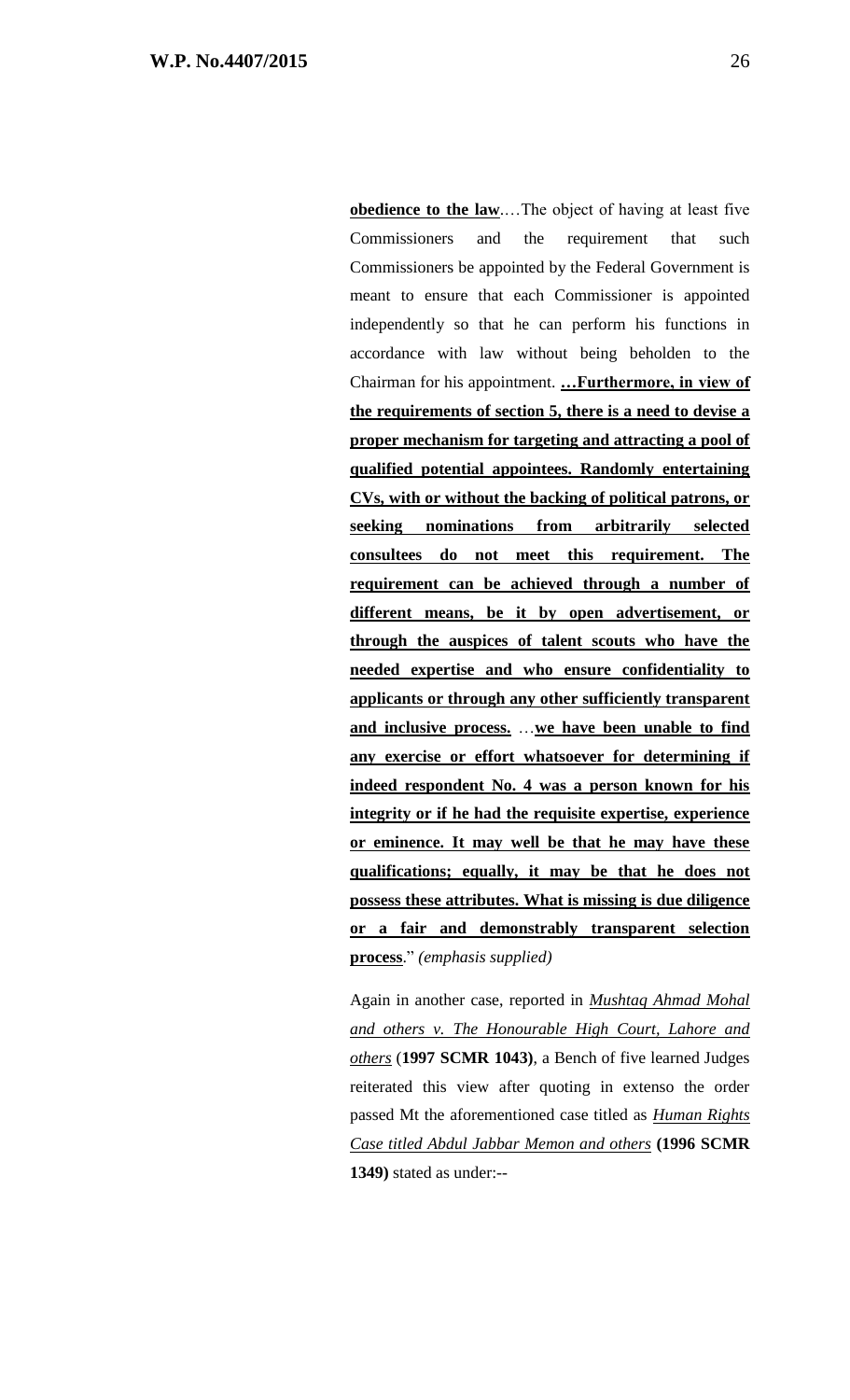"17. **We reiterate that the appointments to various posts by the Federal Government, Provincial Governments, Statutory Bodies and other Public Authorities, either initial or ad hoc or regular, without inviting applications from the public through the press, is violative of Article 18 read with Article 2A of the Constitution, which has incorporated the Preamble to the Constitution as part of the same and which inter alia enjoins equality of opportunity and guarantees for certain of an egalitarian society through a new order, which objective cannot be achieved unless, every citizen equally placed or situated is treated alike and is provided equal opportunity to compete inter alia for the posts in aforesaid government set-ups/institutions."**

Reliance with advantage is also placed on *Munawar Khan v. Niaz Muhammad and 7 others* **(1993 SCMR 1287)** *Mushtaq Ahmad Mohal and others v. The Honourable High Court, Lahore and others* (**1997 SCMR 1043)**, *Human Rights Case titled Abdul Jabbar Memon and others* **(1996 SCMR 1349)** Supporting reliance is also placed on *Ghulam Rasool v. Government of Pakistan through Secretary, Establishment Division Islamabad and others* **(PLD 2015 SC 6)**, *Syed Mahmood Akhtar Naqvi and others v. Federation of Pakistan and others* **(PLD 2013 SC 195)**. *Chief Secretary Punjab and others v. Abdul Raoof Dasti* **(2006 SCMR 1876)**, *Obaidullah and another v. Habibullah and others* **(PLD 1997 SC 835)** and *Abdur Rashid v. Riazuddin and others* **(1995 SCMR 999)**.

20. The backstage process of appoitnment of Chairperson and Members of the Authority is provided in the Rules of Business. The appointment of a Chairperson and Members of a Corporation in the control of the Government, culminates in the shape of a summary placed before the competent authority i.e.,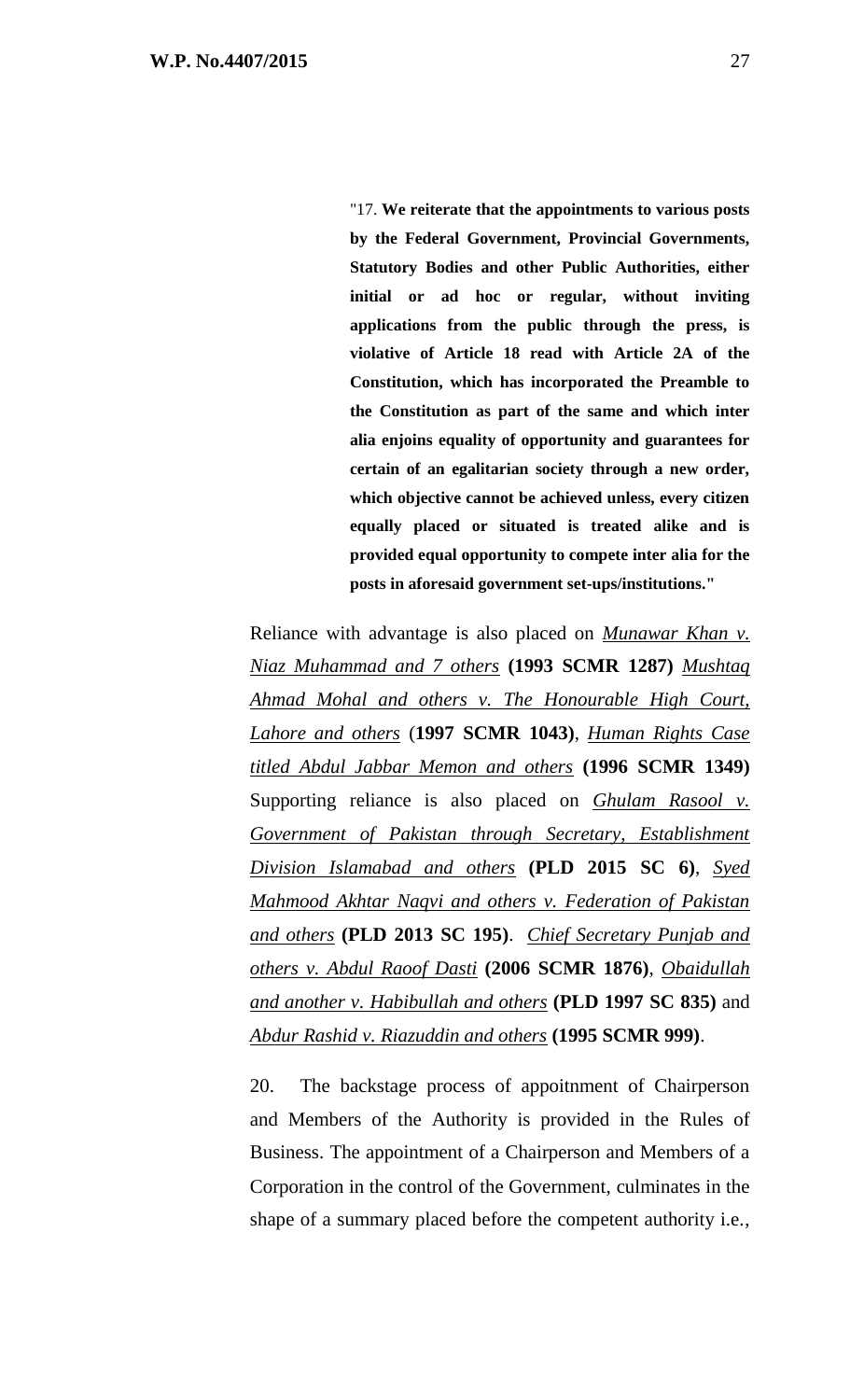Chief Minister, for approval under Rule 23 of the Rules of Business, which provides that approval of the Chief Minister is required to be obtained before issue of orders relating to appointments, promotions, postings and transfers to posts mentioned in the Fourth Schedule. Item 14 of the Fourth Schedule provides for appointment to the posts of Chairperson and Members of a corporation under the control of the Government. Rule 14(2) of the Rules of Business provides that a case submitted before the Chief Minister for his orders shall include a self contained, concise and objective summary stating the relevant facts and the points for discussion and the specific recommendations of the Minister in Charge. Preparation of such a summary requires that a deliberative, fair and an open process has been set in motion where the candidates are evaluated, examined and recommended on the basis of an objective criteria. The final summary and recommendations are then put up for approval to the competent authority. Respondents have failed to show, whether any such process was ever followed and such a summary ever put up before the Chief Minister for the appointment of the Chairperson or the Members.

21. Our jurisprudence underlines the importance of an open, fair, objective, consultative, deliberative and transparent selection/appointment process. This resonates in the recent Baluchistan Revenue Authority Act, 2015 promulgated on 03.07.2015 (subsequent to Act-II). Section 3(4) of the said Act, which deals with the appointment of the Chairperson/Members is reproduced hereunder for guidance:

3(4) The Authority shall consist of the Chairperson and not less than four members, including a Tax Operations Member, an Audit Member, an Information Technology Member, and a Human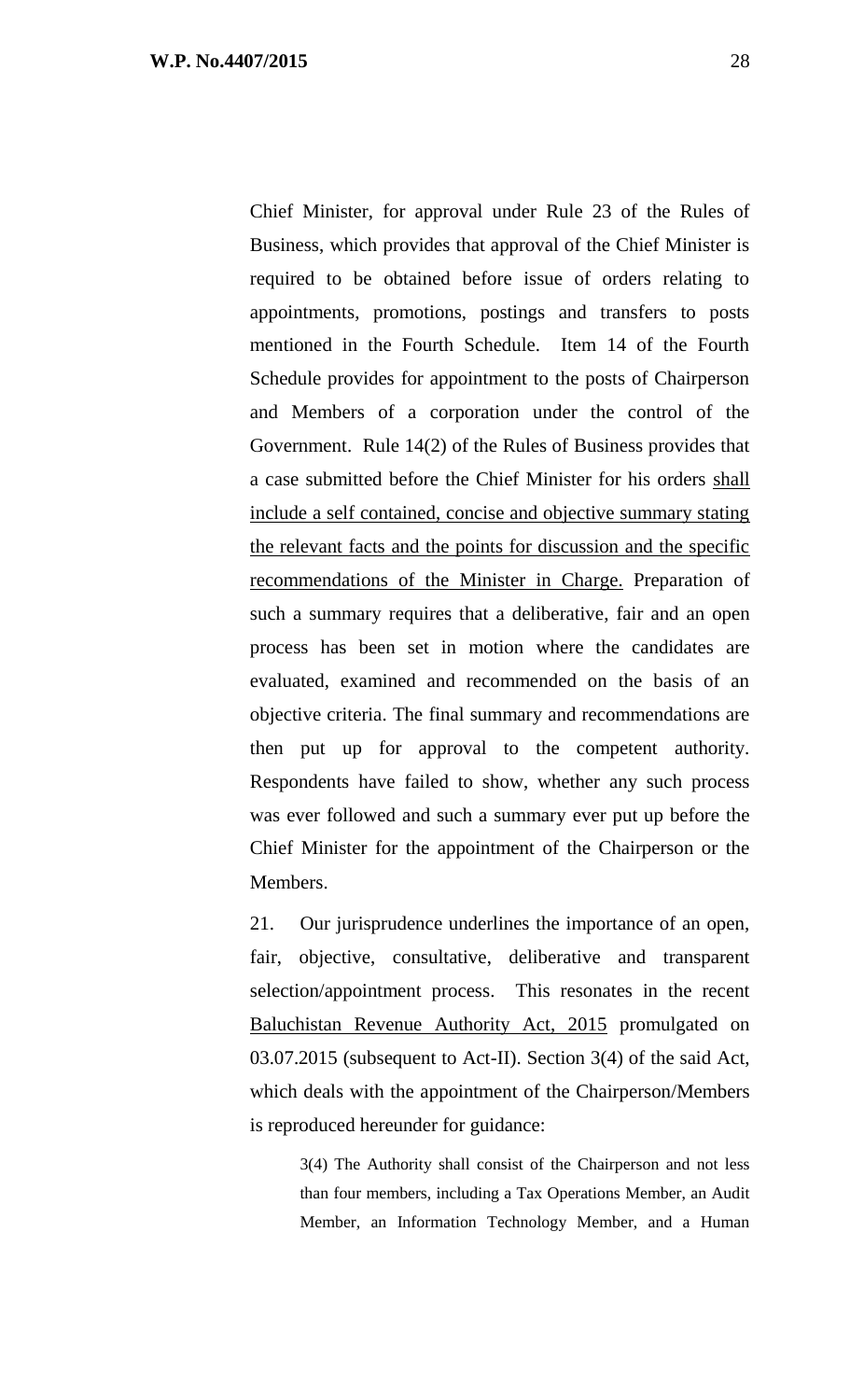Resource Member. **The Chairperson and members shall be appointed by a Government Committee.** The Committee shall comprise of the Chief Secretary, Secretary Finance, Secretary Services and General Administration Department, for the Chairperson and include the Chairperson for appointment of the members. **These vacancies shall be filled through vacancy announcement and based on open competition. The appointments shall be made in such manner and on such terms and conditions as may be prescribed, including performance based market salaries**. The Members shall be appointed for a period of three years and shall be eligible for re-appointment for a similar term: Provided that there shall be no further re-appointment of such person on expiry of second term. *(emphasis supplied)*

22. In *Muhammad Yasin's case, <sup>25</sup>* Jawwad S Khawaja J. speaking for the Supreme Court of Pakistan, eloquently proposed three-pronged test for appointments to public office. The second test provided that the selection procedure must have a reasonable nexus with the object of the law. In other words, the institutional values, competence, and objective of the law (which embodies its autonomy) are required to be preserved. The unique and specialized character of the Authority is its institutional integrity and its distinctive competence. One way to preserve the institutional character is to appoint the best person for the job, with the right qualifications and experience, so that the values and competence of the institution are reinforced.

### *Institutional integrity and distinctive competence*

23. "Administrative agencies, like all other institutions, develop special capabilities and proficiencies in the performance of their tasks. To say that an institution has integrity is to suggest that it is faithful to the functions, values,

 $\overline{a}$ <sup>25</sup> PLD 2012 SC 132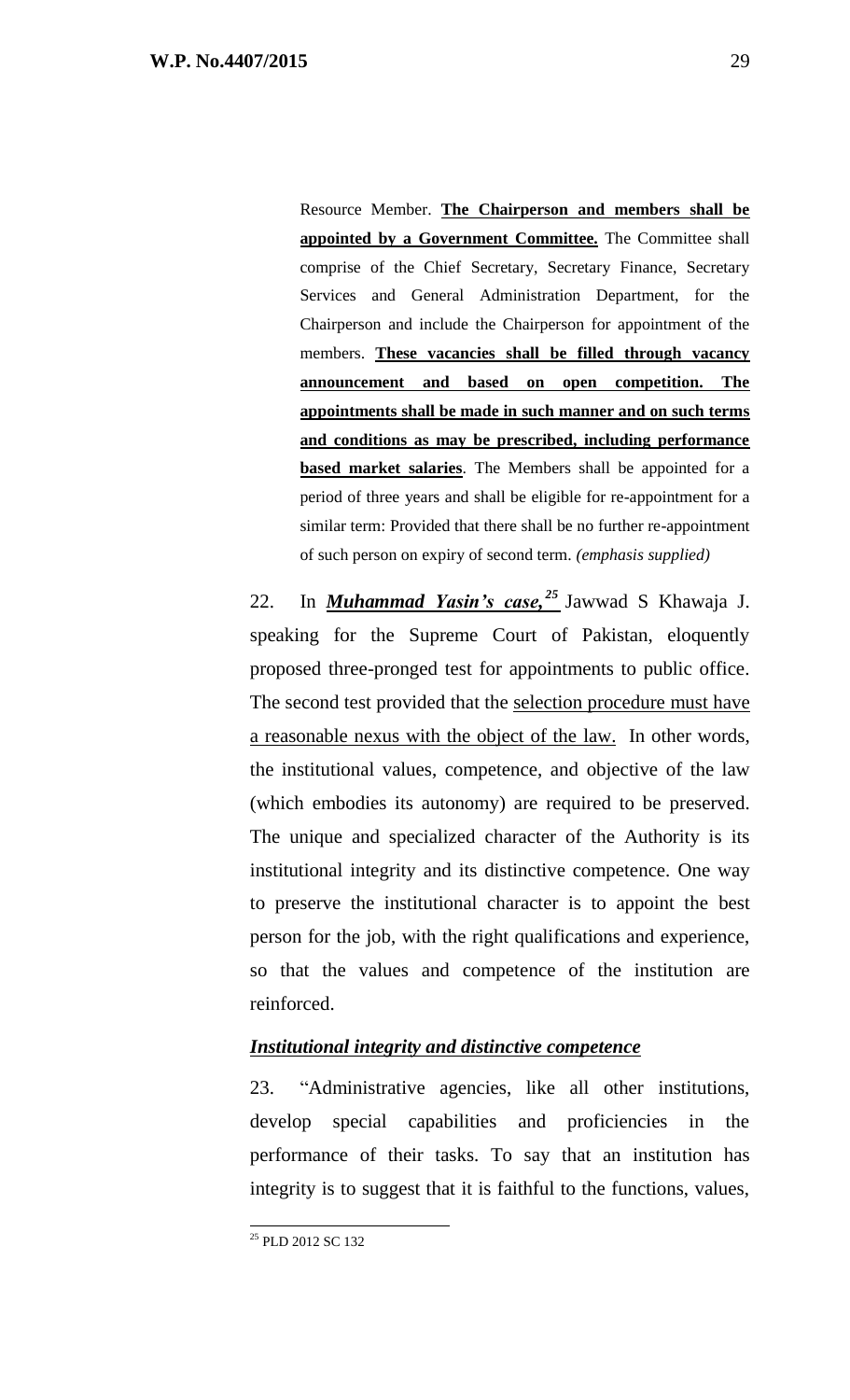and distinctive set of unifying principles that define its special competence and character. The preservation of institutional integrity involves protecting the institution from injury, destruction or decay. It also involves protecting institutional processes, values, and unifying principles that determine an institution's distinctive competence.<sup>26</sup>At the institutional level, integrity implies an organization that 'defines, and acts within, a strong code of ethical conduct and positive values, and that adopts no tolerance of attitudes, actions and activities by its employees or partners that deviate from that code. This concept is strongly interlinked with the principle of transparency, implying openness, communication and accountability. As far as organizations and institutions are concerned, the key aspect is that an integrity-based organization performs its tasks in line with its intended purpose, and is operated in a transparent, accountable, decent, ethical, faultless and invulnerable manner. The behaviour of the individuals is consistent with the values and goals that are being followed, and the organization and their associates take all necessary steps to do their work in compliance with those values. Institutional integrity in the public sector is particularly important due to the public character of these institutions that implies public trust in the institution's practices, operations, and policies.<sup>27</sup> On the issue of institutional integrity reliance is also placed on *Centre for Public Interest Litigation v. Union of India* **(AIR 2011 SC 1267).**

<sup>&</sup>lt;sup>26</sup> Leadership of Public Bureaucracies: The Administrator as Conservator. By Larry D. Terry.  $2^{nd}$ ed, Routledge.

 $^{27}$ Principles and Approaches in Ethics Assessment,

Institutional Integrity, Agata Gurzawska University of Twente, June 2015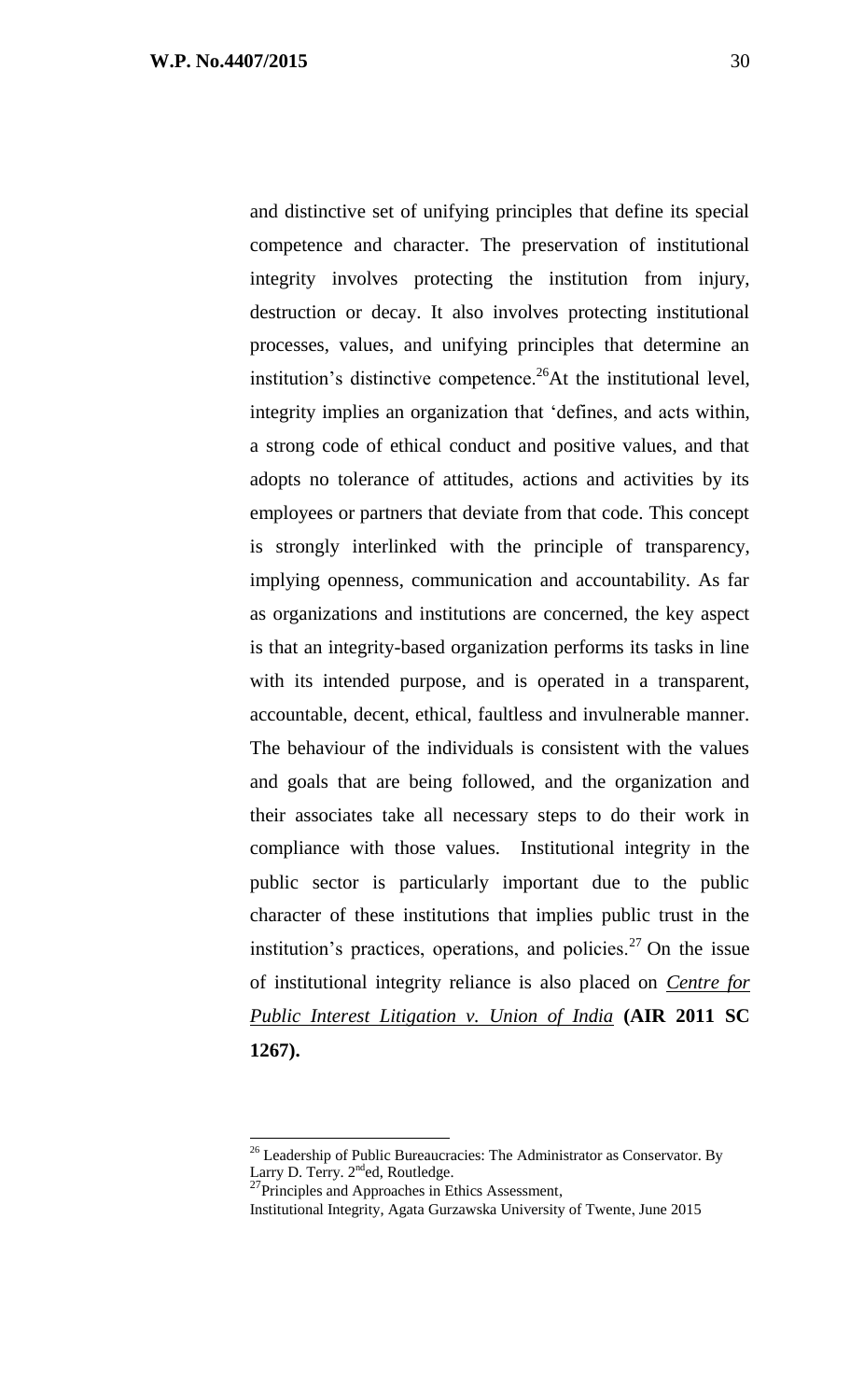24. The executive is under an obligation as a trustee to honour the institutional integrity and distinctive competence of the Authority. In the present case, the law envisages a progressive and professionally efficient tax management system. It provides qualifications and experience of the Chairperson. The Government was required to evolve an equally robust appointment process, which would realize this statutory vision and preserve the institutional integrity. Admitted failure by the Government to come up with an open, strategic and transparent process for appointment, compromises on institutional integrity and blunts the distinctive competence of the institution. Institutional integrity also demands that the process provided in the statute must be strictly adhered to.

25. Such poor tax governance by the Government, impairs public confidence in the institution, as objectivity and impartiality of the institution stands punctured. The instant case is a prime example of this. Institutional integrity has been seriously eroded in this case as appointments have been made in blatant disregard of it. It is mandatory for the Government to align with and promote the wisdom and spirit of the legislation. Government should have formulated a process for the selection and appointment of the Chairperson. Nothing has been brought on the record by the respondents to establish that such a process was put in place.

26. Transfer or deputation of a civil servant to the Authority does not override the selection process. The procedural mechanism of appointment through transfer or deputation would be given effect to once the candidate has been selected through an informed decision based on a rigorous, open and transparent process. In the present case, the appointments of both the Chairpersons, through notifications referred to above,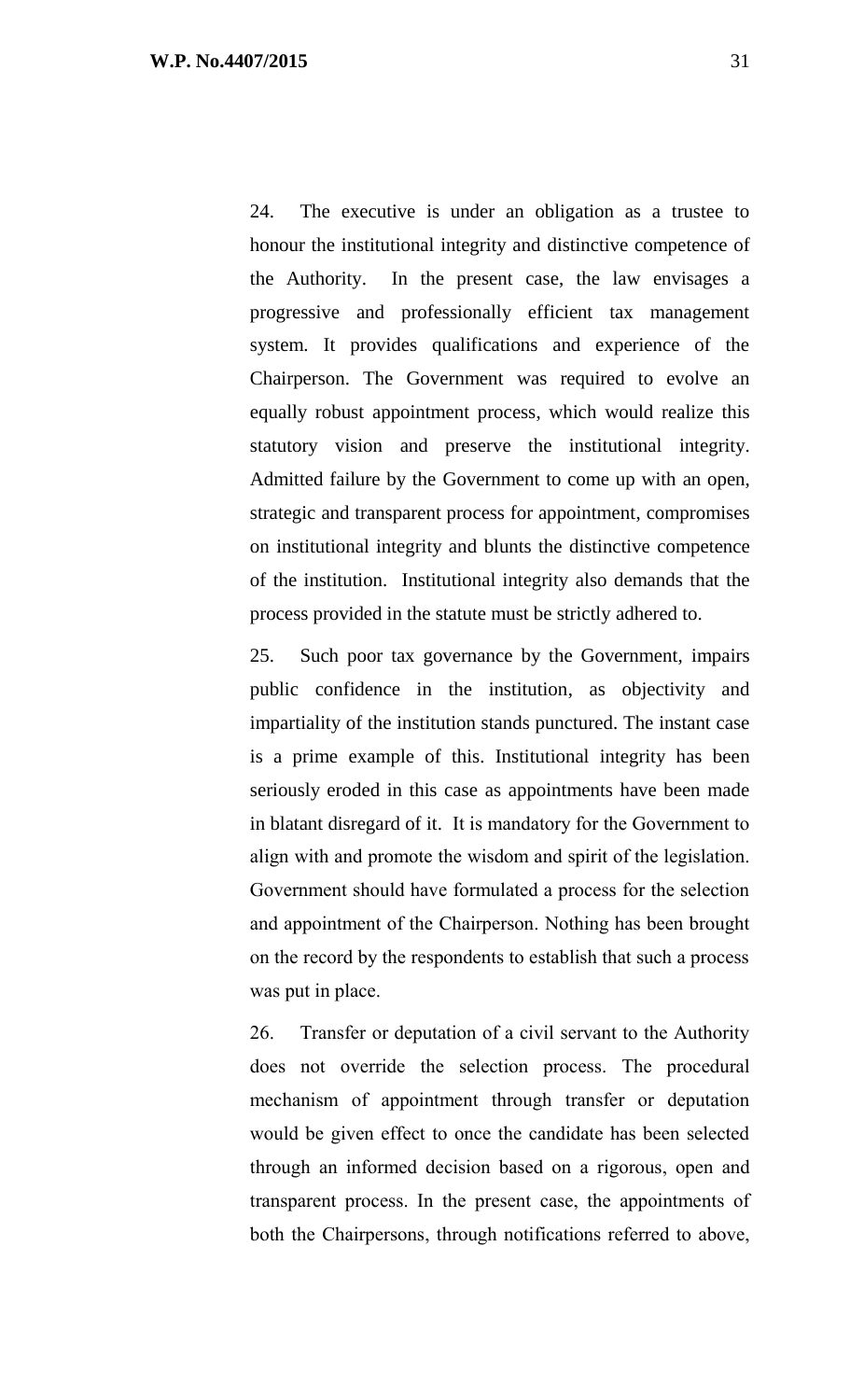lack transparency, openness and a deliberative and a consultative process. It is at best a case of pick and choose, which reeks of official arbitrariness besides being facially discriminatory.

27. It is relevant to mention that even within the government, appointments through transfer or deputation require a process that passes through the Selection Committee or Board as the case may be under the Punjab Civil Servants (Appointment and Conditions of Service) Rules, 1974. The standard in the case of an autonomous organization is much higher. Recourse could also have been made to Punjab Public Service Commission constituted under the Punjab Public Service Commission Ordinance, 1978, where section 7(a)(ii) specifically provides for recruitments to posts in or under a corporation or body set up by the Government under any law. Absence of a deliberative process offends Act-II and weakens the institutional integrity and distinctive competence of the Authority.

#### *Public officers to act as trustees*

28. All the public officials associated with the appointment to the post of Chairperson and Members of the Authority, including the appointed Chairperson and Members, enjoy the status of trustees of the public. "Public officials do not act for their own sake but rather for the sake of the public interest. In this view, the role of the public official in a democracy, like the role of the state itself, is to serve the interest of the public and its members… The government in itself has no "private" interest of its own. The government exists for the sake of individuals. The government does not exist for its "own" sake. Those who represent the government have no "self" interest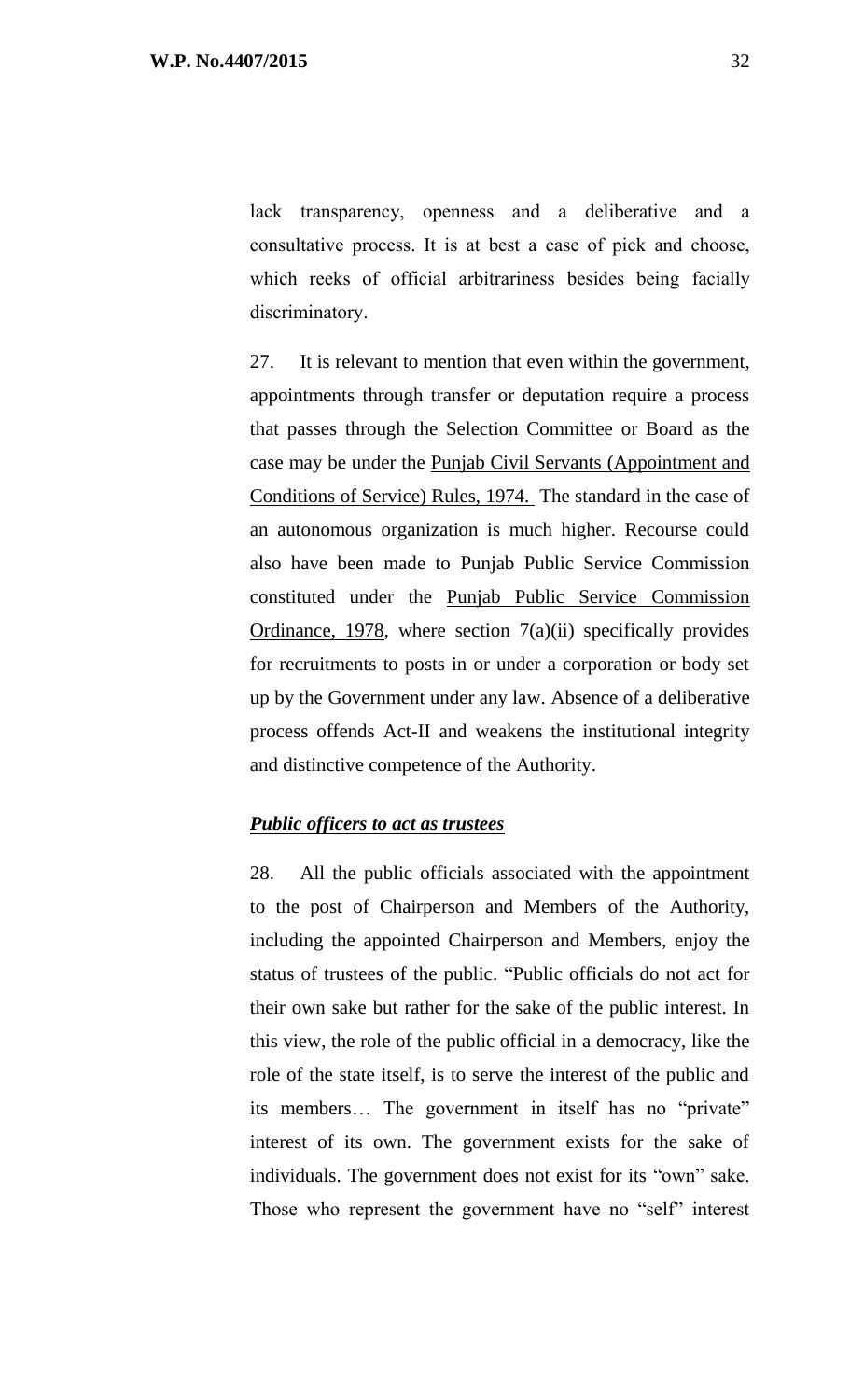that must be protected. They must act to achieve the collective interest. Indeed, there is a serious concern—a concern that history has repeatedly validated-that representatives of the government will develop their own interests and use the tremendous power granted them for purposes that do not reflect the collective good. The duty of the loyalty seeks to prevent that. The duty of loyalty seeks to guarantee that the government takes care of the public and not itself; the general duty of loyalty seeks to guarantee that the government takes care of the public and not itself. $28$ <sup>28</sup></sub>

29. It is most disturbing that Government and the concerned public official did not care for the letter of law and allowed one person i.e., the Chairperson to hold himself out as the Authority and also approved the Rules made by the said individual. No one, not even the Auditor General of Pakistan noticed that the Authority was never established or constituted since 2012. Public servants are reminded that "The duty of trusteeship imposes derivative duties upon the state: Trusteeship requires fairness, and fairness requires integrity, relevance, equality, and reasonableness. This list of principles derived from the position of trusteeship is not closed, and the list of values derived from the duty of fairness is not fixed. Values and principles, by nature, are on the one hand stable and on the other hand evolving. They are sown in the soul of the nation and are not subject to passing trends. They are full of vitality, and they evolve to provide fitting solutions to new problems."<sup>29</sup> Public Officers have failed to follow the letter of law without any justification.

<sup>28</sup>Aharon Barak - *The Judge in a Democracy*. p/220-222

 $29$  ibid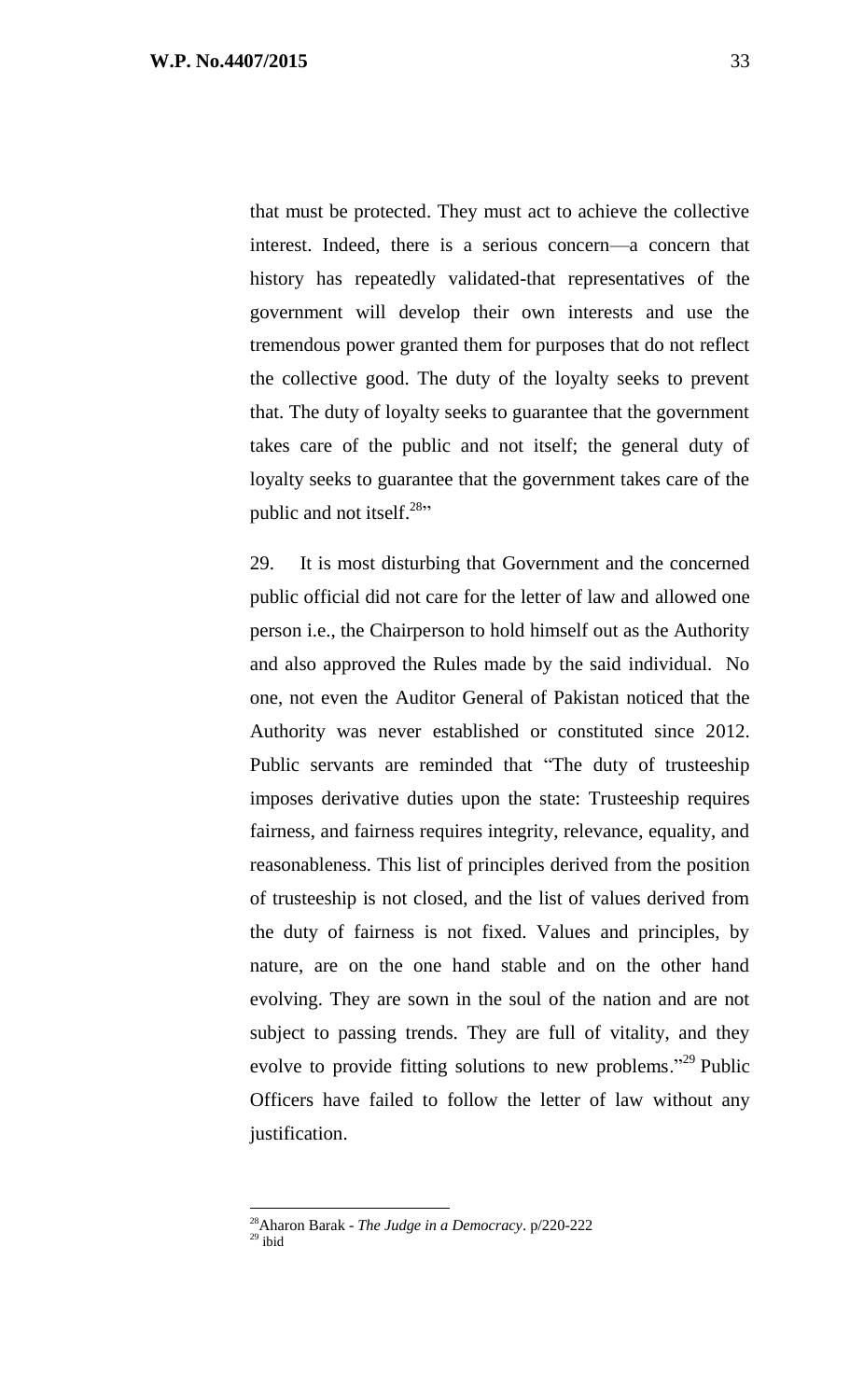#### *Vacancy or any defect in the constitution of the Authority*

30. Respondents relied on section 8 of Act-II to argue that the existence of any vacancy or any defect in the constitution of the Authority does not render the acts, proceedings, decisions, orders of the Authority invalid. Section 8 of Act-II presupposes that the Authority has been lawfully established and constituted. It is not a protection clause that covers for the failure of the Government to establish or constitute the Authority in the first place. Infact it is a functional clause which overcomes procedural and temporary defects of the constitution and saves the decisions or proceedings of the Authority against minor hiccups provided the Authority is otherwise substantially in existence and functional. In the present case, the Authority has not been established or validly constituted in the first place, so Section 8 has no application to this case. Reliance is placed on *Enayat Ali and others v. Province of West Pakistan and others* **(PLD 1968 Kar 552)**

31. For the above reasons, its declared that the Authority has never been established under section 3(1) of Act-II. It is also declared that the Authority has not been lawfully constituted and the appointments of Chairperson and Members are in violation of Act-II. Hence, all the actions, decisions and orders passed by the so-called Authority, including the Rules mentioned hereunder, are hereby declared to be without lawful authority and of no legal force.

- 1. Punjab Sales Tax on Services (Registration and De-Registration) Rules, 2012.
- 2. Punjab Sales Tax on Services (Filing of Returns) Rules,2012.
- 3. Punjab Sales Tax on Services (Adjustment of Tax) Rules, 2012.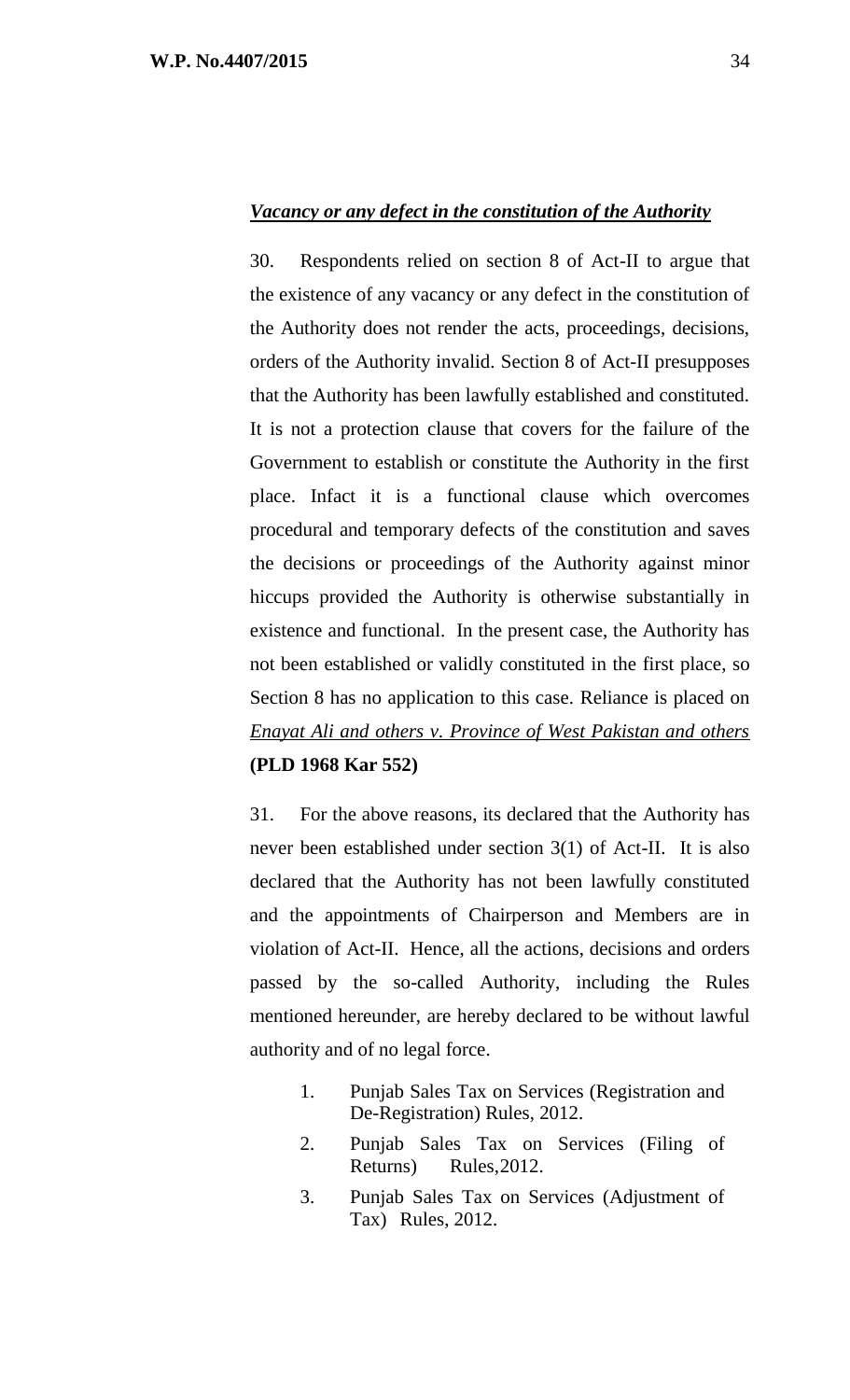- 4. Punjab Sales Tax on Services (Specific Provisions) Rules, 2012.
- 5. Punjab Sales Tax on Services (Computerized System) Rules, 2012.
- 6. Punjab Sales Tax on Services (Authorized Representatives) Rules, 2012.
- 7. Punjab Sales Tax on Services (Audit) Rules, 2012.
- 8. Punjab Sales Tax on Services (Adjudication and Appeals) Rules, 2012.
- 9. Punjab Sales Tax on Services (Alternative Dispute Resolution) Rules, 2012.
- 10. Punjab Sales Tax on Services (Recovery) Rules,2012.
- 11. Punjab Sales Tax on Services (Withholding) Rules,2012.
- 12. Punjab Sales Tax on Services (Definitions) Rules,2012.

All the appointments of the officers of the Authority made under Section 39 of the Act-I by the Authority also stand vitiated. There is no stopping the Government to establish and constitute the Authority in terms of section 3 of Act-II and the principles discussed in this judgment.

#### *Validation Ordinance.*

32. The Government promulgated, The Punjab Revenue Authority (Amendment) Ordinance, 2015 (XXXI of 2015) on 22-10-2015. The said Ordinance inserted section 36 into the Act-I in the following manner:

"**36. Validation.**- Notwithstanding any omission, discrepancy or defect in the establishment or composition of the Authority or anything to the contrary contained in this Act or the Punjab Sales Tax on Services Act 2012 (XLII of 2012) or the rules made thereunder: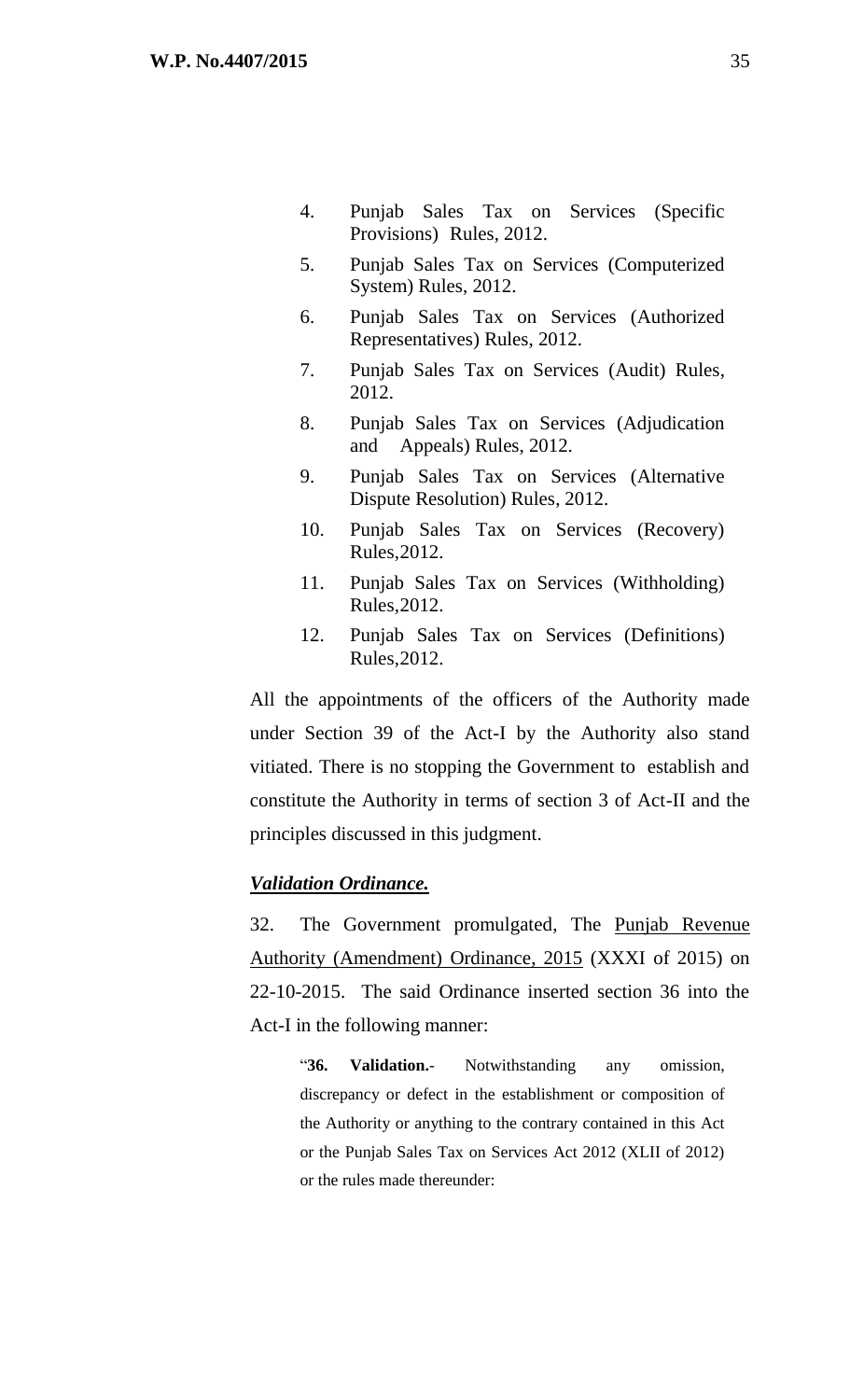- (a) Any action of the Chairperson on behalf of the Authority, or anything to the contrary contained in any decree, judgment or order of any court, the sales tax or any other amount levied, charged, collected or realized by the functionaries of the Authority from any person shall be deemed to have been validly taken, levied, charged, collected or realized under the Act; and
- (b) Any action taken by the Chairperson till the establishment of the Authority under section 3 of the Act shall be deemed to be the action taken by the Authority."

The actions of the Chairperson were already under challenge before the Court on the ground that the Authority had not been established or constituted in accordance with law and the Chairperson alone had no legal recognition. The Amending Ordinance was also challenged in separate petitions on the ground that the *validation clause* does not cure the defect and is, therefore, invalid. No rights or obligations have crystallized, no irreversible or irrevocable steps or actions have been taken during the life of the Amending Ordinance. After the lapse of the Ordinance, Act-II as it was prior to the Ordinance, stood revived. The argument of the learned law officers that the amendment remains in the Act, irrespective of the repeal of the Amending Ordinance, is hopelessly misconceived. As to the pendency of the bill before the Provincial Assembly is concerned, after the lapse of the Ordinance, it loses its legislative force and at best is a piece of proposed Provincial legislation which has no legal force. Reliance is placed on *The Sargodha Bhera Bus Service Limited and others v. The Province of West Pakistan* **(PLD 1959 SC 127)**, *Muhammad Arif and another v. The State and another* **(1993 SCMR 1589)**, *Syed Wajid Ali and 4 others v. Globe Automobiles Ltd. And*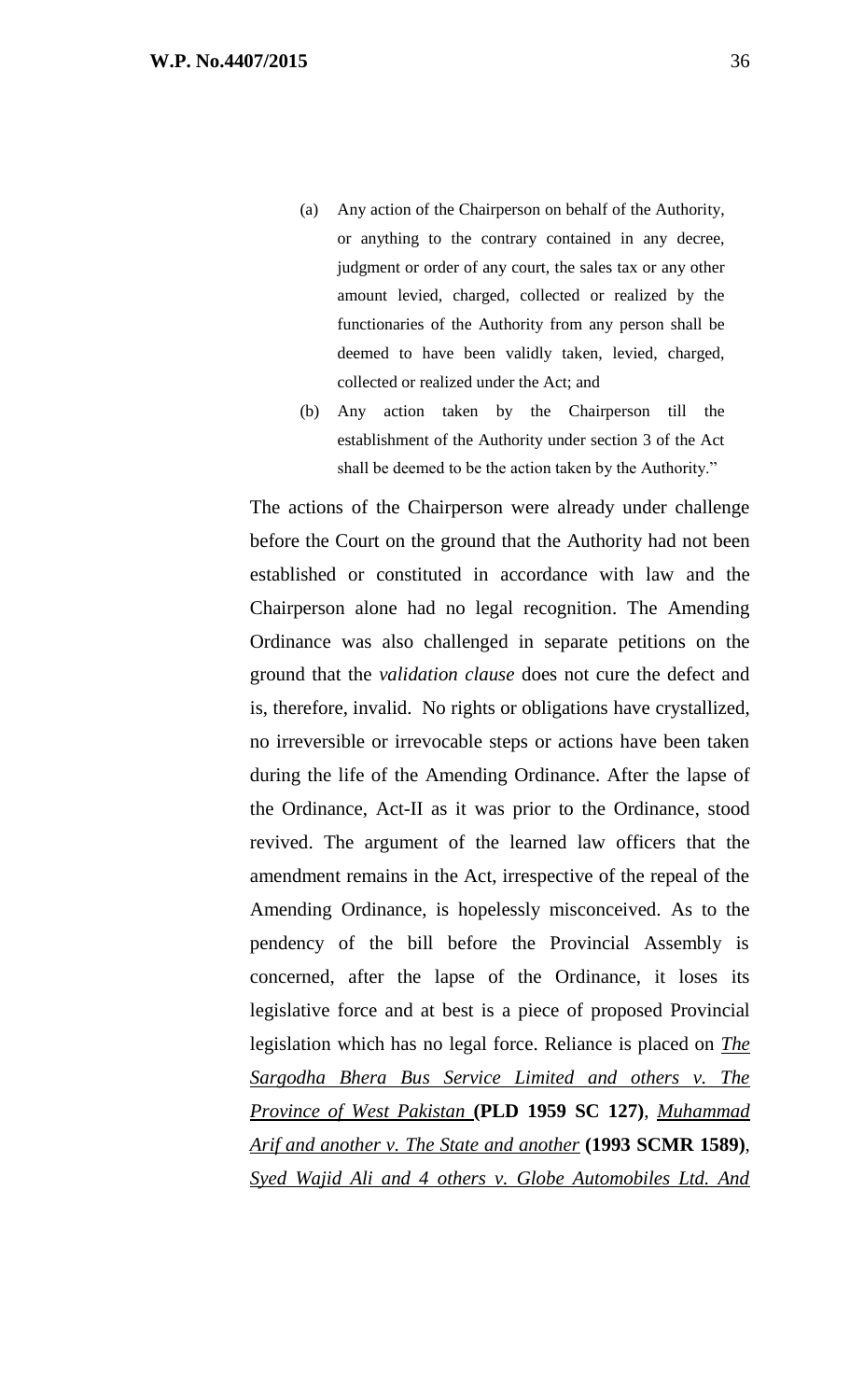*another* **(1993 SCMR 819)** and *Krishna Kumar Singh and another v. State of Bihar* **(1998) 5 SCC 643)**.

33. **For the above reasons, it is declared that Punjab Revenue Authority has not been established or constituted in accordance with the law. As a consequence, all notices, orders, proceedings, appointments, etc. initiated, issued or made by the Chairperson, acting as an Authority, are declared to be illegal and without lawful authority and are therefore, set aside. The Government of Punjab may seek guidance from this judgment to proceed for the establishment and constitution of the Authority in terms of Section 3 of Act-II.** 

**No irreversible or irrevocable steps have been taken under the Amending Ordinance and there have been no past or closed transactions under the Validation Clause of the Amending Ordinance, thereofre, lapse of the Amending Ordinance, simply revives Act-II as it was prior to the Amending Ordinance without any legal consequence, therefore, the petitions challenging the Validation Clause have become infructuous.**

### *Public Accountability*

34. Copy of this judgment be dispatched to the Chief Secretary, Punjab with the direction to place the same before the Chief Minister of the Province to take stock of the blatant mal-governance and poor trusteeship exhibited by the public official in failing to establish and constitute the Punjab Revenue Authority.

35. Petitions in **Schedule "A"** challenging the establishment and constitution of the Authority are hereby allowed. Petitions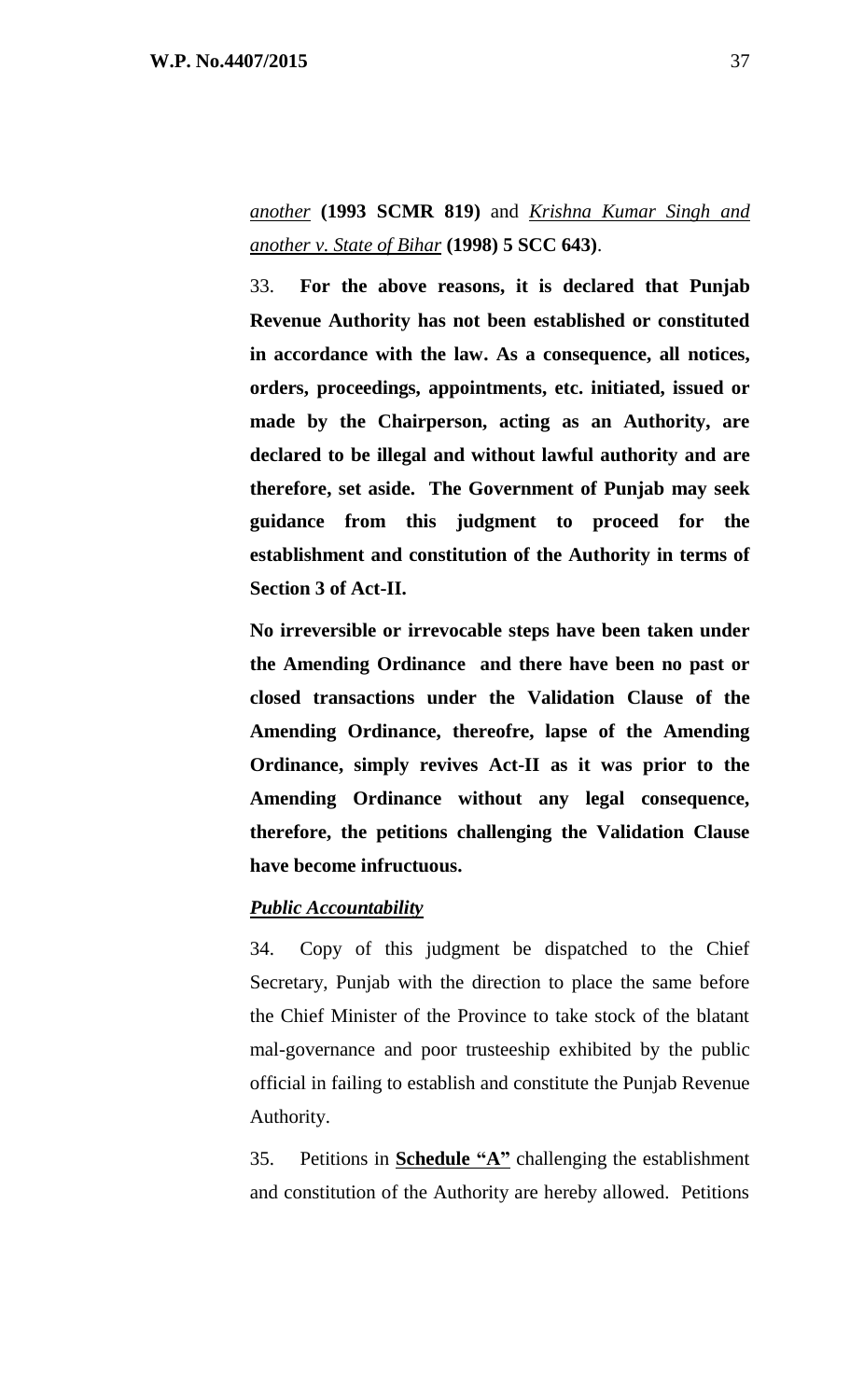challenging the Amending Ordinance are disposed of as having become infructuous.

> **(Syed Mansoor Ali Shah)** Judge

*M. Tahir\** 

# **APPROVED FOR REPORTING**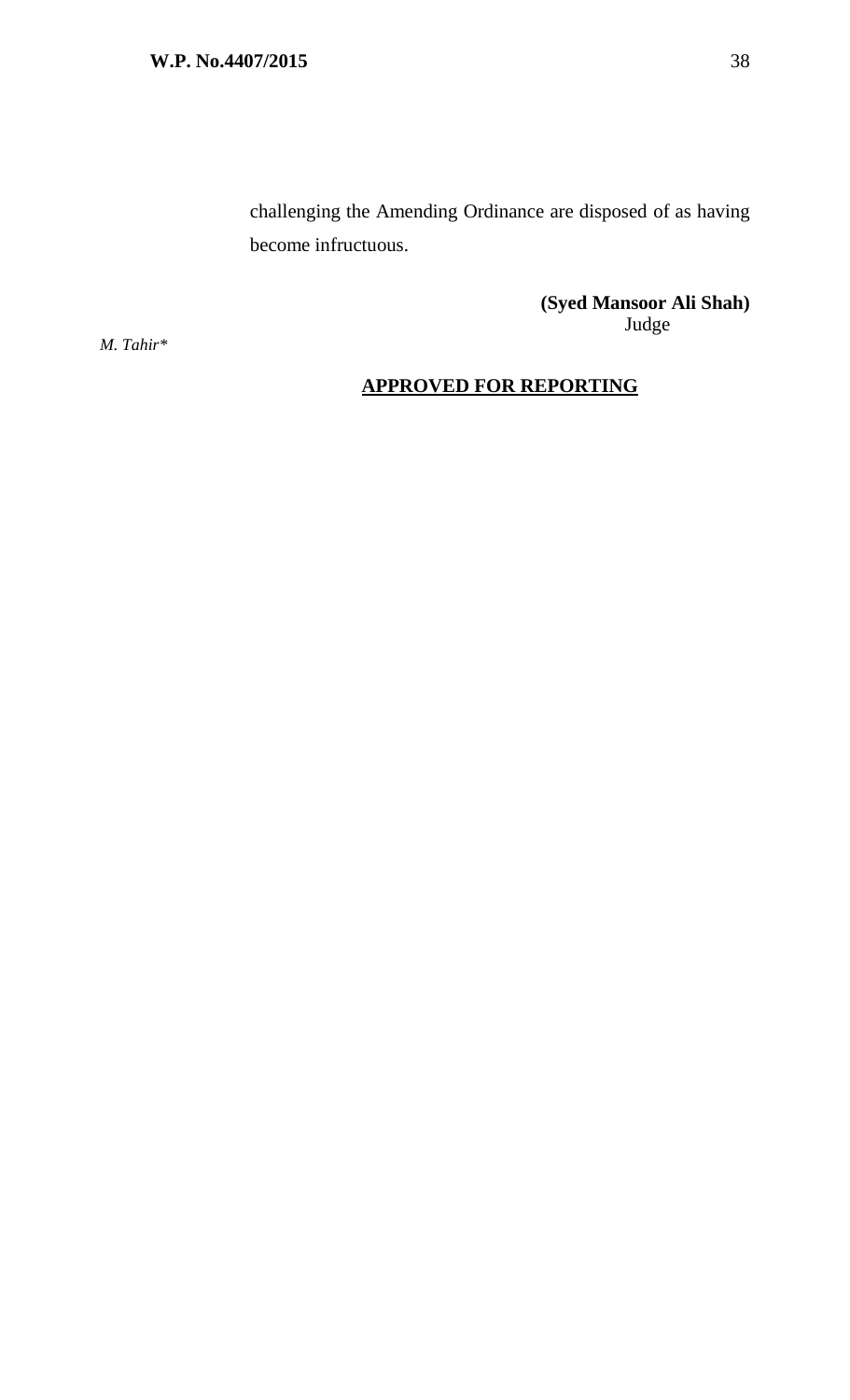# **SCHEDULE "A"**

| <u>Sr. No.</u> | <b>Writ Petition</b> |
|----------------|----------------------|
| 1.             | W.P. No.17350/2013   |
| 2.             | W.P. No.6498/2014    |
| 3.             | W.P. No.26963/2013   |
| 4.             | W.P. No.4725/2013    |
| 5.             | W.P. No.5028/2013    |
| 6.             | W.P. No.24049/2013   |
| 7.             | W.P. No.18213/2013   |
| 8.             | W.P. No.11627/2014   |
| 9.             | W.P. No.28272/2013   |
| 10.            | W.P. No.25950/2013   |
| 11.            | W.P. No.29257/2013   |
| 12.            | W.P. No.16851/2015   |
| 13.            | W.P. No.14764/2015   |
| 14.            | W.P. No.14918/2015   |
| 15.            | W.P. No.14766/2015   |
| 16.            | W.P. No.14299/2015   |
| 17.            | W.P. No.5316/2015    |
| 18.            | W.P. No.8208/2014    |
| 19.            | W.P. No.6253/2015    |
| 20.            | W.P. No.15945/2015   |
| 21.            | W.P. No.23273/2015   |
| 22.            | W.P. No.7207/2014    |
| 23.            | W.P. No.17854/2013   |
| 24.            | W.P. No.11510/2014   |
| 25.            | W.P. No.20091/2015   |
| 26.            | W.P. No.19739/2015   |
| 27.            | W.P. No.20440/2015   |
| 28.            | W.P. No.30339/2015   |
| 29.            | W.P. No.24749/2015   |
| 30.            | W.P. No.24885/2015   |
| 31.            | W.P. No.24750/2015   |
| 32.            | W.P. No.21536/2015   |
| 33.            | W.P. No.29696/2015   |
| 34.            | W.P. No.31248/2015   |
| 35.            | W.P. No.31236/2015   |
| 36.            | W.P. No.578/2014     |
| 37.            | W.P. No.582/2014     |
| 38.            | W.P. No.580/2014     |
| 39.            | W.P. No.571/2014     |
| 40.            | W.P. No.1380/2014    |
| 41.            | W.P. No.767/2014     |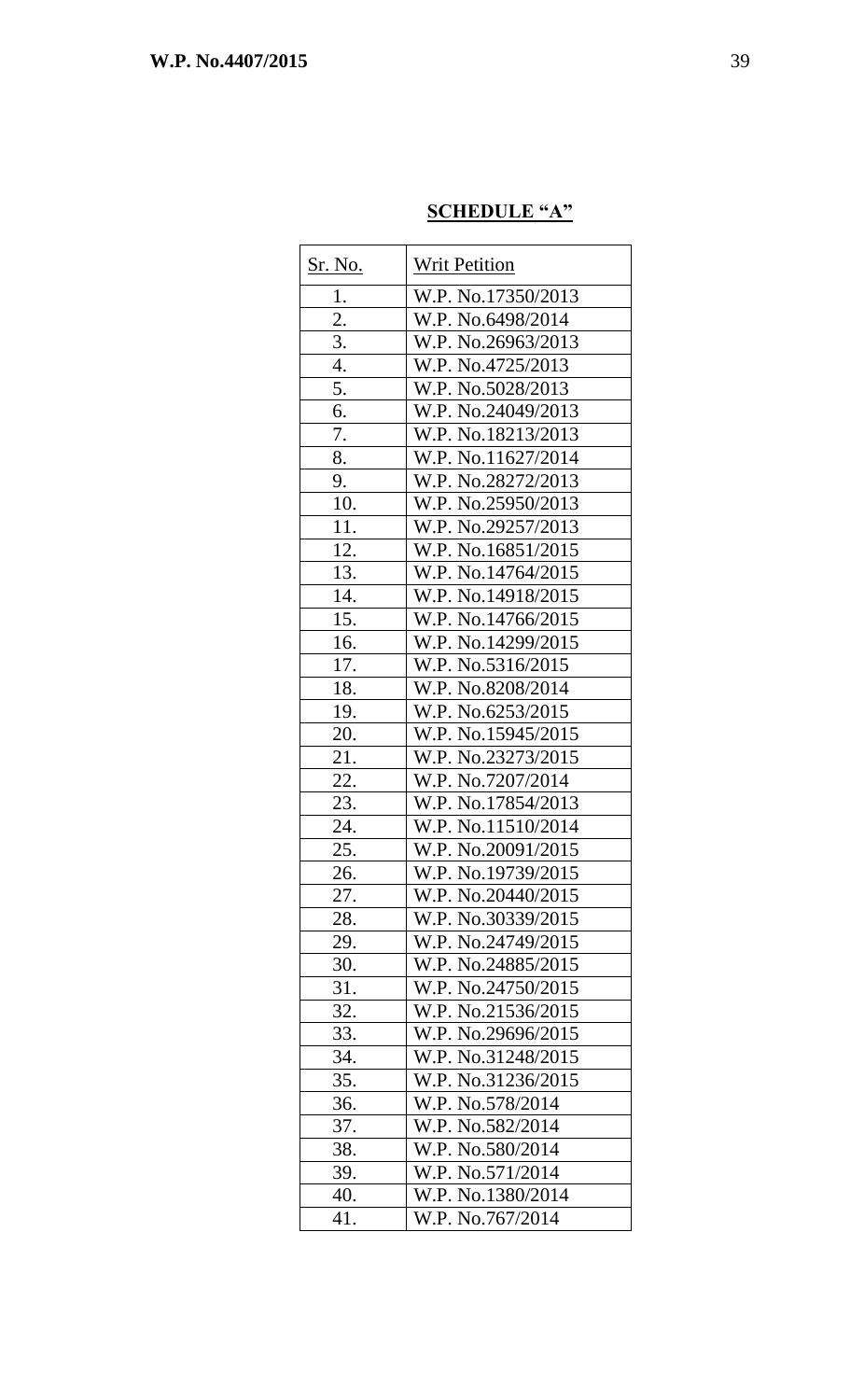| 42. | W.P. No.5403/2014  |
|-----|--------------------|
| 43. | W.P. No.5389/2014  |
| 44. | W.P. No.773/2014   |
| 45. | W.P. No.818/2014   |
| 46. | W.P. No.822/2014   |
| 47. | W.P. No.803/2014   |
| 48. | W.P. No.729/2014   |
| 49. | W.P. No.817/2014   |
| 50. | W.P. No.575/2014   |
| 51. | W.P. No.777/2014   |
| 52. | W.P. No.732/2014   |
| 53. | W.P. No.815/2014   |
| 54. | W.P. No.1019/2014  |
| 55. | W.P. No.5391/2014  |
| 56. | W.P. No.5398/2014  |
| 57. | W.P. No.5401/2014  |
| 58. | W.P. No.5353/2014  |
| 59. | W.P. No.5396/2014  |
| 60. | W.P. No.1028/2014  |
| 61. | W.P. No.8812/2014  |
| 62. | W.P. No.5407/2014  |
| 63. | W.P. No.5405/2014  |
| 64. | W.P. No.1009/2014  |
| 65. | W.P. No.1010/2014  |
| 66. | W.P. No.1026/2014  |
| 67. | W.P. No.1378/2014  |
| 68. | W.P. No.18674/2014 |
| 69. | W.P. No.18936/2013 |
| 70. | W.P. No.14508/2013 |
| 71. | W.P. No.18809/2014 |
| 72. | W.P. No.18805/2014 |
| 73. | W.P. No.18969/2014 |
| 74. | W.P. No.18806/2014 |
| 75. | W.P. No.18804/2014 |
| 76. | W.P. No.19559/2014 |
| 77. | W.P. No.18968/2014 |
| 78. | W.P. No.18812/2014 |
| 79. | W.P. No.18808/2014 |
| 80. | W.P. No.18807/2014 |
| 81. | W.P. No.18811/2014 |
| 82. | W.P. No.30594/2015 |
| 83. | W.P. No.30577/2015 |
| 84. | W.P. No.30593/2015 |
| 85. | W.P. No.5803/2013  |
| 86. | W.P. No.31549/2015 |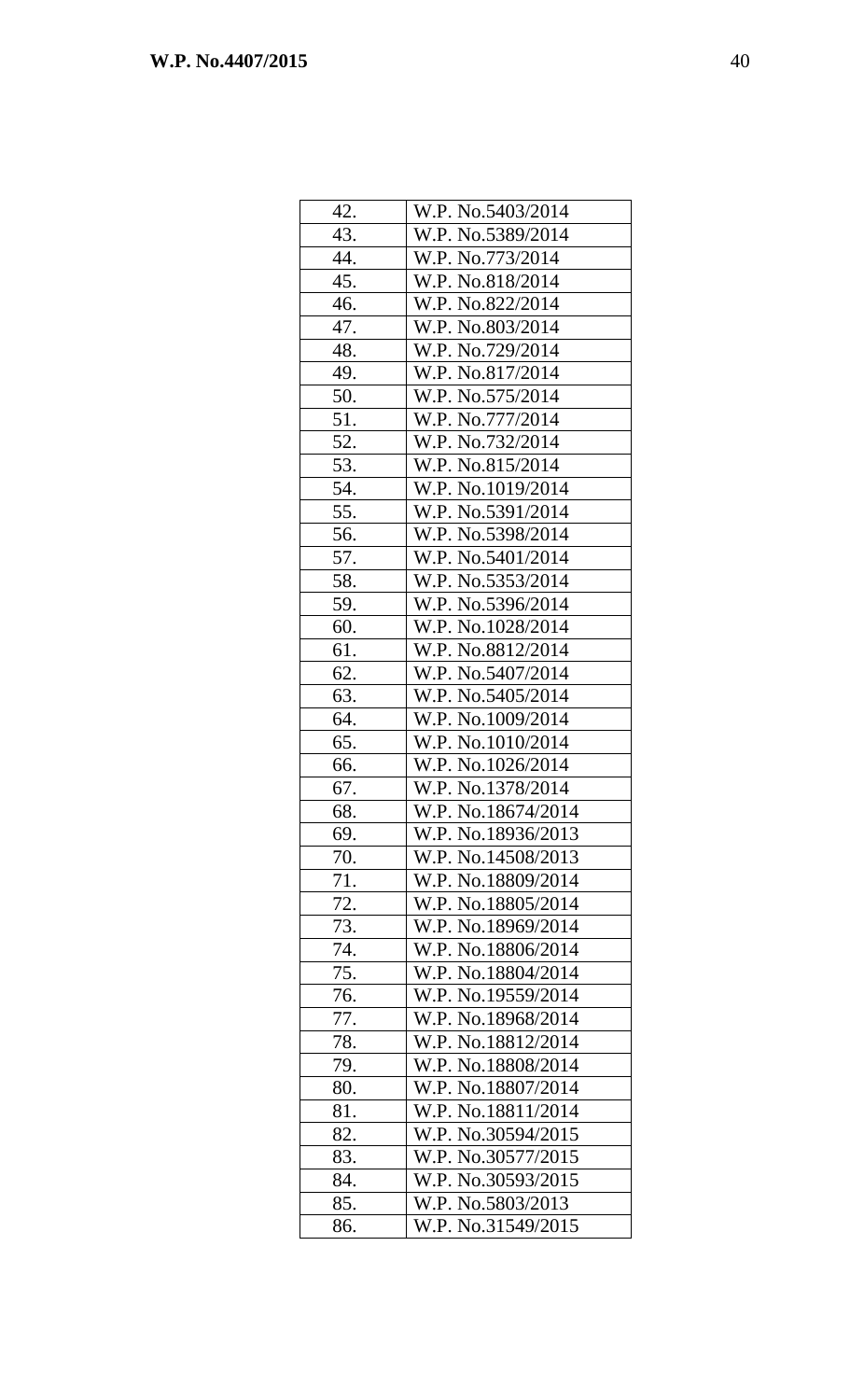| 87.  | W.P. No.31540/2015 |
|------|--------------------|
| 88.  | W.P. No.31979/2015 |
| 89.  | W.P. No.31547/2015 |
| 90.  | W.P. No.29795/2015 |
| 91.  | W.P. No.31538/2015 |
| 92.  | W.P. No.28663/2014 |
| 93.  | W.P. No.28664/2014 |
| 94.  | W.P. No.28750/2015 |
| 95.  | W.P. No.12646/2015 |
| 96.  | W.P. No.4130/2015  |
| 97.  | W.P. No.8789/2015  |
| 98.  | W.P. No.19078/2015 |
| 99.  | W.P. No.11807/2014 |
| 100. | W.P. No.11802/2014 |
| 101. | W.P. No.8072/2014  |
| 102. | W.P. No.8397/2014  |
| 103. | W.P. No.21463/2015 |
| 104. | W.P. No.5983/2015  |
| 105. | W.P. No.11034/2015 |
| 106. | W.P. No.11027/2015 |
| 107. | W.P. No.27698/2014 |
| 108. | W.P. No.18112/2014 |
| 109. | W.P. No.31403/2015 |
| 110. | W.P. No.31400/2015 |
| 111. | W.P. No.31405/2015 |
| 112. | W.P. No.723/2015   |
| 113. | W.P. No.27465/2015 |
| 114. | W.P. No.23314/2015 |
| 115. | W.P. No.1375/2015  |
| 116. | W.P. No.4489/2015  |
| 117. | W.P. No.2915/2015  |
| 118. | W.P. No.2665/2015  |
| 119. | W.P. No.2081/2015  |
| 120. | W.P. No.2681/2015  |
| 121. | W.P. No.1373/2015  |
| 122. | W.P. No.17365/2015 |
| 123. | W.P. No.17364/2015 |
| 124. | W.P. No.17366/2015 |
| 125. | W.P. No.17367/2015 |
| 126. | W.P. No.12686/2014 |
| 127. | W.P. No.15486/2015 |
| 128. | W.P. No.4124/2015  |
| 129. | W.P. No.997/2014   |
| 130. | W.P. No.33002/2013 |
| 131. | W.P. No.31877/2015 |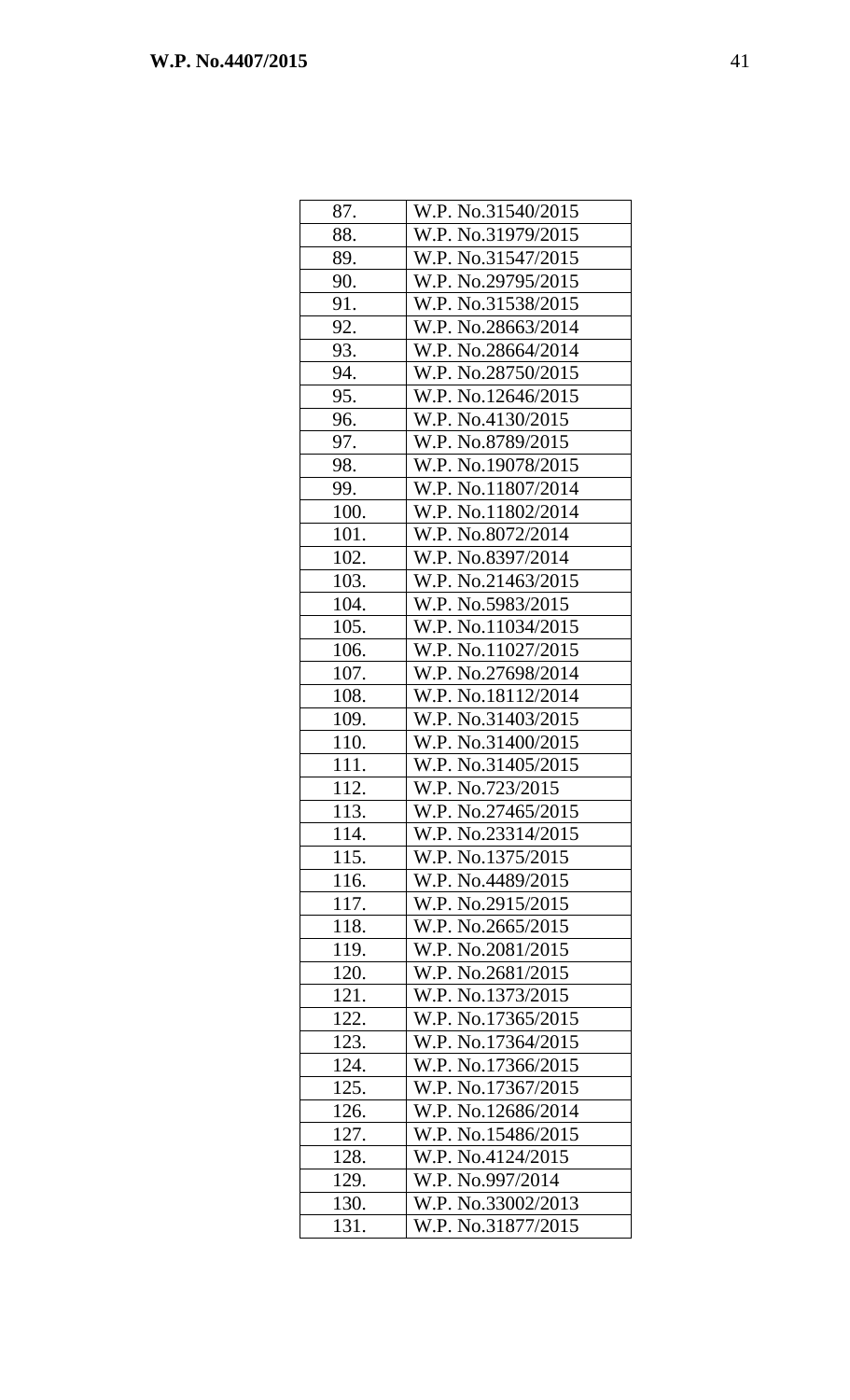| 132. | W.P. No.26223/2015 |
|------|--------------------|
| 133. | W.P. No.16874/2013 |
| 134. | W.P. No.32573/2013 |
| 135. | W.P. No.33876/2014 |
| 136. | W.P. No.11850/2013 |
| 137. | W.P. No.15864/2013 |
| 138. | W.P. No.8845/2014  |
| 139. | W.P. No.7995/2014  |
| 140. | W.P. No.7686/2014  |
| 141. | W.P. No.9130/2014  |
| 142. | W.P. No.11841/2014 |
| 143. | W.P. No.23521/2014 |
| 144. | W.P. No.7052/2013  |
| 145. | W.P. No.16565/2015 |
| 146. | W.P. No.23327/2015 |
| 147. | W.P. No.38767/2015 |
| 148. | W.P. No.18183/2015 |
| 149. | W.P. No.21516/2015 |
| 150. | W.P. No.29695/2015 |
| 151. | W.P. No.174/2015   |
| 152. | W.P. No.37683/2015 |
| 153. | W.P. No.38187/2015 |
| 154. | W.P. No.40307/2015 |
| 155. | W.P. No.1753/2016  |
| 156. | W.P. No.727/2016   |
| 157. | W.P. No.374/2016   |
| 158. | W.P. No.1887/2016  |
| 159. | W.P. No.32897/2015 |
| 160. | W.P. No.40156/2015 |
| 161. | W.P. No.35537/2015 |
| 162. | W.P. No.32971/2015 |
| 163. | W.P. No.32959/2015 |
| 164. | W.P. No.34216/2015 |
| 165. | W.P. No.1264/2016  |
| 166. | W.P. No.35822/2015 |
| 167. | W.P. No.39392/2015 |
| 168. | W.P. No.39601/2015 |
| 169. | W.P. No.38907/2015 |
| 170. | W.P. No.35011/2015 |
| 171. | W.P. No.40373/2015 |
| 172. | W.P. No.39286/2015 |
| 173. | W.P. No.698/2016   |
| 174. | W.P. No.36023/2015 |
| 175. | W.P. No.37725/2015 |
| 176. | W.P. No.33043/2015 |